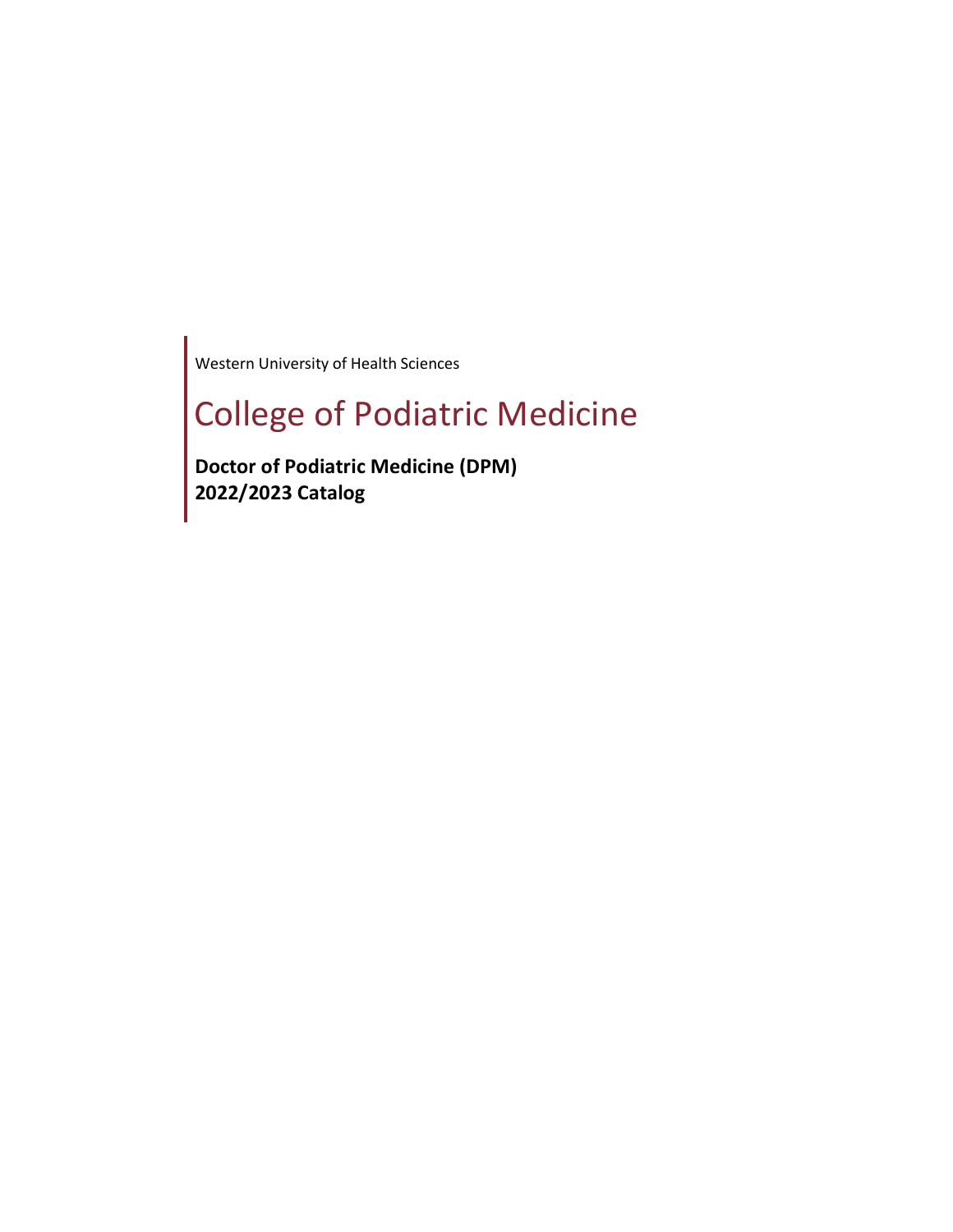# **Table of Contents**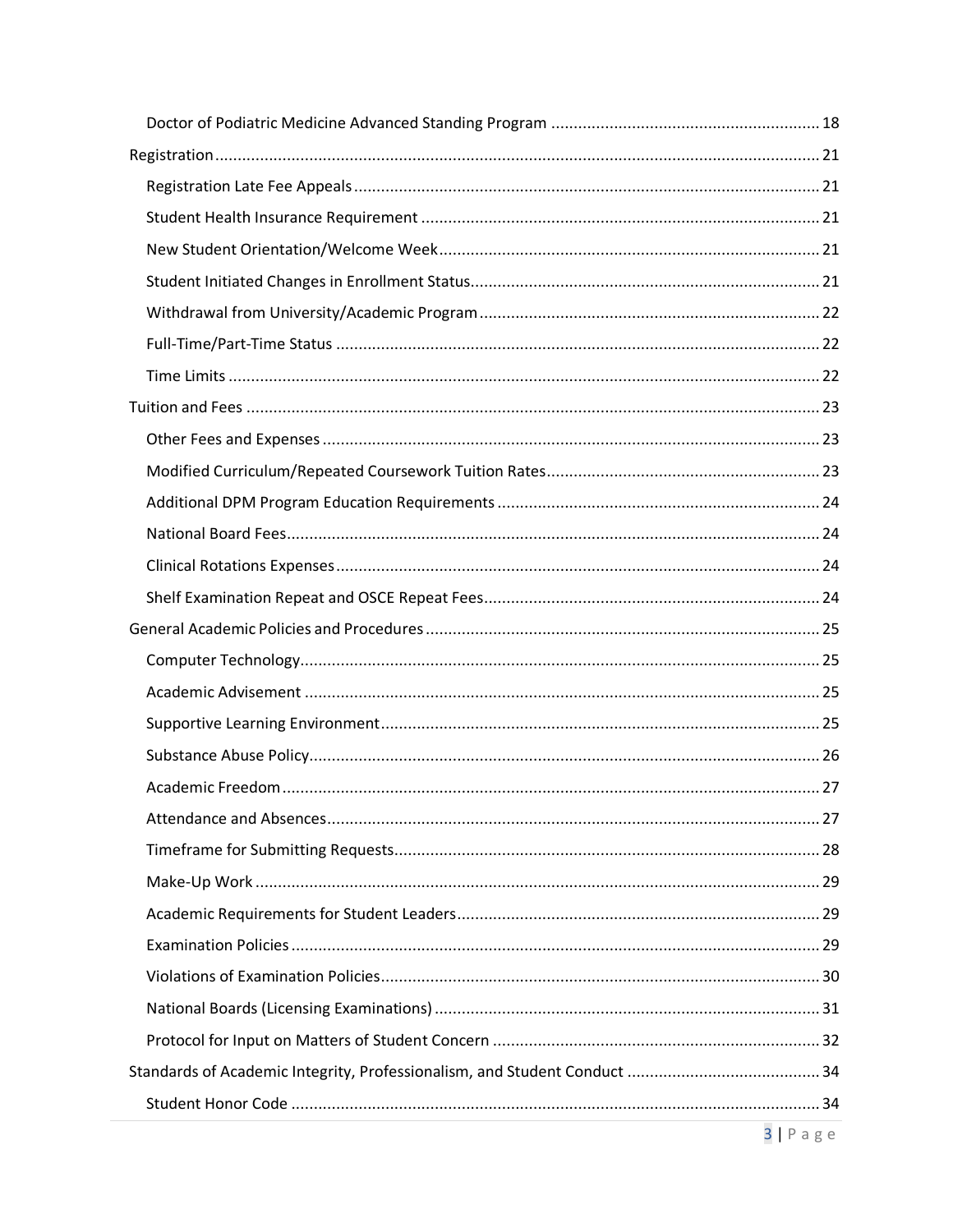| Violations of the Standards of Academic Integrity, Professionalism, and Student Conduct  38 |  |
|---------------------------------------------------------------------------------------------|--|
|                                                                                             |  |
|                                                                                             |  |
|                                                                                             |  |
|                                                                                             |  |
|                                                                                             |  |
|                                                                                             |  |
|                                                                                             |  |
|                                                                                             |  |
|                                                                                             |  |
|                                                                                             |  |
|                                                                                             |  |
|                                                                                             |  |
|                                                                                             |  |
|                                                                                             |  |
|                                                                                             |  |
|                                                                                             |  |
|                                                                                             |  |
|                                                                                             |  |
|                                                                                             |  |
|                                                                                             |  |
|                                                                                             |  |
|                                                                                             |  |
|                                                                                             |  |
|                                                                                             |  |
|                                                                                             |  |
|                                                                                             |  |
|                                                                                             |  |
|                                                                                             |  |
|                                                                                             |  |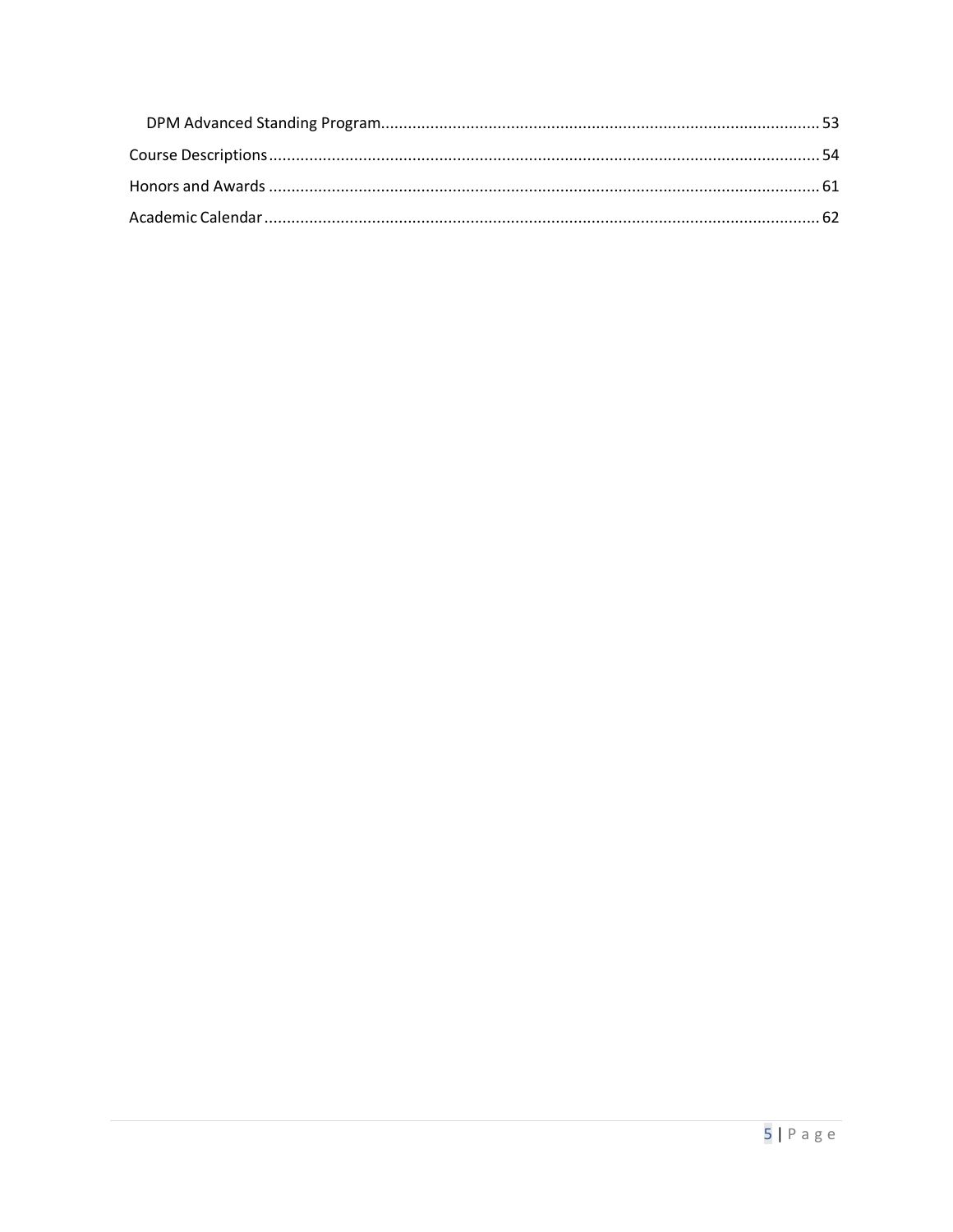## <span id="page-5-0"></span>**COVID-19 Impact**

The contents of this 2022-2023 catalog reflect standard operating conditions for the academic year. However, the global COVID-19 pandemic has resulted in a rapidly changing environment for higher education, and Western University of Health Sciences will respond to those changes in the interest of the health and well-being of all our students, faculty, staff, and administration. Changes to COVID-19 Vaccine policy, procedure and practice may be necessary from time to time, and these changes will be published using typical communication channels, including mail, email, publication to the [university web site,](https://www.westernu.edu/covid-19/) press releases, and other channels as deemed appropriate. These changes may supplement and supersede any inconsistent provisions found in this Catalog.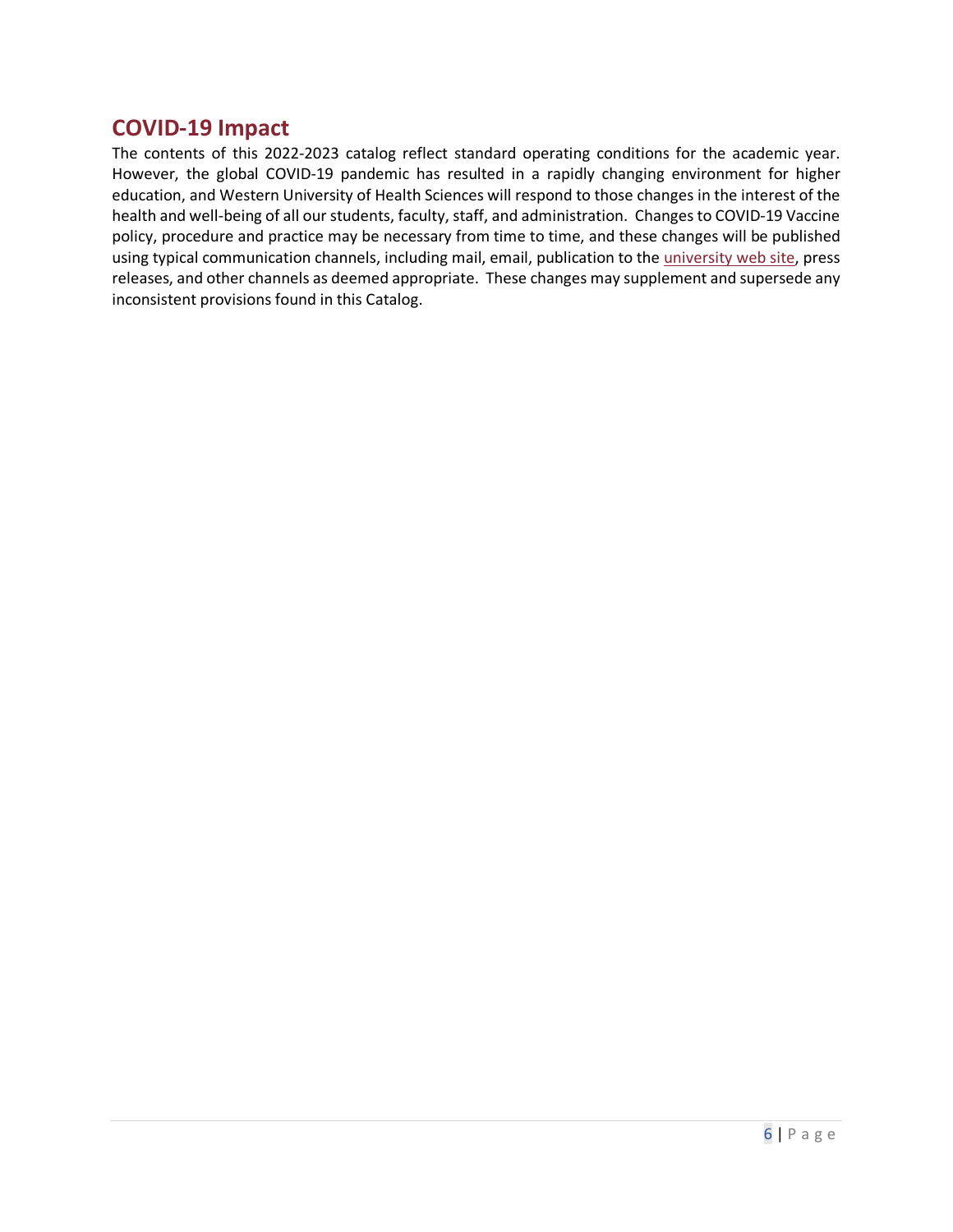# <span id="page-6-0"></span>**College of Podiatric Medicine**

*Doctor of Podiatric Medicine (DPM)*

## <span id="page-6-1"></span>**Accreditation**

Western University of Health Sciences College of Podiatric Medicine (WesternU CPM) was accredited by the Council on Podiatric Medical Education (CPME) in October 2012 in accordance with attainment of the educational standards and requirements set out by that agency. This status was achieved once the program of podiatric medicine was fully activated with students enrolled in all four years of the educational curriculum. Accreditation by the CPME is considered the best statement of good educational practice in the field of podiatricmedicine.

#### <span id="page-6-2"></span>**Complaints Regarding Accreditation Standards**

CPM is committed to meeting and exceeding the standards for accreditation of colleges of podiatric medicine as described by the American Podiatric Medical Association (APMA). A copy of the standards is available upon request from the Office of the Dean. A student who believes that CPM may not be in compliance with a standard of accreditation has the right to file a complaint through the following procedure:

- A written, dated, and signed complaint must be filed with the Office of the Dean, CPM.
- The Dean will consult with an ad hoc committee of faculty and students to investigate the complaint.
- The results of the investigation shall include findings of fact, a determination of standard compliance or non-compliance, and recommended corrective actions. The results will be communicated in writing to the Dean, and to the student complainant.
- If corrective action is indicated, the Dean will respond with a description/plan for such action within 30 days of receipt of the ad hoc committee's results.
- Records of all proceedings regarding complaints will be maintained by the Office of Pre-Clinical Education and Outcomes of CPM.
- In the event that the student is not satisfied with the ad hoc committee's determination and/or corrective action, the student may communicate his/her complaint to:

Director Council on Podiatric Medical Education 9312 Old Georgetown Road Bethesda, Maryland, 20814-1621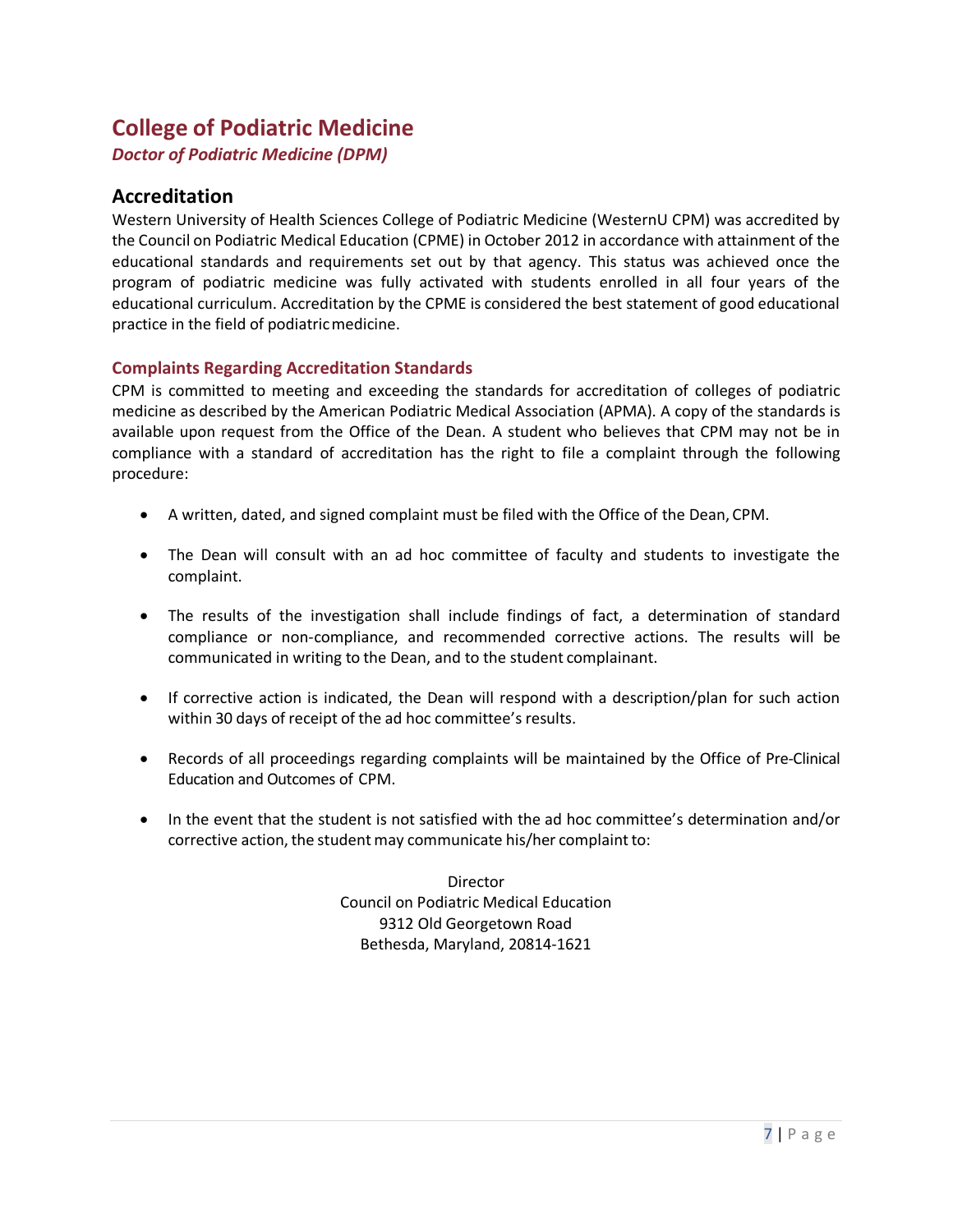## <span id="page-7-0"></span>**General Information**

#### <span id="page-7-1"></span>**The Podiatric Medicine Philosophy**

Podiatric medicine is both a profession as well as a medical specialty. Students are prepared to attain the necessary competencies for entry-level residency training through successful completion of a solid, thoughtfully orchestrated curriculum. Integration of the basic and clinical sciences allows students to form a foundation for future clinical practice. Patient care management protocols follow evidence-based medical principles that have been taught in the pre-clinical years. The development of critical thinking skills is emphasized at each level of the educational process, with research methodology woven throughout.

As the health care system in the United States continues to evolve, graduates of colleges of podiatric medicine must be able to assume a vital role as part of the medical health care team. To do so successfully, the scope of education at the professional level must be broad, comprehensive in content and include all of the resources found in any medical college program – both didactically and clinically.

We believe in promoting a culture of excellence in the advancement of research and biomedical sciences and in the promotion of the health and welfare of the community at large by utilizing a comprehensive approach to the management of the disease processes that adversely affect the lower extremities.

Finally, we believe that we must serve as advocates for patients around the world who deserve better podiatric education and care. We believe that services that are rendered to patients served by the college, its students and graduates, must be patient-focused, culturally and linguistically and must include the interdisciplinary care offered by other specialists in the health science community. It is our belief that these actions are vital to the success of the WesternU's College of Podiatric Medicine.

#### <span id="page-7-2"></span>**Mission**

The Mission of the College of Podiatric Medicine is to mentor and educate students by providing innovative educational experiences, including interprofessional patient care, and producing in them a passion to improve the lives of others. The Mission also supports integration with the university health science community, provides for, and creates a culture of lifelong learning for students and other community health professionals through an active continuing education program.

#### <span id="page-7-3"></span>**Diversity Statement**

The College of Podiatric Medicine at Western University of Health Sciences is proud to represent students from all walks of life; our students come from a robust and diverse background to push the world of podiatric medicine forward. Every student enrolled in our college strives to put their passion, diligence, and academic fortitude towards achieving a higher standard of care for our patient population.

#### <span id="page-7-4"></span>**Core Competencies in Support of The College's Mission**

- Academic excellence
- Innovative training practices
- Interprofessional education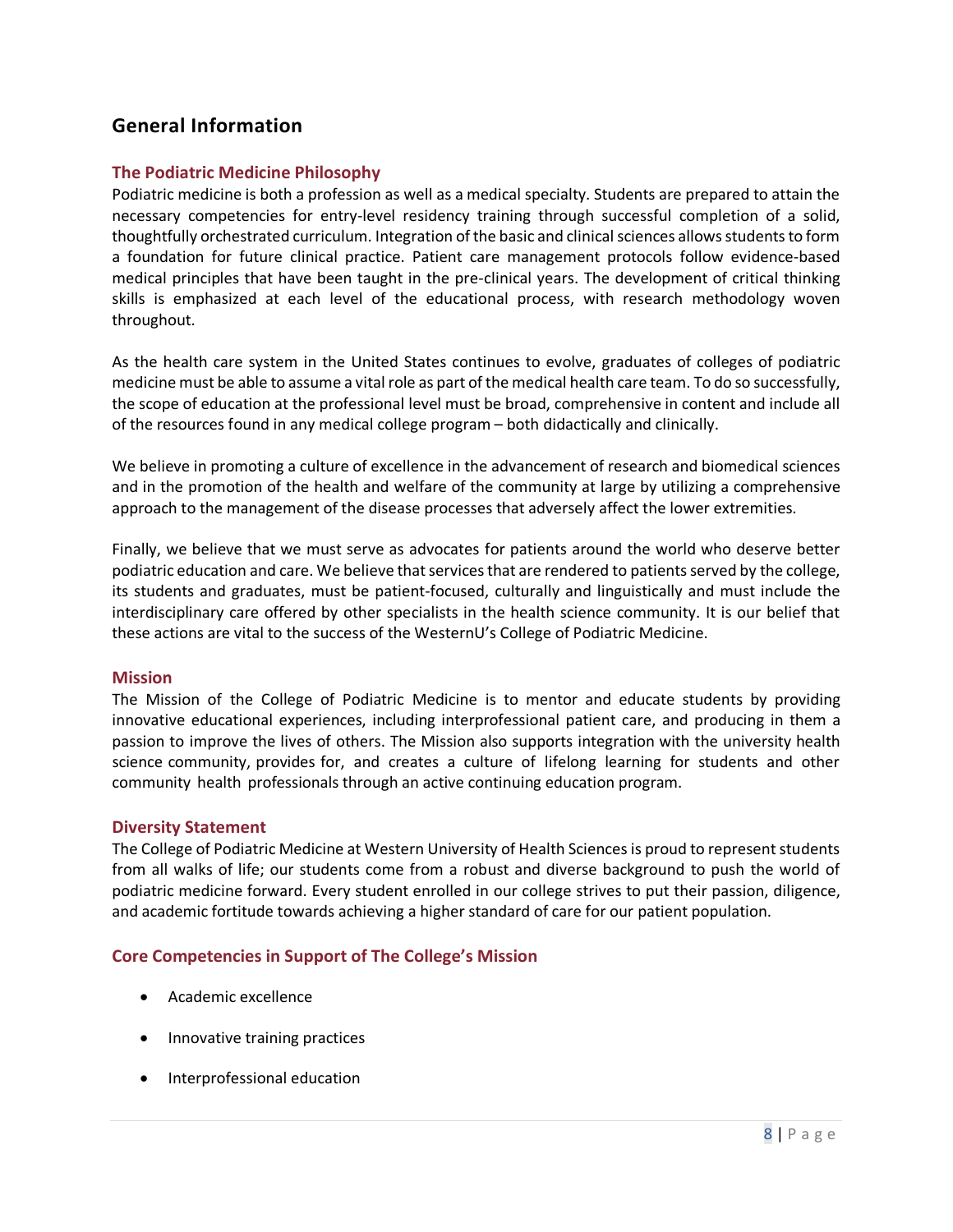- Compassion as health care providers
- Health care team integration

Additionally, the College aspires to excellence in producing students in:

- Medical knowledge
- Podiatric medical knowledge
- Patient-focused quality care
- Professionalism (Leadership)
- Research
- Interprofessional and Communication Skills
- Evidence-based learning
- Systems-based practice
- Lifelong learning

#### <span id="page-8-0"></span>**Strategic Plan in Support of the Mission and Core Competencies**

As part of the University Strategic Plan, in January of 2005, the President and the University's senior management team engaged the University's Board of Trustees, faculty, and many members of the campus community in the creation of a long-term strategic plan. The new plan was to set the stage for the direction the University would take to meet the current and future health care needs of the community at large. The outcome of the comprehensive strategic planning process resulted in approval by the Board of Trustees to investigate the possibility of the addition of four new colleges: Podiatric Medicine, Dental Medicine, Optometry, and Biomedical Studies. Beginning in November 2011, the University convened a strategic plan task force and began the process of developing a new five-year strategic plan. The plan outlines seven goals addressing the areas of Education, Health Care, Research, Interprofessional Education, Financial, Internal Fitness, and Community Engagement.

CPM developed a comprehensive, five-year strategic plan in 2008, which has been re-evaluated and revised annually since its publication in 2009. The most recent update was done in spring 2021 and finalized summer 2021 which aligned CPM's strategic pillars with the goals and objectives of WesternU strategic pillars. The strategic plan clearly emphasizes the core functions of the College. The first is obtaining full accreditation, which was achieved in 2012. A focus is continued innovation of the educational programs (pre-clinical and clinical curriculum), but in order to achieve excellence in curriculum, two additional functions are necessary. CPM collaborates with WesternU's College of Osteopathic Medicine of the Pacific (COMP) to provide an integrated, comprehensive, pre-clinical curriculum. The goal is to facilitate quality educational enrichment for students of CPM, producing physicians and surgeons that will practice the art and science of the medical specialty of podiatric medicine and surgery. CPM also continues developing Articulation Agreements with the State of California University Systems and other colleges and universities in Southern California on partnerships designed to offer an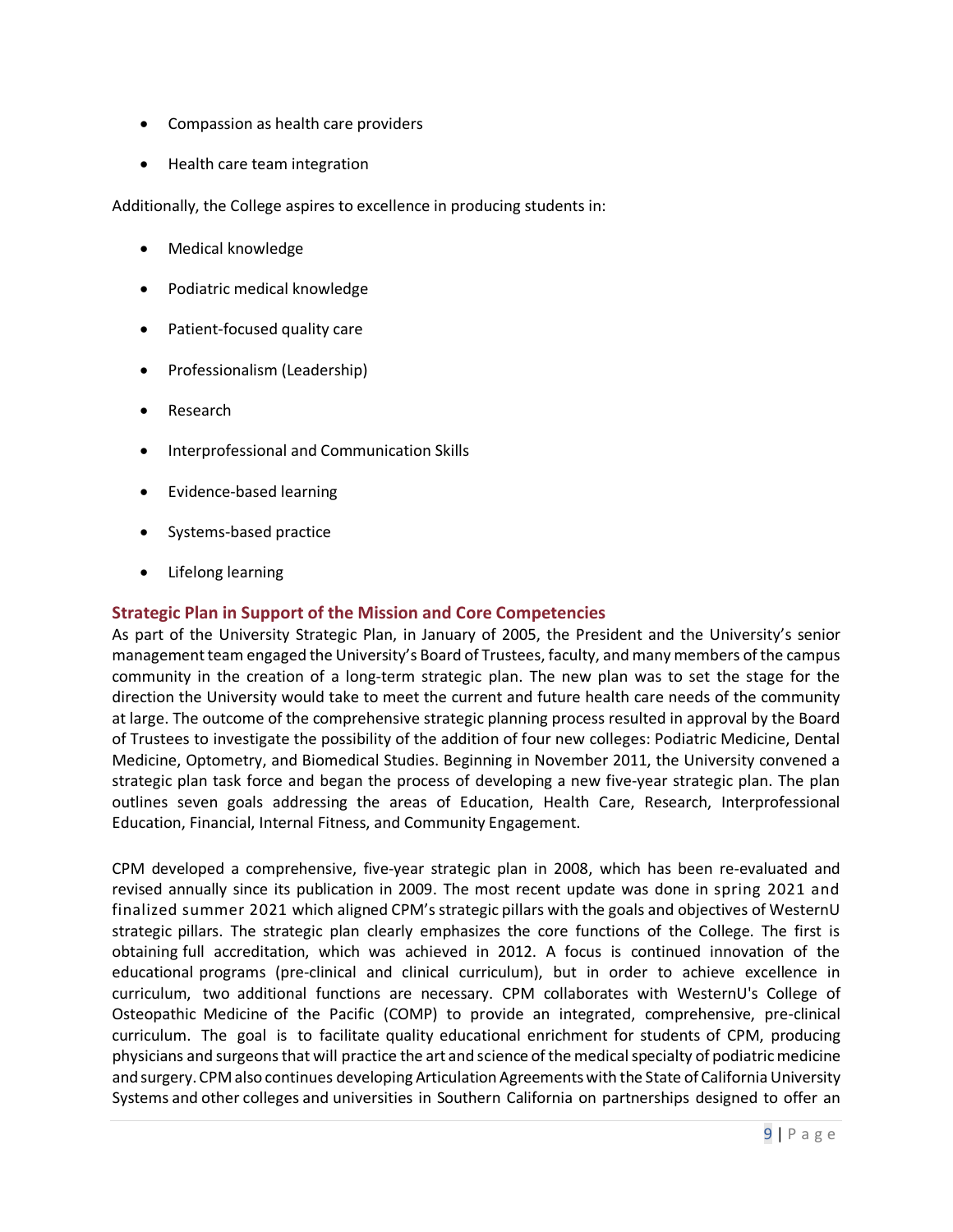educational tract for promising talented students that desire an opportunity to attain early admission to the CPM. This program will be designed to fast track these individuals through a coordinated effort between partnering institutions, helping address aggressive enrollmentmanagement, another area of the strategic plan. Other educational programs CPM strives to create and maintain with a high level of achievement are podiatric medical and surgical residencies and continuing medical education for practicing podiatric physicians.

The CPM strategic plan also focuses efforts on the promotion and investment in biomedical research through active research projects and the development of research faculty and future podiatric medical educators for the 21st century. CPM has developed strong affiliation agreements with partnering academic health science centers, Veterans Administration Medical Centers, and Community Hospitals and Medical Centers that serve as the foundation for the clinical training for CPM students. The Patient Care Center (PCC) facility at WesternU is a comprehensive academic and clinical complex of nearly 250,000 square feet with integrated care amongst the seven centers housed at the PCC. The Health Education Center (HEC) provides over fifty breakout rooms for small group discussion and study with an entire floor of the HEC building dedicated to additional research laboratories.

#### <span id="page-9-0"></span>**Curricular Outcomes/Goals**

The goal of CPM's curriculum is to prepare every CPM student with the knowledge, attitudes, and skills to excel in postgraduate podiatric medicine and surgery residency training programs of their choice. Specifically, the student will develop the expected competencies to enable them to demonstrate:

- Knowledge of pre-clinical science (application of didactic knowledge to clinical setting);
- Prevention, recognition, diagnosis and management of systemic diseases and local disorders that adversely affect the foot, ankle, and lower extremity (LE), foot and ankle as seen in a podiatric medical practice;
- Development of professional ability to work with others, reflecting cultural competence, ethical behavior, humanistic behavior, compassion and concern for others;
- Demonstration of the ability to function as a member of an inter-professional team;
- Demonstration of the ability to understand research methodology and other scholarly activities;
- Demonstration of the ability to understand podiatric medical practice and delivery of care in the various health-delivery settings (private practice, hospital-based practice, and health care educational systems such as college and academic health science centers, free standing colleges of podiatric medicine, health maintenance organizations group practices and inter-disciplinary practice settings);
- Demonstrate practice habits and management techniques for quality patient care in a variety of communities, health care settings, and living arrangements;
- Pre-clinical science knowledge;
- Prevention, diagnosis, and management of diseases and disorders of the LE In a cost-effect manner;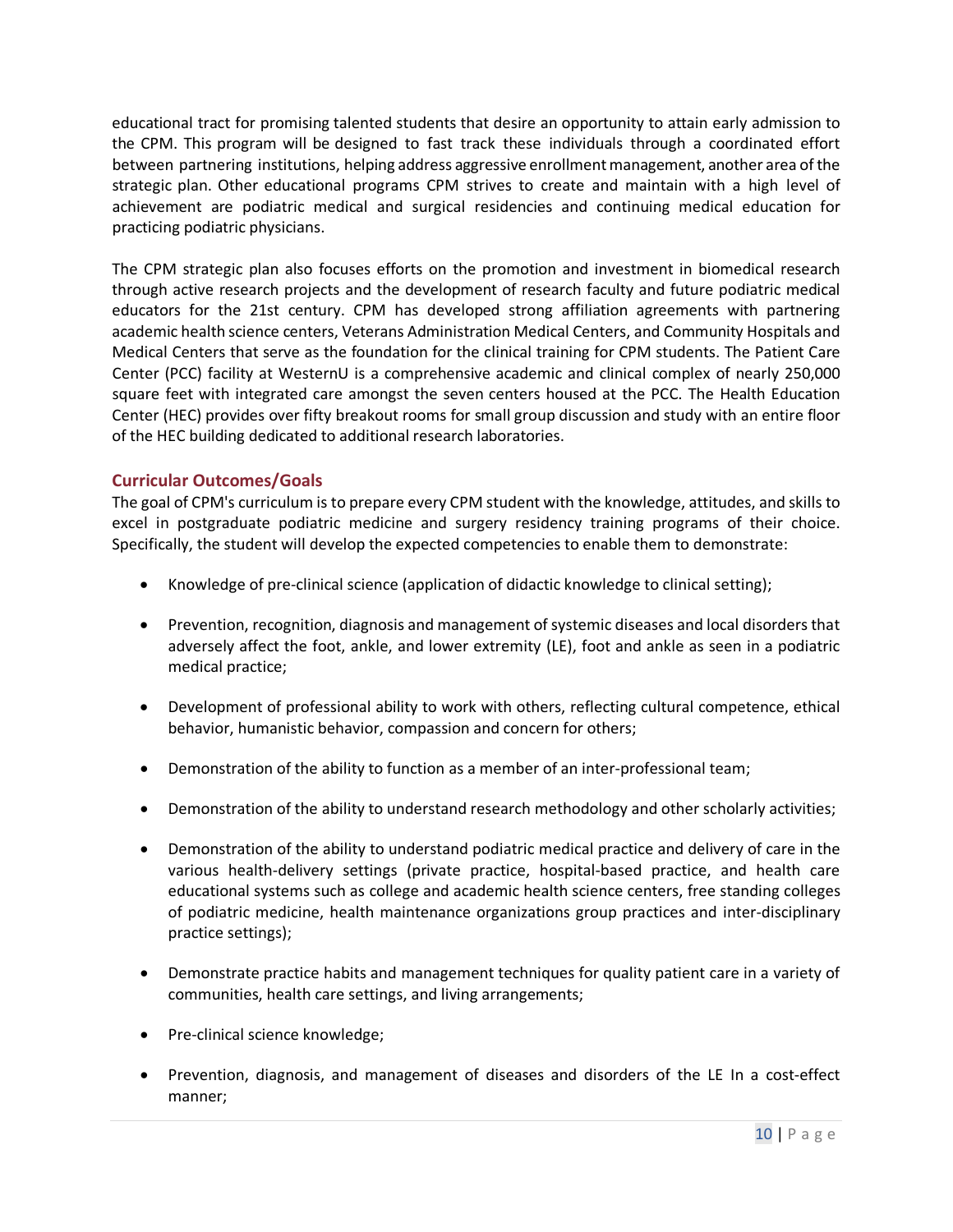- Assessment of medical (systemic) conditions affecting the LE and making appropriate referrals;
- Practicing with professionalism, compassion, and concern and in an ethical fashion regardless of a patient's background;
- Demonstration of the ability to communicate and work collaboratively with others to function in a professional manner in an interprofessional setting;
- Practice and management of patient care in a variety of communities, health care settings, and living arrangements;
- Demonstration and understanding of podiatric practice in a multitude of health-delivery settings; and
- Demonstration of the ability to understand research methodology and other scholarly activities.

#### <span id="page-10-0"></span>**Licensing and Board Certification**

Podiatric physicians are licensed in all fifty (50) states, the District of Columbia, and Puerto Rico to treat the foot and its related or governing structures by medical, surgical or other means.

State licensing requirements generally include graduation from one of the nine schools and colleges accredited by the [Council on Podiatric Education](https://www.cpme.org/) (CPME), passage of the [American Podiatric Medical](https://www.apmle.com/)  [Licensing Examinations](https://www.apmle.com/) (APMLE), postgraduate training and written and oral examinations. APMLE board exams are taken in two parts while in podiatric medical school and a third part during their postgraduate training. Part I covers basic science areas and is generally taken at the conclusion of the second year. Part II has a written exam and Clinical Skills Patient Encounter (CSPE) components of the examination. The CSPE portion assesses proficiency in podiatric clinical tasks and the written examination covers clinical areas such as Medicine; Radiology; Orthopedics, Biomechanics and Sports Medicine; Anesthesia and Surgery; and Community Health, Jurisprudence, and Research. Part III is designed to determine whether a candidate's knowledge and clinical skills are adequate for safe, unsupervised practice. The Part III examination samples the candidate's clinical skills in evaluating, diagnosing, and treating patients. Examples of the application of knowledge may be measured through photographs, radiographs, and case presentations.

Podiatric physicians may also become certified in one or both specialty areas: primary care and orthopedics, or surgery. National podiatric specialty boards grant certification to qualified podiatrists who have completed the specified educational requirements and who successfully complete written and oral examinations.

For a list of state licensing board information please visit: <https://www.fpmb.org/Resources/MemberBoardsInfo.aspx>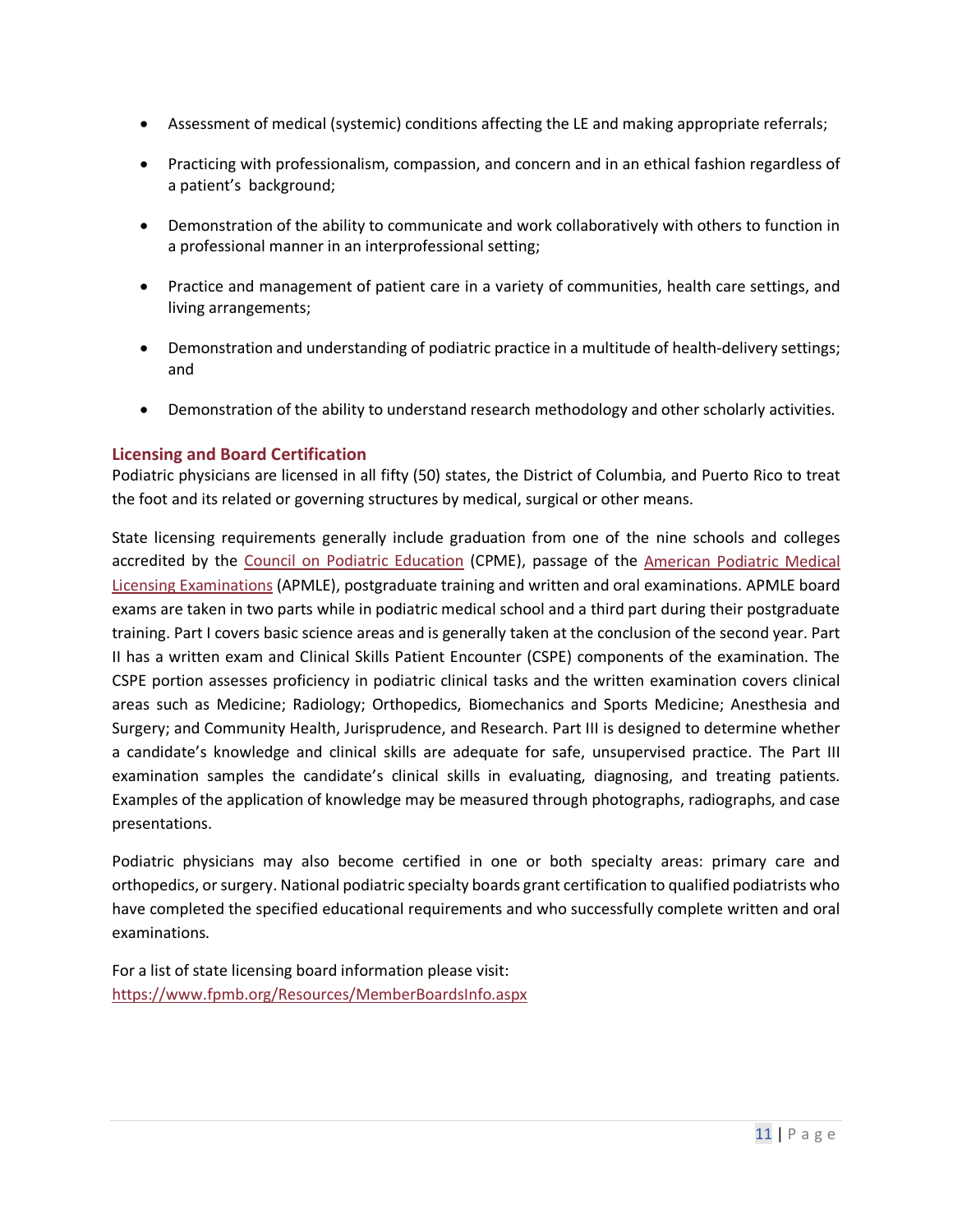#### <span id="page-11-0"></span>**Optional Programs**

#### *Summer Readiness and Preparedness Course (SPaRC)*

WesternU's Learning Enhancement and Academic Development (LEAD) office offers a multi-week program that provides attendees with an introduction to biochemistry, genetics, microbiology and immunology, gross anatomy, and head and neck anatomy. This optional introductory preparatory program is available to incoming DPM students. Students will purchase a workbook and remit a tuition fee of \$400.

#### *Master of Science in Health Sciences*

Students enrolled in the College of Podiatric Medicine are also eligible to enroll in the Health Professions Education and Research in Podiatric Medicine track of the Master of Science in Health Sciences degree offered within the College of Health Sciences. Students interested in completing the MSHS program while enrolled in the College of Podiatric Medicine should visit the [MSHS website](http://prospective.westernu.edu/health-sciences/welcome-3/) for additional information on application requirements, deadlines, and tuition/fees.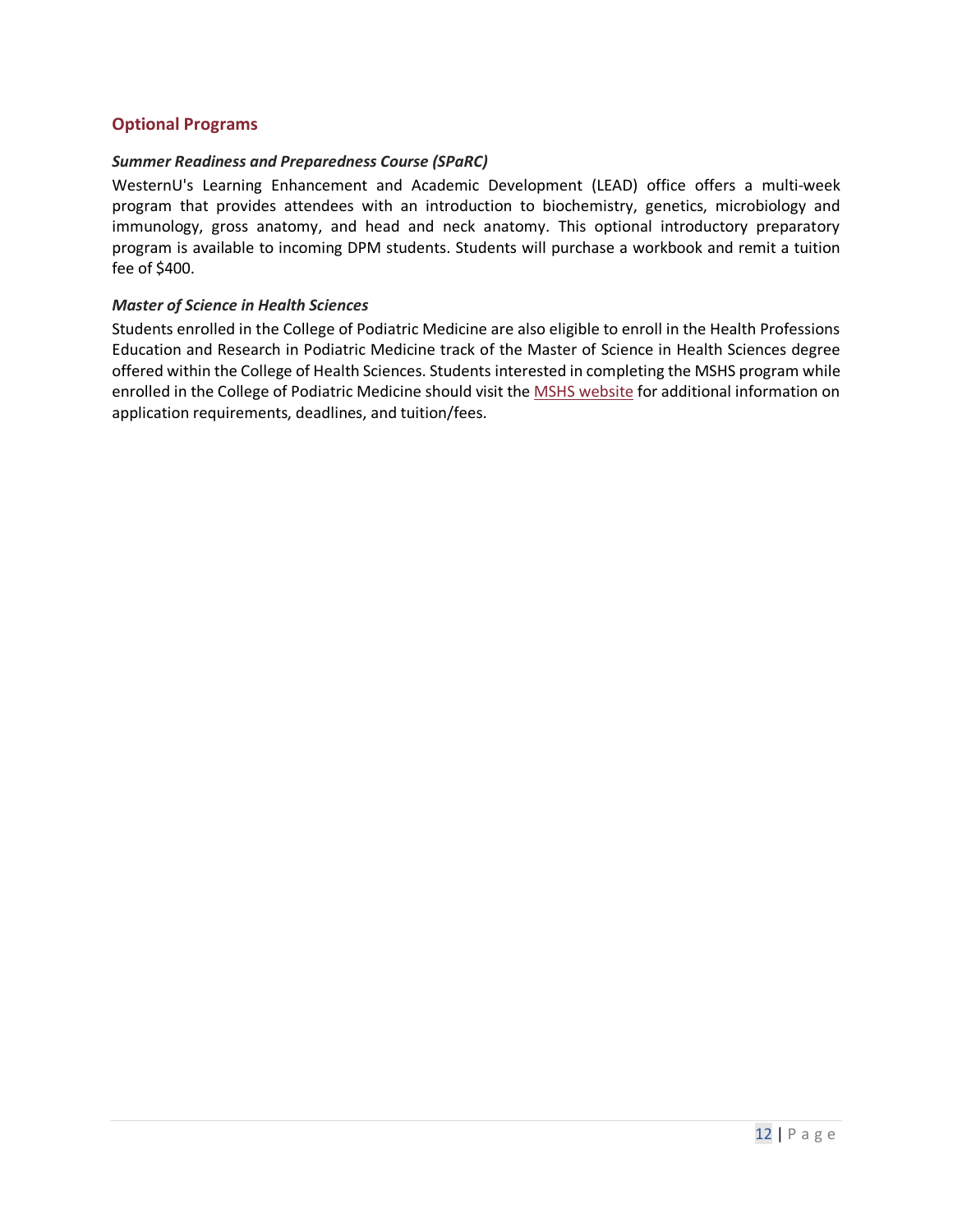## <span id="page-12-0"></span>**Personal Competencies for Admission and Matriculation**

A candidate for admission to the Doctor of Podiatric Medicine (DPM) program must possess, or be able to achieve through a reasonable accommodation, certain sensory and motor functions, that would enable them to carry out the activities described below. Upon matriculation to the program, the student must continue to possess, or be able to achieve through a reasonable accommodation, the personal competencies outlined below throughout their progression in Doctor of Podiatric Medicine (DPM) program. Graduation from the program signifies that the individual is prepared for entry-level podiatric medicine and surgery postgraduate training programs. It follows that graduates must have the knowledge and skills needed to function in a broad variety of clinical situations (medical and surgical) and to render comprehensive general medical and surgical care as well as podiatric medical and surgical patient care. The podiatric medical student must be able to integrate, consistently and accurately, all information received by all available means necessary. In addition, they must have the intellectual ability to learn, integrate, analyze, synthesize, and apply various types of information in a self-directed manner within the context of patient care.

A candidate for the DPM degree must exhibit abilities and skills which include but are not limited to the six areas identified below. For candidates or students who require a reasonable accommodation in order to meet the competencies outlined below, please contact the Harris Family Center for Disability and Health Policy (HFCDHP) at (909) 469-5297.

Under all circumstances, a candidate or student should be able to perform the following in a reasonably independent manner, with or without a reasonable accommodation:

#### <span id="page-12-1"></span>**Observation**

Candidates and students must have sufficient vision to be able to observe demonstrations, experiments, and microscopic laboratory exercises. They must be able to observe a patient accurately at a distance and close at hand.

#### <span id="page-12-2"></span>**Communication**

Candidates and students must be able to communicate with patients and colleagues. They should be able to hear with or without reasonable accommodations. Candidates and students must be able to read, hear, speak, and be fluent in the English language. Reasonable accommodations may be provided for the hearing and speaking impaired.

#### <span id="page-12-3"></span>**Motor**

Candidates and students must have sufficient motor functions to enable them to execute movements (with or without reasonable accommodations) that are reasonably required to provide general and emergency treatment of patients (i.e., palpation, auscultation, percussion, and other diagnostic and therapeutic modalities). Examples of procedures reasonably required of students and podiatric physicians include, but are not limited to: physical examination in the acute and non-acute settings, cardiopulmonary resuscitation, insertion of a variety of catheters, administration of intravenous medication, application of pressure to stop bleeding, opening of obstructed airways, suturing of simple wounds, closed manipulation of lower extremity fractures, and intra-operative (open reduction with internal or external fixation-ORIF/OREF) of fractures. These actions require coordination of both gross and fine muscular movements, equilibrium and functional use of the senses of touch and vision.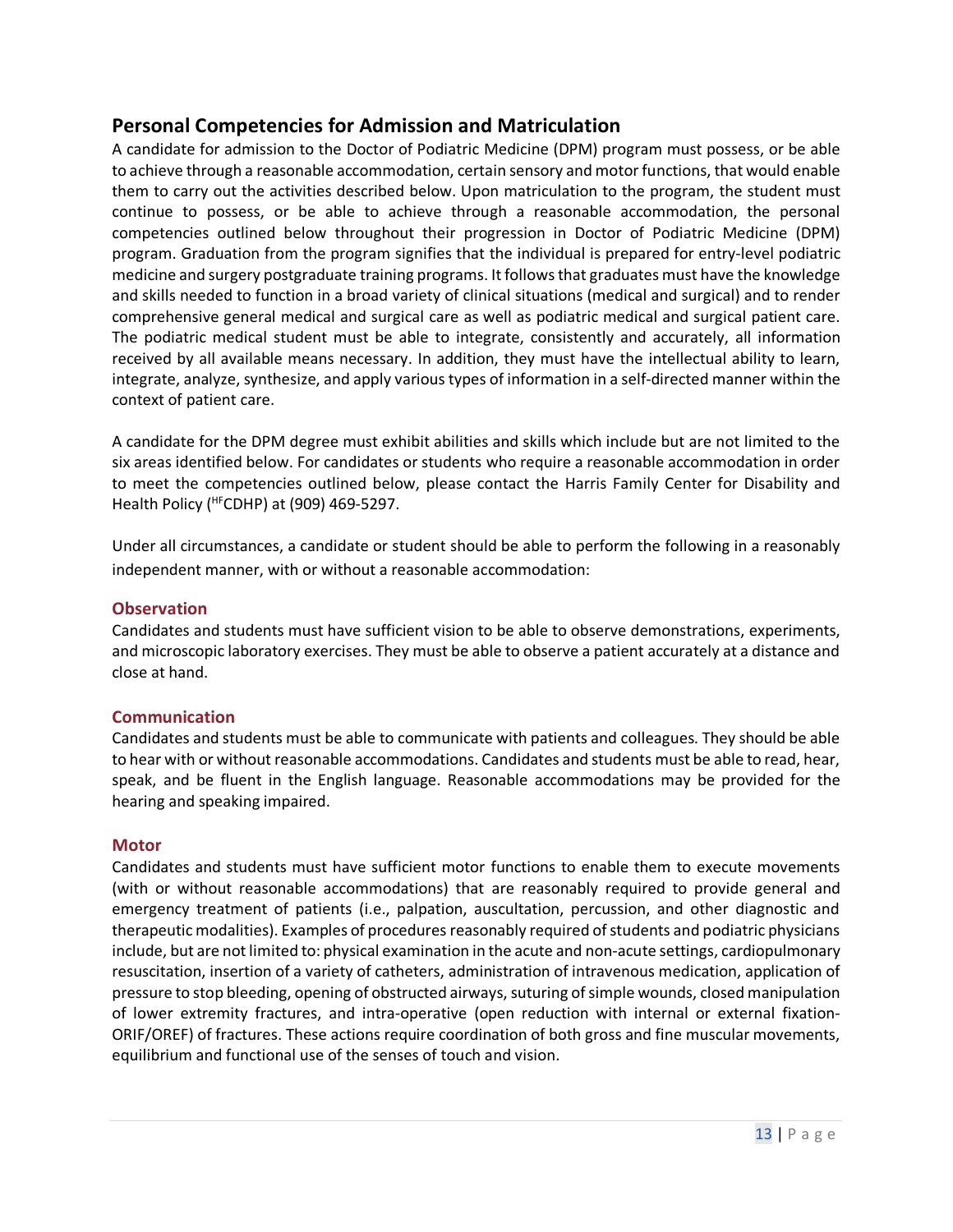#### <span id="page-13-0"></span>**Intellectual, Conceptual, Integrative, and Quantitative Abilities**

Candidates and students must demonstrate problem-solving skills, which involve intellectual, conceptual, integrative, and quantitative abilities. These abilities include memory, measurement, calculation, reasoning, analysis, and synthesis. The critical intellectual skill demanded of a podiatric physician, requires all of these intellectual abilities. In addition, candidates and students should be able to comprehend threedimensional relationships and understand the spatial relationships of structures.

#### <span id="page-13-1"></span>**Behavioral and Social Attributes**

Candidates and students must possess the emotional health required for full utilization of the intellectual abilities. They must show evidence that they can exercise good judgment and prompt completion of all responsibilities attendant to the assessment and care of patients. Candidates and students must also demonstrate that they can develop mature, sensitive, and effective relationships with faculty, staff, colleagues, and patients. Candidates and students must be able to tolerate physically taxing workloads, adapt to changing environments, display flexibility, and learn to function in the face of uncertainties inherent in-patient care. Compassion, integrity, respect, concern for others, interpersonal skills, interest, and motivation are all personal qualities to be assessed during the admissions and educational processes.

#### <span id="page-13-2"></span>**Physical Health**

To ensure compliance with California State Health Department requirements and exhibit exemplary commitment to the rights and integrity of all parties in the education of health care professional students, WesternU/CPM has established medical status credentialing requirements that must be completed prior to matriculation. In addition to the skills listed above, candidates for the DPM degree also must be sufficiently free of any serious communicable diseases. Medical status credentialing is designed to ensure that the safety of patients is not compromised while protecting the rights and safety of students as well. For more detailed information, contact the [Student/Employee Health Coordinator.](mailto:stu-emphealth@westernu.edu)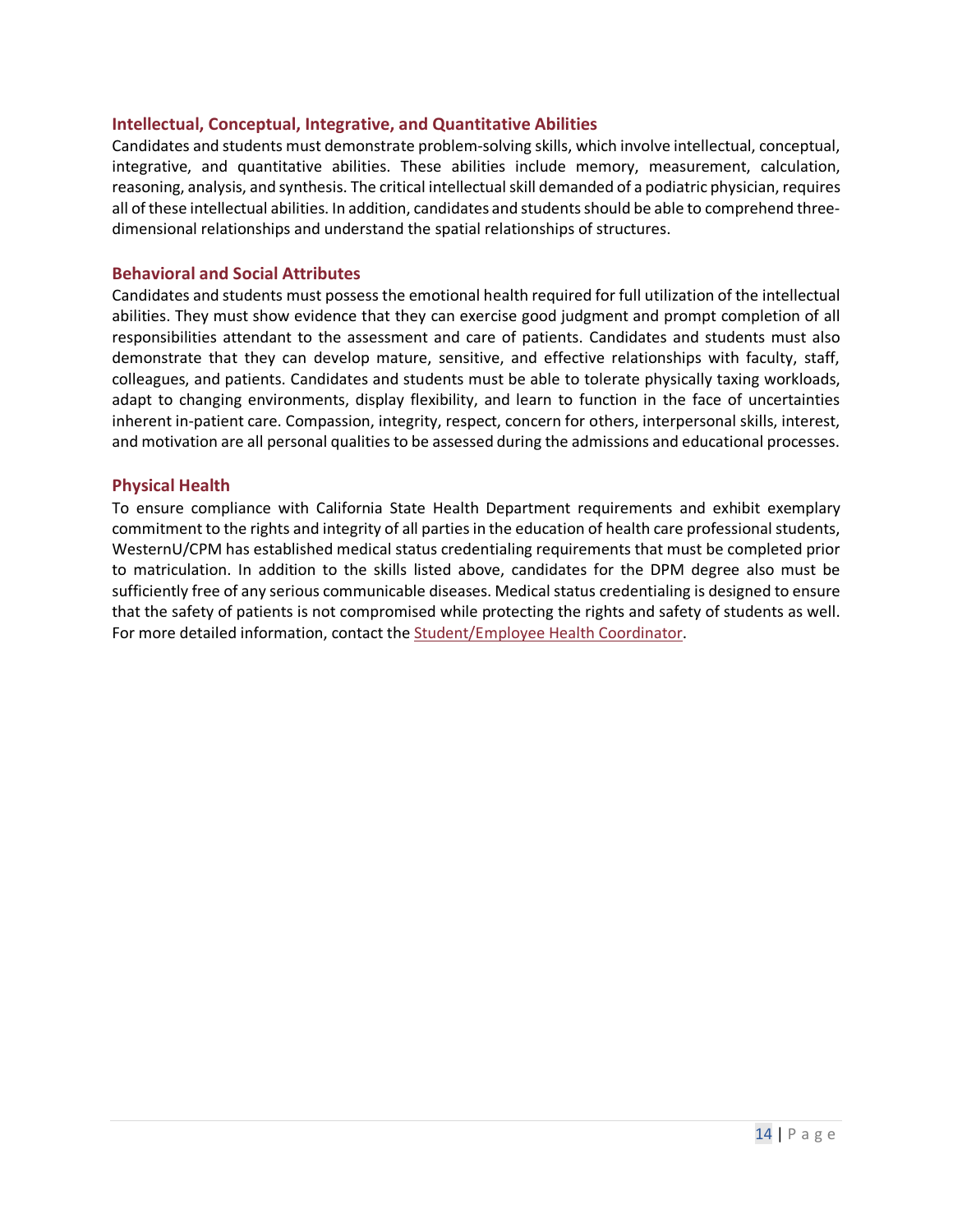## <span id="page-14-0"></span>**Admissions Policies and Procedures**

WesternU/CPM accepts applications from all qualified candidates. While grades and Medical College Admission Test (MCAT) scores are important in selecting candidates for admission and may suggest future academic success, the Admissions Committee recognizes that these statistics, by themselves, do not guarantee later success as a physician. Therefore, WesternU/CPM will take into consideration the nonacademic criterion that is also important in making the selection for candidates to the CPM. Western University/CPM seeks to admit a well-diversified and balanced student population and consider factors such as a well-rounded background, prior work experiences, college and health care professional's letters of recommendation, interest in and knowledge of podiatric medicine and each candidate's demonstrated professional promise. To ascertain these factors, an interview is required prior to any action being taken in regard to a candidate's application. The College may exercise its discretion to rely upon additional considerations as needed on an individualized basis.

#### <span id="page-14-1"></span>**Non-Discrimination Policy**

In accordance with all applicable federal, state, and local laws, Western University of Health Sciences (WesternU) is committed to ensuring a campus community free from unlawful discrimination. Accordingly, WesternU prohibits unlawful discrimination on the basis of race, color, national origin ancestry, citizenship, ethnicity, creed, religion or religious creed, sex or gender (including gender identity), marital status, sexual orientation, disability (both physical and mental) including HIV and AIDS, medical condition (cancer and genetic characteristics), pregnancy (which includes childbirth, breastfeeding and medical conditions related to pregnancy, childbirth or breastfeeding), age, genetic information, military and veteran status, or any other characteristic protected under applicable law, in the administration of its programs or activities. WesternU also prohibits unlawful harassment, including Sexual Harassment. Lastly, WesternU is committed to providing equal access to and equal opportunities to all members of its campus community in accordance with all applicable laws.

This non-discrimination policy applies to applicants, students, and alumni. Additional nondiscrimination information can be found in the Nondiscrimination, Anti-Harassment, and Anti-Retaliation Policy, located in the University Catalog.

#### <span id="page-14-2"></span>**Reasonable Accommodation for Disabilities**

Candidates and students must be able to perform all the essential functions of the program with or without reasonable accommodation. A student who discloses a disability and requests accommodation will be referred to the Harris Family Center for Disability and Health Policy (<sup>HF</sup>CDHP). The student will be asked to provide documentation of the disability for the purposes of determining appropriate accommodations. The College of Podiatric Medicine will provide reasonable accommodations but is not required to make modifications that would substantially alter the nature or requirements of the program. A student with questions regarding reasonable accommodation can contact the <sup>HF</sup>CDHP office.

#### <span id="page-14-3"></span>**Minimum Application Requirements**

The application requirements shown in this catalog apply to applicants who are seeking entry for the 2023/2024 academic year. Current admission and application requirements for the DPM program, including prerequisite coursework requirements, can be located on the [Prospective Student website.](http://prospective.westernu.edu/podiatry/requirements-15/)

Candidates for admission to WesternU/CPM must meet the following requirements: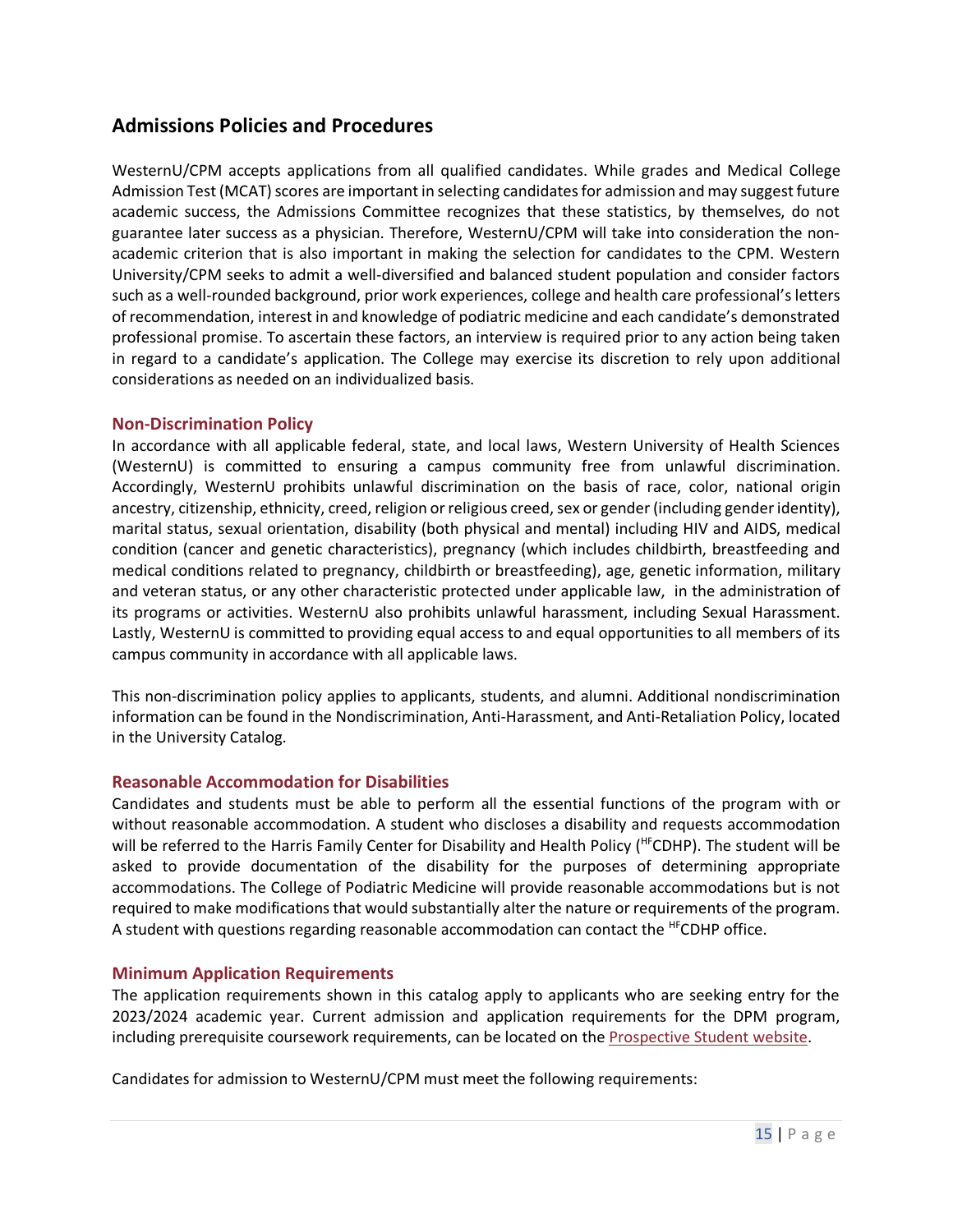- 1. A minimum of ninety (90) semester hours, or one-hundred-thirty-five (135) quarter credit hours must be completed, at a regionally accredited college or university, by matriculation.
- 2. Completion of one academic year (or its equivalent) in English, biology, physics, inorganic chemistry and organic chemistry. All prerequisite courses must be completed with a grade of 'C' or better by the end of the spring term just prior to enrollment.
- 3. Applicants must submit their Medical College Admission Test (MCAT) or Dental Admission Test (DAT) scores. Scores are valid for three (3) years from the date of application. Information concerning this test may be obtained from the pre-professional advisor at one's college or directly from the MCAT or DAT Program Office. Applicants are encouraged to take the examination in the spring of their junior year. To be considered for admission, the MCAT or DAT examination must be taken no later than June of the entering year; however, an earlier test date is recommended.
- 4. Submit letters of recommendation as follows:
	- a. Required: One letter of recommendation from a podiatric physician (should not be a family member)
	- b. Optional: One letter of recommendation from your undergraduate institution's preprofessional committee or two letters of recommendation from science professors

Although not required, it is highly recommended that students consider courses in human anatomy, microbiology, histology, zoology, behavioral science, biochemistry, and/or genetics.

#### <span id="page-15-0"></span>**AACPMAS**

WesternU/CPM, as well as all other colleges of podiatric medicine, participates in the profession's centralized application service through the American Association of Colleges of Podiatric Medicine Application Service (AACPMAS). AACPM is located at 15850 Crabbs Branch Way, Suite 320, Rockville, Maryland, 20855. Individuals interested in applying to WesternU/CPM should visit the AACPMAS website at<https://aacpm.org/> for information and application materials. You may also learn more about the application process on the Western[U Apply Now](http://prospective.westernu.edu/podiatry/dpm/apply/) web page. Applicants should also arrange to have official transcripts of all prior undergraduate, graduate, and professional school course work forwarded to AACPMAS.

Upon receipt of the initial application and transcript(s), AACPMAS will collate materials, verify grades and transmit standardized information to the applicant and to his or her designated podiatric medical colleges. AACPMAS takes no part in the evaluation or selection of applicants and does not review applications to determine if completed correctly. After WesternU/CPM Admissions Committee conducts a review of the AACPMAS application, they may request additional information from the applicant for further consideration. Any request for supplementary information must be returned within thirty (30) days to:

> Western University of Health Sciences DPM Admissions 309 E. Second Street Pomona, California 91766-1854

Once the applicant's file is complete, the Admissions Committee reviews it to determine whether the applicant will be granted an interview. If an applicant is deemed promising, he or she is invited to the campus at his or her own expense. Each applicant will be contacted by the Office of Admissions to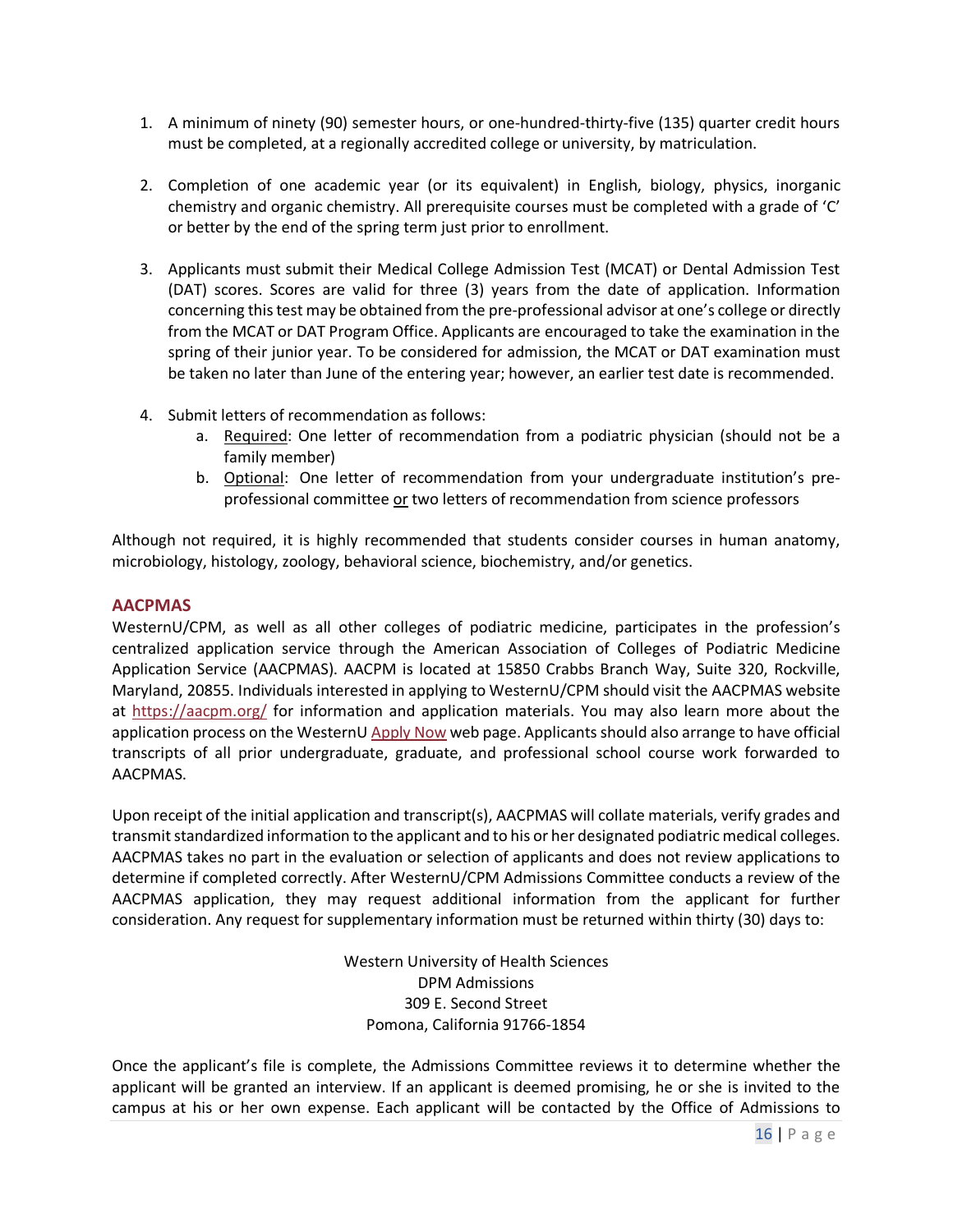schedule a convenient interview date. The applicant should plan to spend a full day on campus for orientation and the interview. Orientation consists of information on the curriculum, financial aid, student services, clinical rotations, lunch with a WesternU/CPM student and a tour of the facilities. A personal interview will take place with members of the Admissions Committee and/or faculty members from both basic and clinical sciences. The Admissions Committee evaluates the candidate's application and interview for acceptance to CPM. The applicant is then typically notified regarding the status of his or her application within three weeks of the interview.

Candidates accepted to WesternU/CPM must have a complete set of official transcripts mailed to the Admissions Office no later than June 1 for transcripts that were submitted to AACPMAS after the application was completed.

#### <span id="page-16-0"></span>**Applicants with Foreign Coursework**

Applicants must report coursework completed outside the United States and must submit their transcripts for evaluation to [a Western University of Health Sciences Approved Service](http://prospective.westernu.edu/podiatry/foreign/) at the candidate's expense. A course-by-course evaluation is required, and all coursework must be designated as undergraduate, graduate, or professional. WesternU only honors evaluations from one of the above services. The official evaluation must be sent directly to AACPMAS. DPM Advanced Standing applicants should have their official evaluations sent directly to the Office of Admissions.

#### <span id="page-16-1"></span>**International Students**

International students and any other applicants who are not U.S. citizens and who are living in the U.S. must provide proof of legal U.S. residency prior to matriculation. For more detailed information, please visit our web page fo[r International Students.](http://www.westernu.edu/international/international-welcome)

#### <span id="page-16-2"></span>**Acceptance Deposit**

Candidates accepted to WesternU/CPM must pay a non-refundable acceptance deposit of \$1,000. The due date for this deposit is provided in the offer of acceptance letter. Upon matriculation, the entire \$1,000 is credited to the student's account. For candidates who are granted deferred admission to the DPM program an additional non-refundable \$1,000 deposit is required the following spring to hold a seat in the next year's class. If an applicant fails to register, the \$1,000 deposit is forfeited.

#### <span id="page-16-3"></span>**Criminal Background Checks**

To meet state and industry specific requirements, hospital facilities and clinical sites may require students to complete criminal background checks prior to beginning rotations/clinical experiences. Consequently, to assure patient safety, students admitted to programs with clinical training requirements will be required to complete a criminal background check prior to matriculation and/or as a component of the scheduling of the rotation/clinical experiences. Upon acceptance of an offer of placement in the class, all candidates are required to provide proof of a criminal background check as detailed on the Prospective Student Website. The background check will be reviewed by WesternU/CPM. Candidates found to have not met the Standards of Academic Integrity, Professionalism and Student Conduct as outlined on the [Prospective Student](http://prospective.westernu.edu/podiatry/dpm/requirements/) Website may be subject to rescindment of the offer of admission.

If a criminal conviction or other relevant sanction is shown on a background check, hospital facilities and clinical sites have broad discretion to restrict an individual from being assigned to the facility/site for the rotation/clinical experience. Therefore, please be aware that certain convictions may prevent students from entering hospital facilities or clinical sites, which may directly hinder a student's ability to complete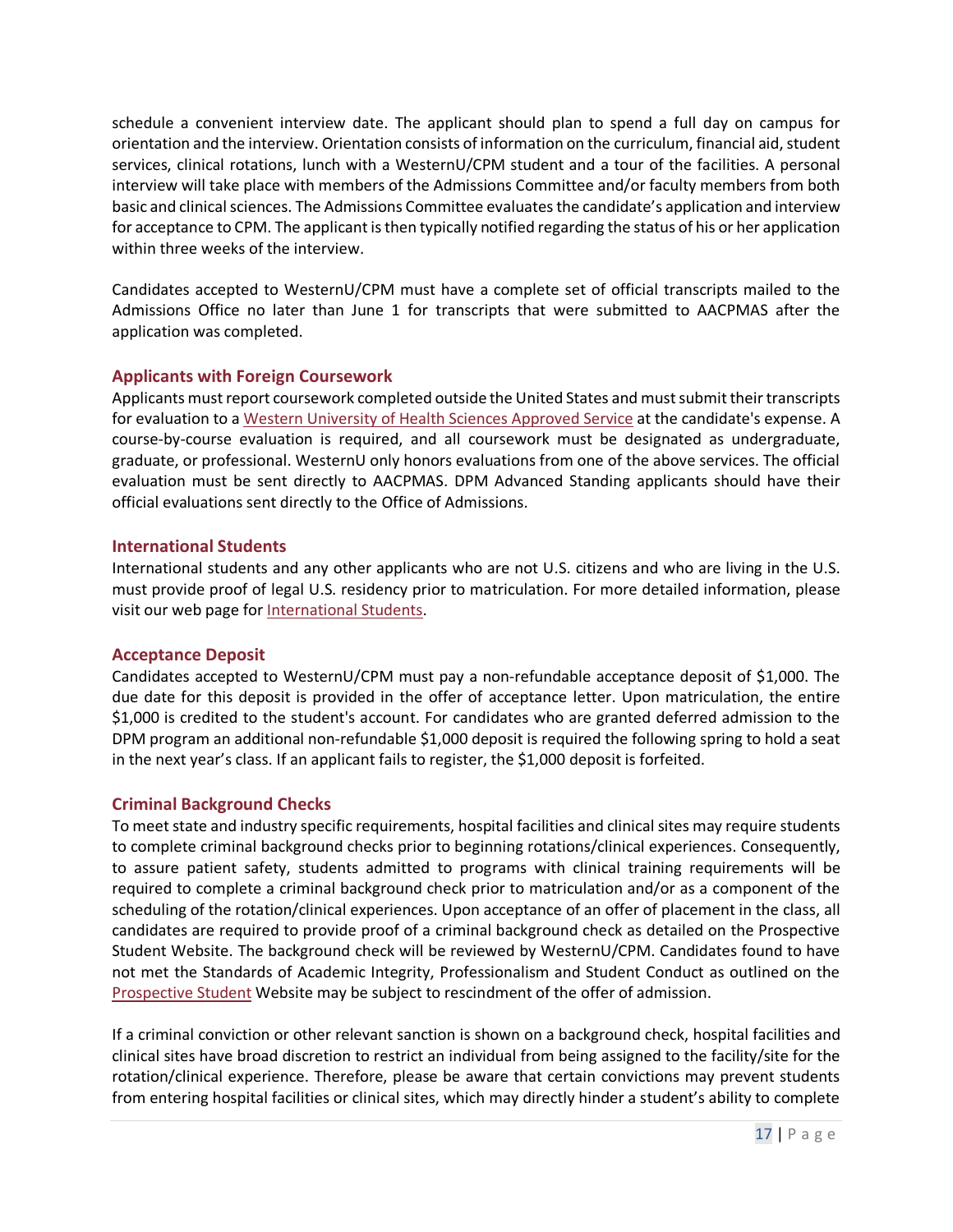his or her academic program successfully. Furthermore, certain convictions may also prevent students from obtaining licensure in the State of California or other states. Applicants and current students are advised to check with the appropriate State(s) licensing boards to determine whether their backgrounds may be a barrier to future licensing.

#### <span id="page-17-0"></span>**Transfers from Other Schools**

WesternU CPM does not currently accept transfer candidates from other Colleges of Podiatric Medicine to advance standing. Transfer applications from students studying at WesternU's College of Osteopathic Medicine of the Pacific will be considered on a case-by-case basis.

#### <span id="page-17-1"></span>**Doctor of Podiatric Medicine Advanced Standing Program**

The Doctor of Podiatric Medicine Advanced-Standing Program grants a DPM degree to foreign-trained physicians who already hold a medical degree that is not from a U.S. or Canadian medical school. Students admitted to this program will be inserted into the third year of the traditional Doctor of Podiatric Medicine program.

#### *Admissions Requirements*

- 1) All applicants must already hold a medical degree from a medical school outside of the United States or Canada.
- 2) All applicants must have already achieved a passing score of **at least one-hundred-ninety-six ( 196)** on the United States Medical Licensing Examination (USLME) Step 1 exam, or passing score at the date the exam was taken.
	- a. Official USLME score report must be submitted to directly to WesternU from the NBME. Score reports submitted directly by the applicant will not be accepted.
- 3) All applicants must be proficient in English speaking and reading comprehension. All applicants whose native language is not English must submit an official ETS TOEFL score report as part of their application. A minimum score of seventy-nine (79) on the internet based TOEFL is required for admission. Scores for TOEFL tests taken more than two years prior to the application deadline will not be accepted.
	- a. Exceptions
		- i. The TOEFL exam will be waived for permanent and temporary residents of the United States who have completed at least six (6) semester credit hours of College English/English Composition from an accredited institution within the United States.
			- 1. English course taken at institutions in foreign countries whose native language is English will be accepted (e.g., Canada, Australia, Great Britain, New Zealand, and the British West Indies).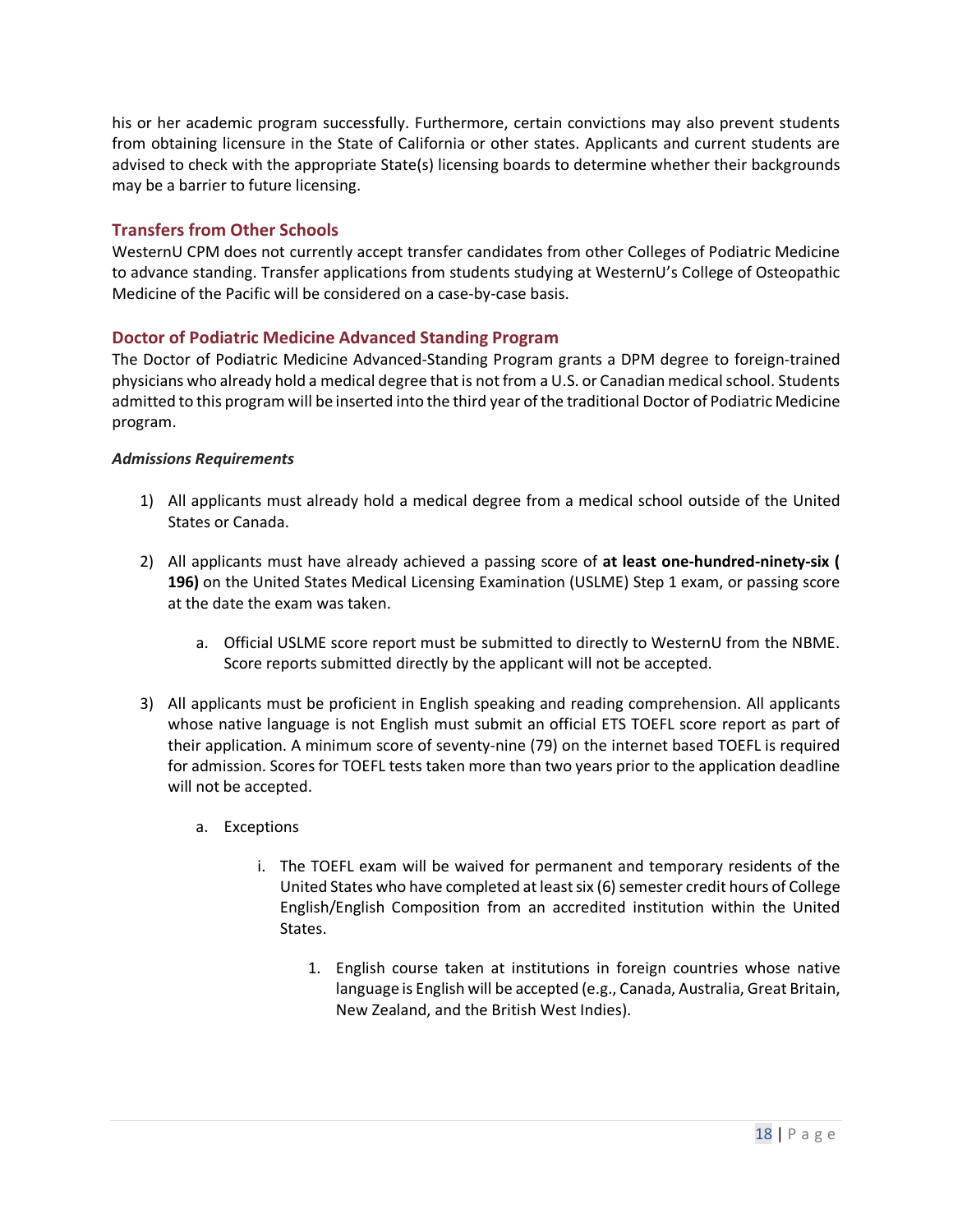#### *Application Components/Process*

An online application must be submitted, along with a \$100.00 application fee, on or before the posted application deadline. Your application must also include:

- 1) Official transcripts for all coursework completed at U.S. colleges or universities.
- 2) All coursework taken from non-U.S. institutions must be submitted to an approved service for evaluation. Evaluation must include course-by-course evaluation with letter grades, pass/fail, or credit/no credit, and must specify which courses are considered undergraduate, graduate or professional. The evaluation service must submit the official evaluation directly to WesternU. Evaluations will not be accepted directly from the applicant.

The College will also give consideration to applicants, on a case-by-case basis, who are unable to provide independent, verified documentation due to extenuating circumstances (e.g., war, destruction of records by natural disasters or arson, violent changes in government, or any event outside the control of the student that negatively affects them, and which can be supported by appropriate evidence.).

- 3) Demonstration of English Language Proficiency (TOEFL Scores)
- 4) United States Medical Licensing Examination (USLME) Step1 Score Report
- 5) Letter of Recommendation
	- a. One (1) letter of recommendation from a medical school professor is required. The request for a letter of recommendation will be sent electronically to your selected recommender with the information you provide in your application.
- 6) Curriculum Vitae
	- a. A current curriculum vitae with details of your current and/or past professional experiences.

Application components may be submitted at the time of application or after initial submission. All application components listed above must be received by the deadlines posted below before your candidacy for admission can be considered.

#### *Application Timelines*

Applicants seeking to begin the DPM Advanced Standing Program in June must submit their application and all required components by March  $1<sup>st</sup>$ .

#### *International Students*

International students and any other applicants who are not U.S. citizens and who are living in the U.S. Must provide proof of legal residency prior to matriculation. International students are also required to provide proof of adequate personal funding for a single academic year prior to issuance of an I-20. For more detailed information, please visi[t our web page.](http://www.westernu.edu/international/international-welcome)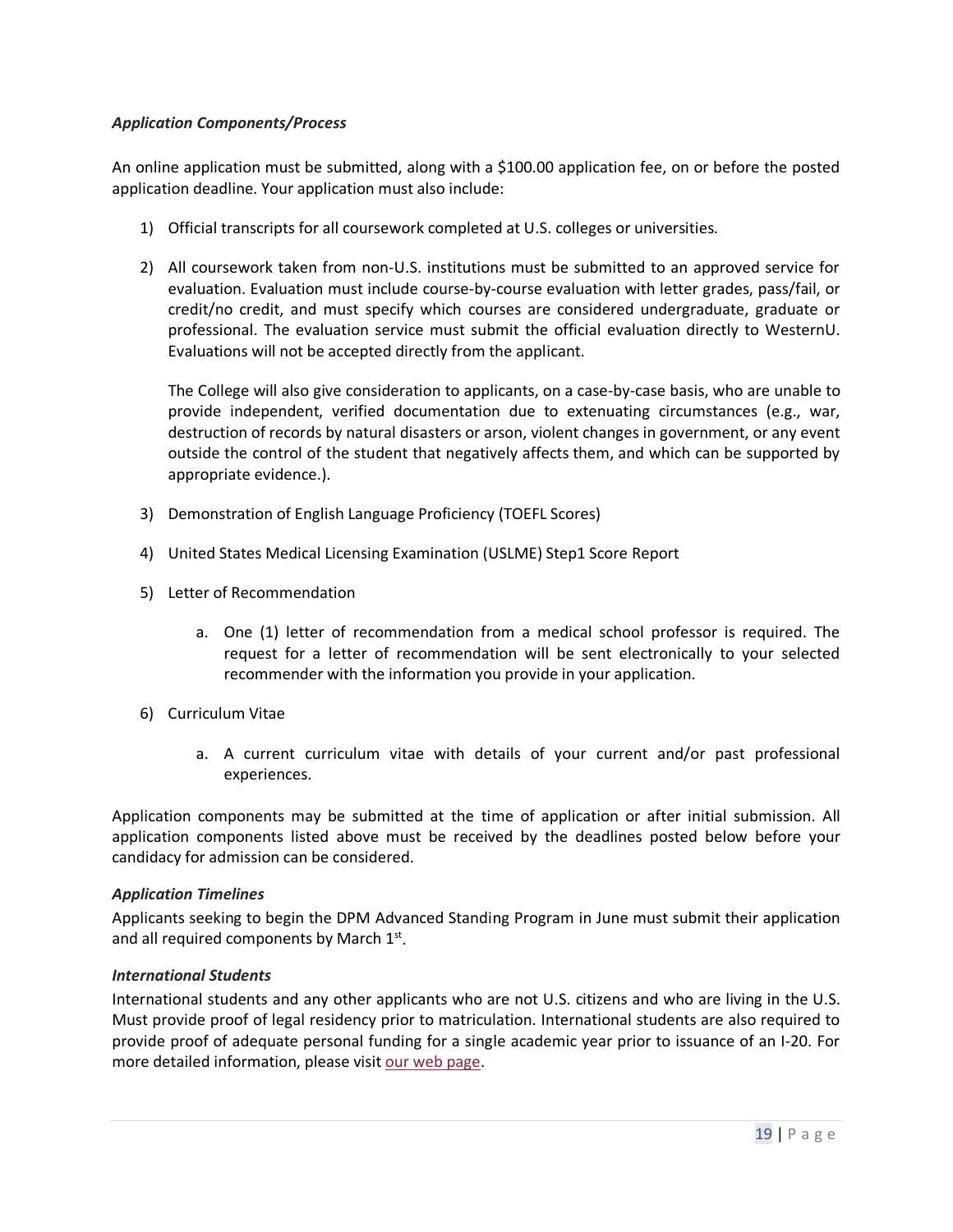Candidates accepted to DPM Advanced Standing program must pay a non-refundable acceptance deposit of \$1,000. The due date for this deposit is provided in the offer of acceptance letter. Upon matriculation, the entire \$1,000 is credited to the student's account. For candidates who are granted deferred admission to the DPM program an additional non-refundable \$1,000 deposit is required the following spring to hold a seat in the next year's class. If an applicant fails to register, the \$1,000 deposit is forfeited.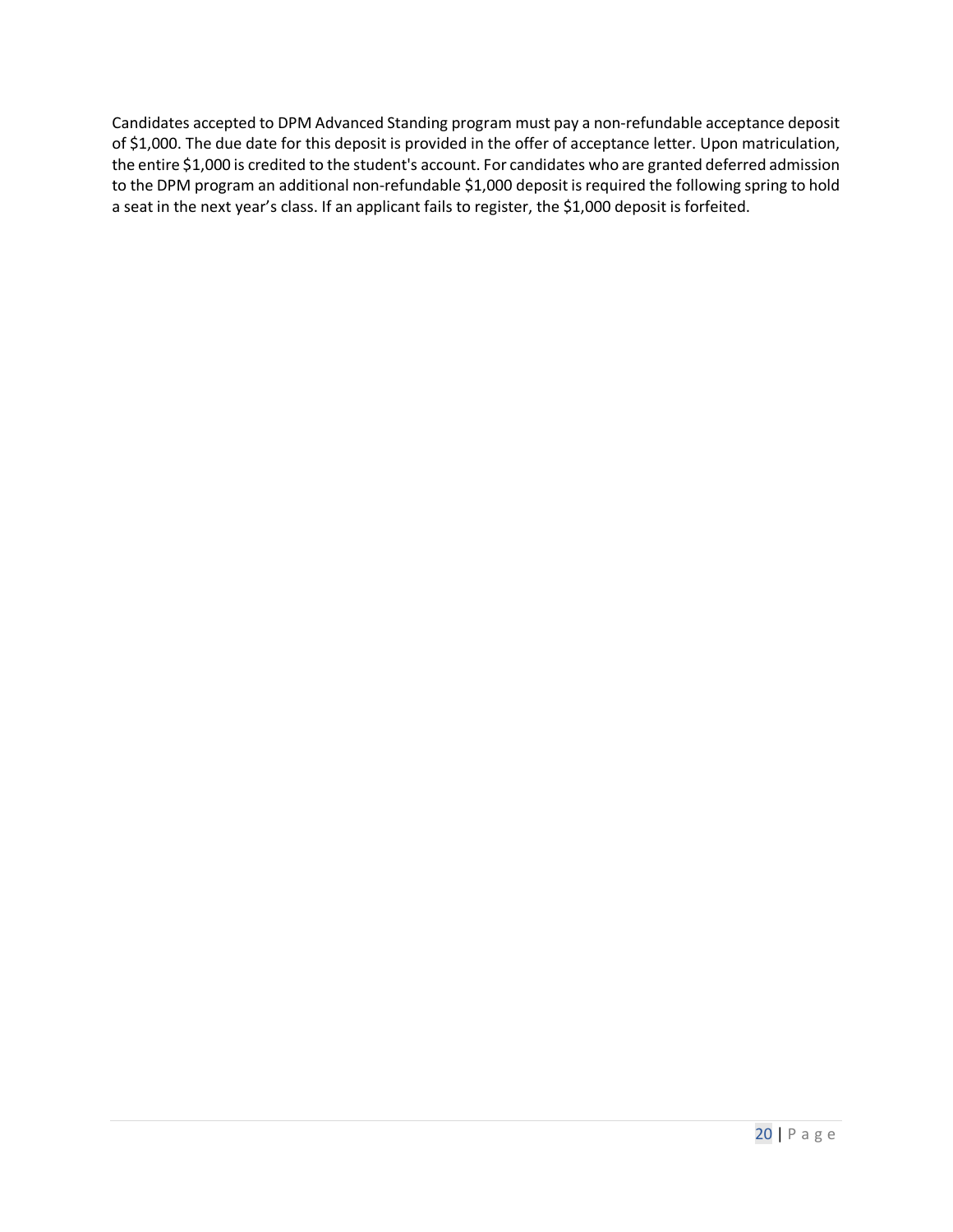## <span id="page-20-0"></span>**Registration**

All WesternU students are required to register by the registration deadlines specified by the University Registrar. Registration dates are posted on the [Registrar's Office](http://www.westernu.edu/registrar/registration-information/) website. Failure to register by the deadline may be grounds for administrative withdrawal. All students registering after the posted deadline will be assessed a \$30.00 per business day late fee.

Full tuition and fees and all prior debts must be paid in full on or by posted deadlines each academic year. Matriculation is subject to the satisfactory completion of all academic requirements and payment of all outstanding debts to the University. The receipt of the final transcript(s) from all colleges/universities attended and a physical examination with documentation of required immunizations (if applicable) prior to registration are additional requirements for incoming students.

#### <span id="page-20-1"></span>**Registration Late Fee Appeals**

If you are assessed late fees for a registration period, you may submit an appeal to the Registrar. For additional information on the appeal process, please see the [Registration Late Fees](http://www.westernu.edu/registrar/registration-information/registration-late-fees/) page on the Registrar's Office website.

#### <span id="page-20-2"></span>**Student Health Insurance Requirement**

All full-time students at Western University of Health Sciences are required to have active health insurance while enrolled. All students are automatically assessed half of the entire year's insurance premium and will be enrolled in the student health insurance plan until they submit proof of coverage that meets the University's requirements. For additional information on student health insurance requirements and/or waiving out of the student health insurance plan, please see the [Student Health Insurance](http://www.westernu.edu/registrar/registration-information/student-health-insurance/) page on the Registrar's Office website.

#### <span id="page-20-3"></span>**New Student Orientation/Welcome Week**

Attendance at all Orientation/Welcome Week activities is mandatory for all incoming first-year, repeating, and advanced standing students. Failure to attend any part of Orientation/Welcome Week without prior approval from the Office of Student Affairs may result in the rescindment of a student's acceptance offer. For additional information on Welcome Week activities for the College of Podiatric Medicine, please visit: <http://www.westernu.edu/students/welcome-week/> or contact [CPMStudentAffairs@westernu.edu.](mailto:CPMStudentAffairs@westernu.edu)

#### <span id="page-20-4"></span>**Student Initiated Changes in Enrollment Status**

#### *Leave of Absence*

A student may request a Leave of Absence (LOA) with the occurrence of a medical emergency or illness, personal issues, financial hardship, or military service. Students must be in good academic standing to be eligible for a Leave of Absence. CPM Students may request a LOA with the Office of Student Affairs.

Students requesting an LOA are required to continue monitoring their WesternU email so that no information or deadlines are missed. Students must also consult with the Office of Financial Aid regarding any outstanding loans since students on a 30+ day LOA are not eligible for financial aid. Students on LOA are not covered by WesternU's accident, liability, or malpractice insurance. A notation regarding the LOA will appear on the student's academic transcript if the LOA is greater than 30 days in length.

For additional information on the University's Leave of Absence policy, please see 'Student Initiated Changes in Enrollment Status' in the University Catalog, General Academic Policies and Procedures section.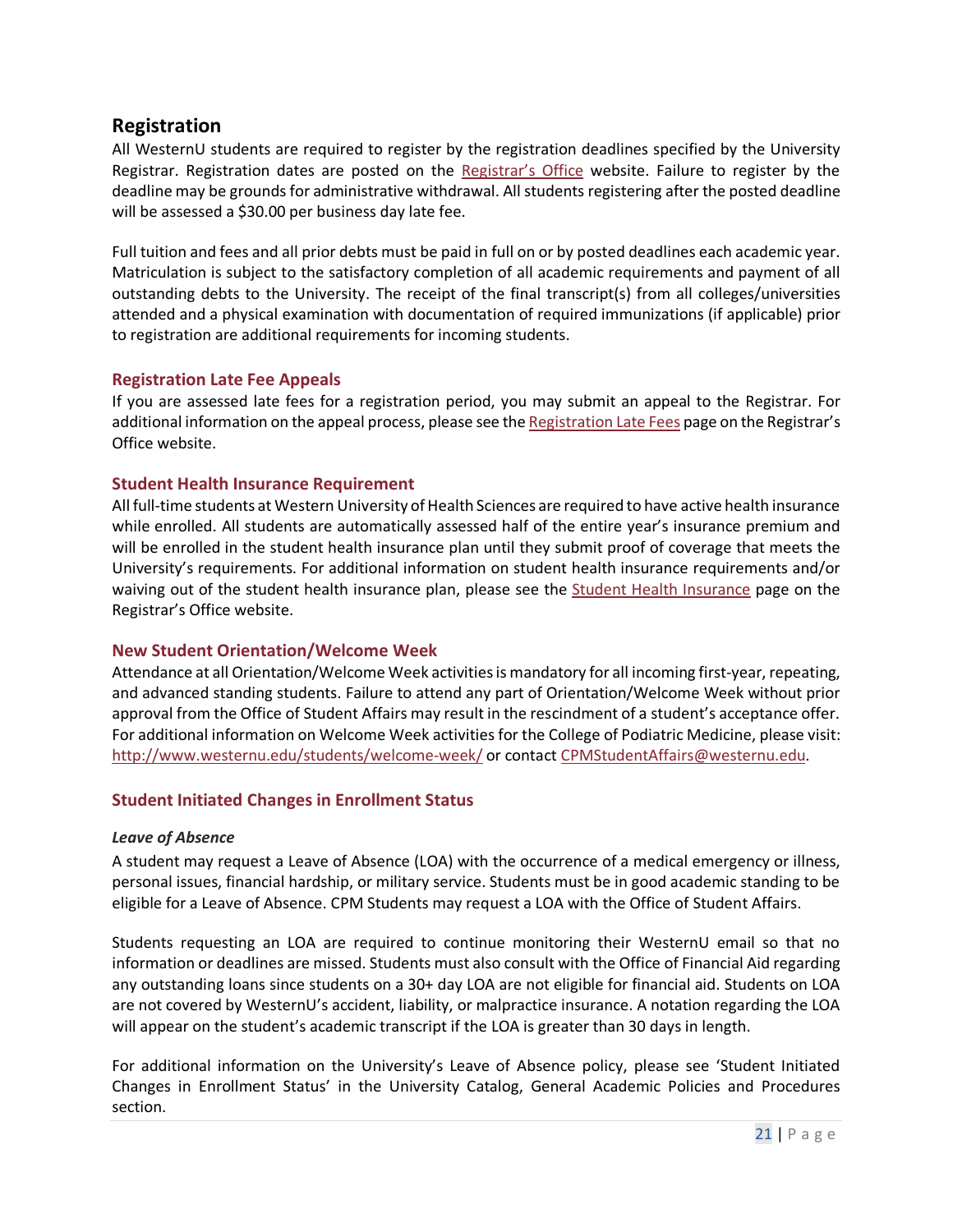#### <span id="page-21-0"></span>**Withdrawal from University/Academic Program**

Matriculation at the University is a privilege granted in consideration of specified levels of performance and of maintaining the established standards of scholarship and personal and professional conduct. The University reserves the right to require withdrawal at any time it deems necessary to safeguard its standards of scholarship, conduct, and orderly operation. The student concedes this right by act of matriculation. For additional information on withdrawing from the DPM program, please see 'Student Initiated Changes in Enrollment Status' in the University Catalog, General Academic Policies and Procedures section.

#### <span id="page-21-1"></span>**Full-Time/Part-Time Status**

All DPM students enrolled in at least one class/rotation are considered full-time students.

#### <span id="page-21-2"></span>**Time Limits**

The Doctor of Podiatric Medicine program is designed to be completed in four (4) years of full-time study. The requirements for the degree must be completed in a maximum of six enrolled academic years in program. Students who are unable to meet the 6-year time limit for the DPM program may be subject to administrative withdrawal.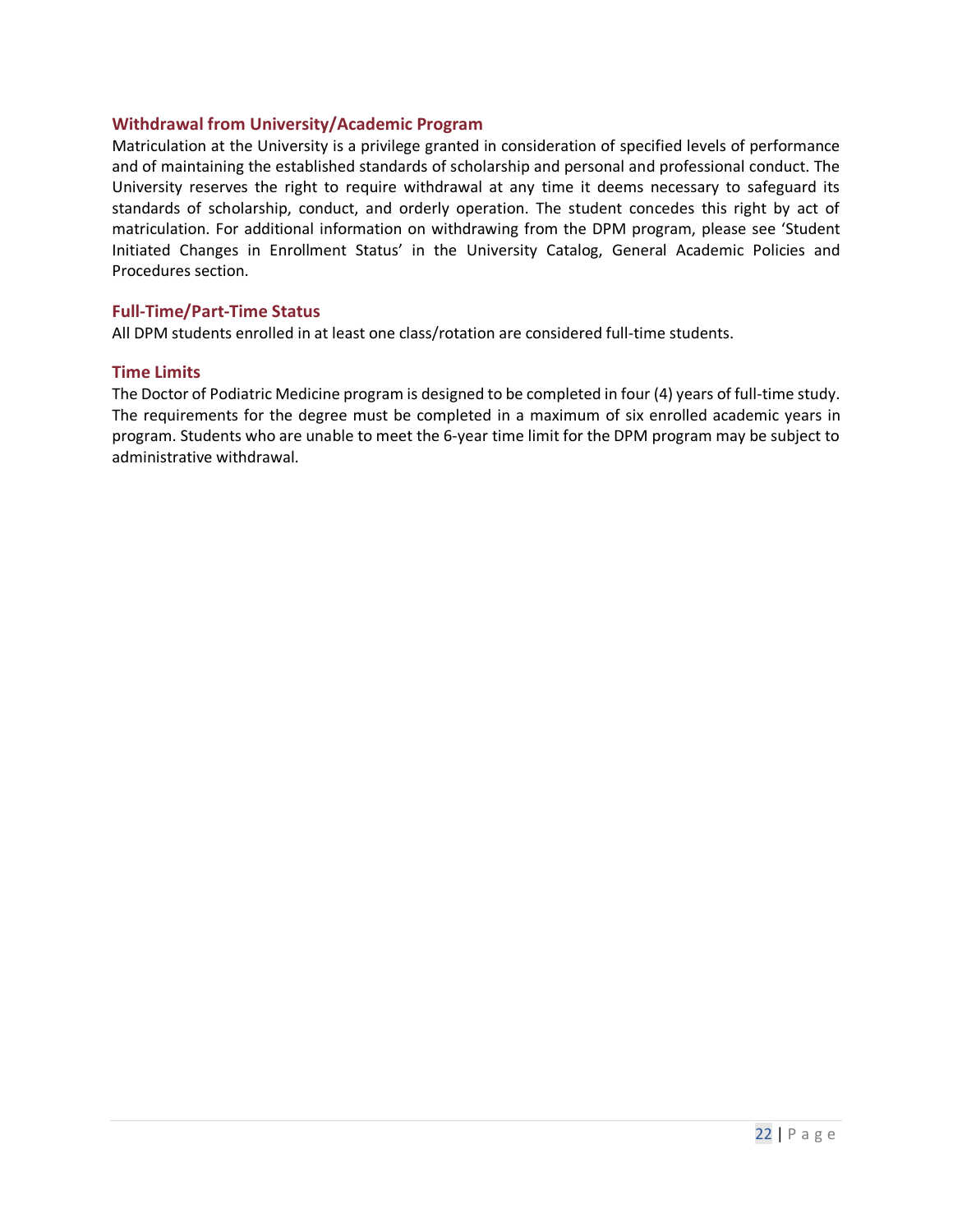## <span id="page-22-0"></span>**Tuition and Fees**

By action of the Board of Trustees, DPM tuition and fees for the 2022/2023 academic year (subject to change) are as follows:

<span id="page-22-1"></span>

| \$41,383.00                    | <b>Annual Tuition</b>                                           |
|--------------------------------|-----------------------------------------------------------------|
| \$41,383.00                    | Annual Tuition (DPM Advanced Standing)                          |
| \$10,393.00                    | DPM Advanced Standing Didactic Coursework Fee                   |
| \$40.00                        | Student Body Fee (Years 1 and 2)                                |
| \$20.00                        | Student Body Fee (Years 3 and 4)                                |
| <b>Other Fees and Expenses</b> |                                                                 |
| \$40.00                        | Drug Screening (Approximate)                                    |
| \$60.00                        | Criminal Background Check (Approximate)                         |
| \$75.00                        | Audience Response System Device                                 |
| \$500.00                       | Required iPad (must be purchased through the college)           |
| \$75.00                        | Annual APMSA Member Fee                                         |
| \$1,700.00                     | Medical Equipment (Year 1)                                      |
| \$600.00                       | Medical Equipment (Years 2 and 3)                               |
| \$800.00                       | Required and Recommended Texts (Fall)                           |
| \$300.00                       | Required and Recommended Texts (Spring)                         |
| \$45.00                        | Anatomy Supplies (Gloves, Scrubs, Dissection Kit) - Year 1 Only |
| \$210.00                       | Software required for ISSM 3 and ISSM 4 - Year 2 Only           |
| \$30.00                        | Registration Late Fee (Per Business Day)                        |
| \$50.00                        | Late Payment Fee (per month)                                    |
| \$350.00                       | <b>Graduation Fee</b>                                           |
| \$470.00                       | Annual Parking Permit (Auto)                                    |
| \$40.00                        | Locker Key Replacement Fee                                      |
| \$10.00                        | <b>Official Transcript (Each)</b>                               |
| \$21.00                        | Rush Transcript, First Class Mail (Each)                        |
| \$25.00                        | Rush Transcript, Federal Express (Each)                         |
| \$10.00                        | <b>Student ID Replacement Fee</b>                               |
| \$TBD                          | Breakage Fee (Replacement Cost)                                 |
|                                |                                                                 |

#### <span id="page-22-2"></span>**Modified Curriculum/Repeated Coursework Tuition Rates**

Students enrolled in a modified DPM curriculum or who are directed to repeat one or more courses but not the entire academic year are charged a per credit hour tuition rate. This rate is calculated by dividing the total credit hours required for a class year by the annual tuition. The per credit hour rates for 2022/2023 academic year are shown below:

| \$738.98 | DPM Year 1 Modified Curriculum Per Credit Hour Charge |
|----------|-------------------------------------------------------|
| \$738.98 | DPM Year 2 Modified Curriculum Per Credit Hour Charge |
| \$880.49 | DPM Year 3 Modified Curriculum Per Credit Hour Charge |
| \$962.40 | DPM Year 4 Modified Curriculum Per Credit Hour Charge |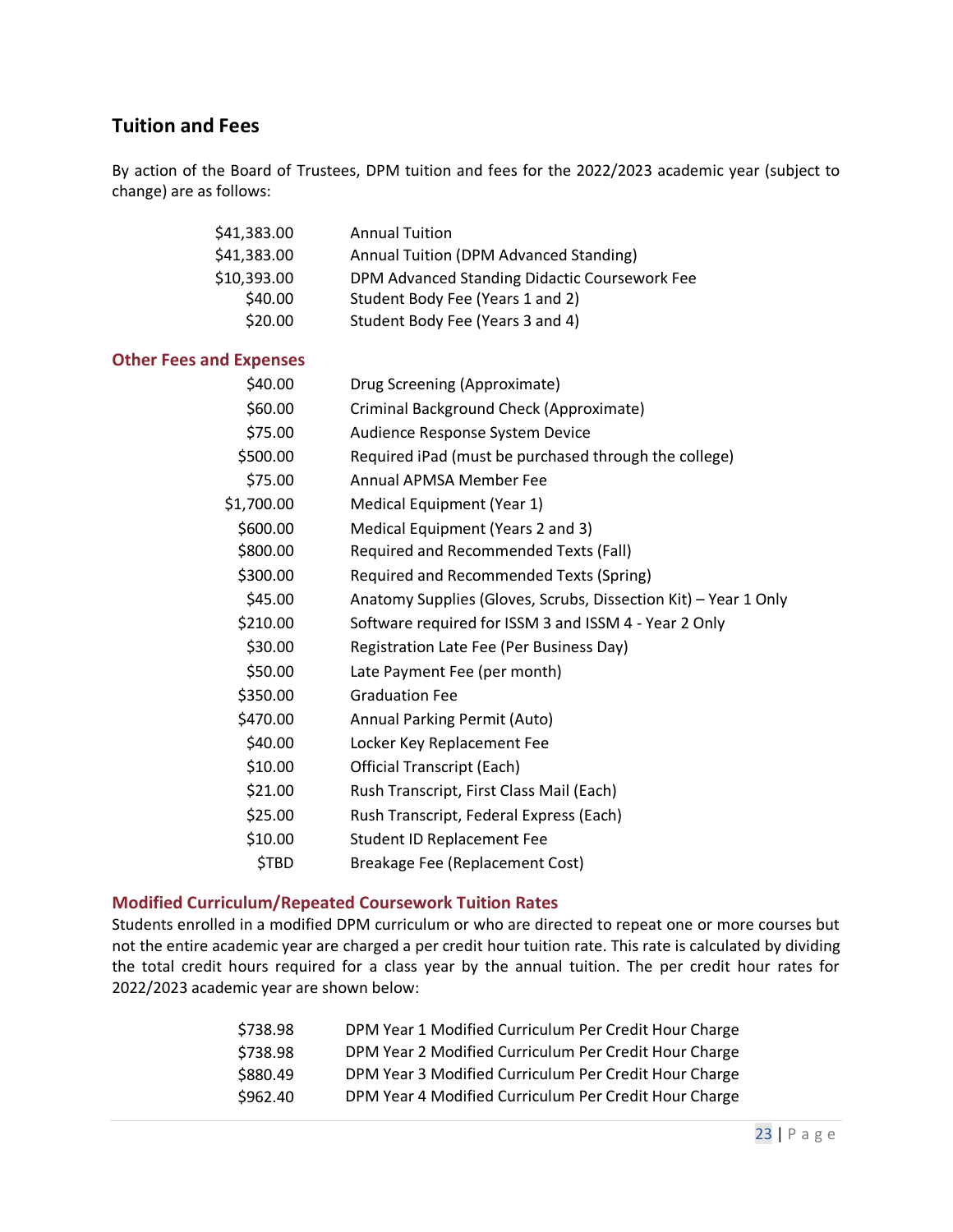| \$919.62 | DPM Adv. Standing Year 1 Modified Curriculum Per Credit Hour Charge |
|----------|---------------------------------------------------------------------|
| \$962.40 | DPM Adv. Standing Year 2 Modified Curriculum Per Credit Hour Charge |

#### <span id="page-23-0"></span>**Additional DPM Program Education Requirements**

All students are required to have a laptop computer with internet access; specifications are available at [https://www.westernu.edu/computing/computing-students/.](https://www.westernu.edu/computing/computing-students/) Upon matriculation, an iPad will be distributed to you. It contains software needed for your WesternU-specific education. If you already own a recent issue iPad, you may contact [CPMStudentAffairs@westernu.edu](mailto:CPMStudentAffairs@westernu.edu) to ascertain whether or not the iPad you already own has sufficient memory and capability to run the necessary programs. If not, you will be required to obtain the WesternU distributed device.

#### <span id="page-23-1"></span>**National Board Fees**

The College requires all DPM students to take and pass both sections of the American Podiatric Medical Licensing Examination (APMLE). Effective August 2014, the APMLE instituted a new separate section to the Part 2 Examination process, known as the Clinical Skills Patient Encounter (CSPE). This new section of the Part 2 APMLE is now one of WesternU/CPM's graduation requirements. Therefore, all students must now pass Part 1 and Part 2 (and CSPE) Examinations as one of the requirements for graduation. These fees are updated regularly and subject to change by APMLE. They can be found online at [http://aplme.org.](http://aplme.org/)

#### <span id="page-23-2"></span>**Clinical Rotations Expenses**

During the third and fourth years of the curriculum, some students may elect to do some clinical rotations away from the Pomona area, which is a self-imposed expense. In addition, students are required to return to campus several times during the clinical years for various educational experiences, conferences, etc. Any travel, food, housing, or other expenses incurred by these activities or plans are the student's responsibility. Some rotations done at or through other institutions (e.g., certain hospitals or other medical schools) may involve application fees and/or other charges. Such rotations are elective; consequently, these fees are the student's responsibility.

#### <span id="page-23-3"></span>**Shelf Examination Repeat and OSCE Repeat Fees**

If the Shelf Exam is required, students who fail one or more post-rotation discipline-specific examination(s) will be permitted to take the exam for a second attempt with an assessed fee of \$50.00 for each exam taken. If the student fails the second attempt, they will be required to meet with the Student Performance Committee (SPC), and they will be placed on academic suspension until the examination is successfully repeated. Students authorized to make a third attempt will also be assessed a fee of \$50.00 for each shelf examination taken. If a student's shelf exam is not completed within ninety (90) days, they may be sent to the SPC. A student who fails the shelf examination on the third attempt will fail the rotation, must present before the SPC, and will be required to repeat a rotation in the same discipline in its entirety.

Students who fail one or more post-rotation discipline-specific Objective Structured Clinical Examination (OSCE) will be required to remediate each failed OSCE. The student will be assessed a fee of \$150.00 for each OSCE that must be remediated. A student who fails one or more OSCE's on the second attempt will be placed on academic suspension until the examination is successfully repeated. Students authorized to make a third attempt will also be assessed a fee of \$150.00 for each OSCE taken. If a student's OSCE exam is not completed within 90 days they may be sent to SPC. A student who fails the OSCE examination on the third attempt will fail the rotation, must present before the SPC, and will be required to repeat a rotation in the same discipline in its entirety.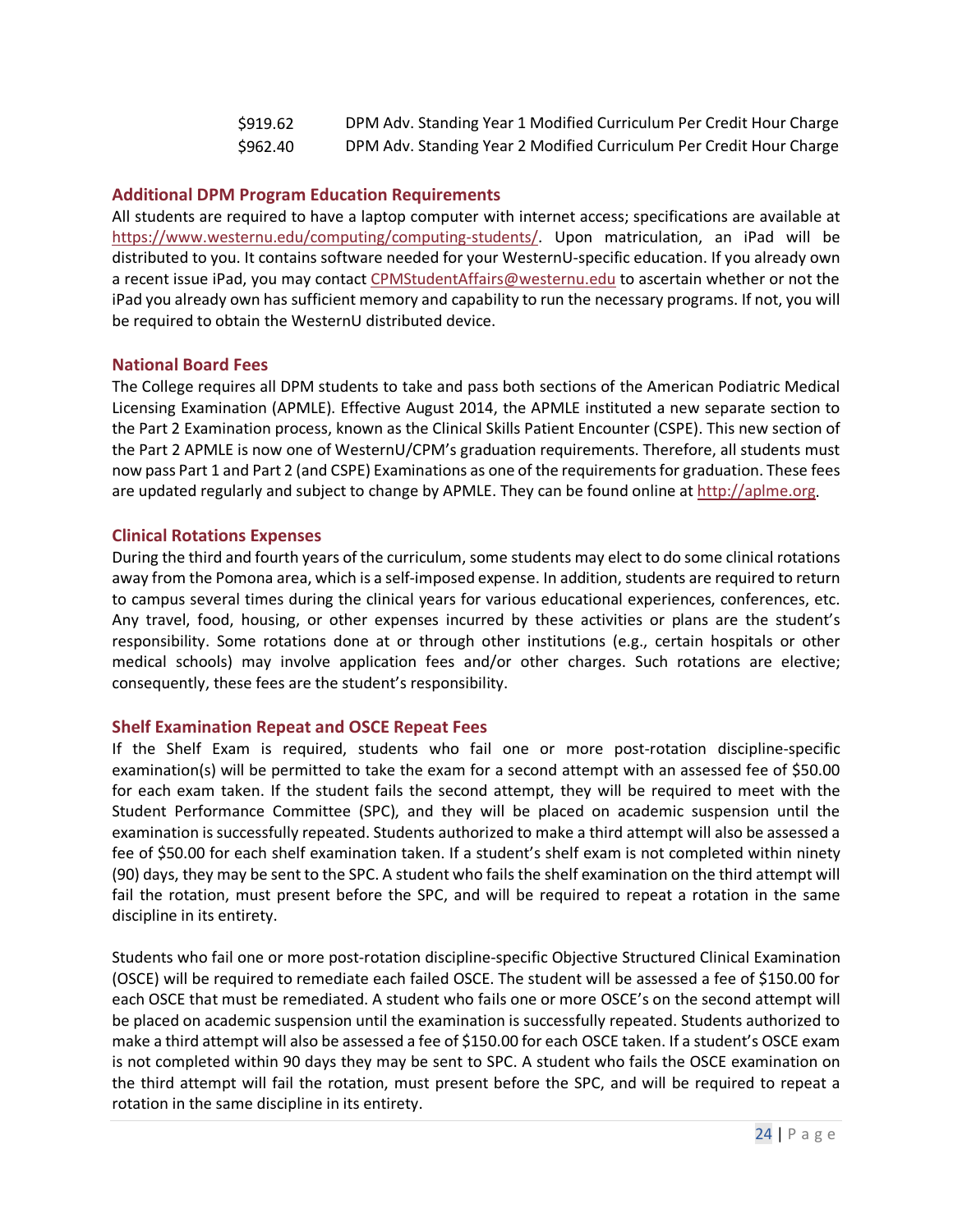Requirements for the Pre-OSCE and OSCE include white coat, ID badge, laptop including Ethernet cables and on-time arrival. Additionally, it is highly suggested that the students bring power cords to assure computer functioning throughout the duration of the examination. Students who do not meet these requirements fail the rotation and are subject to the same repeat requirements as previously outlined.

## <span id="page-24-0"></span>**General Academic Policies and Procedures**

Academic policies and procedures outlined in this section and subsequent sections of the catalog apply to all DPM students, including transfer students and students admitted to the DPM Advanced Standing program.

#### <span id="page-24-1"></span>**Computer Technology**

All students are required to have a laptop computer with reliable internet access; specifications are available at [https://www.westernu.edu/computing/computing-students/.](https://www.westernu.edu/computing/computing-students/) Upon matriculation, an iPad will be distributed to you. It contains software needed for your WesternU-specific education. If you already own a recent issue iPad, you may contact [CPMStudentAffairs@westernu.edu](mailto:CPMStudentAffairs@westernu.edu) to ascertain whether or not the iPad you already own has sufficient memory and capability to run the necessary programs. If not, you will be required to obtain the WesternU distributed device.

The laptops will be used for e-mail communication with classmates and faculty, for accessing computerand server-based course information, instructional software, online bibliographic databases, electronic bibliographies, and for participating in course exercises/activities/exams. Laptop computers will be needed by students on campus as well as at their local residences and when rotating in off-campus courses/rotations; therefore, laptop computers are required instead of desktop models. Students will also need an iPad in order to take select examinations and for use in select learning activities.

#### <span id="page-24-2"></span>**Academic Advisement**

Students will be assigned a faculty mentor upon matriculation. The faculty mentor-student mentee relationship can become one of the most valuable aspects of medical education. It provides an opportunity to develop sustained individual contacts between faculty and students on both academic and personal levels. In order to schedule a meeting with a faculty mentor, students should submit an TDX ticket.

If either the student or the faculty mentor does not find the relationship helpful, either is free to seek a change. If a student wishes to change faculty mentors, they should identify a preferred faculty mentor and ask if they are willing and able to take them on as a mentee. If they agree, the student should submit an TDX ticket, copy their new mentor, and request that their mentor on record be officially changed. The Office of Student Affairs (OSA) can also make mentor recommendations if a student is not sure whom to select. If a faculty member wishes to change mentees, they should email OSA to request that the student in question be assigned to another mentor.

#### <span id="page-24-3"></span>**Supportive Learning Environment**

Podiatric medical students have a right to have support and assistance from WesternU/CPM in maintaining a climate conducive to thinking and learning. University teaching reflects consideration for the dignity of students and their rights as persons. Podiatric medical student or faculty mistreatment in the course of the teacher-learner environment will not be tolerated. Examples of behaviors or situations that are *unacceptable* include, but are not limited to: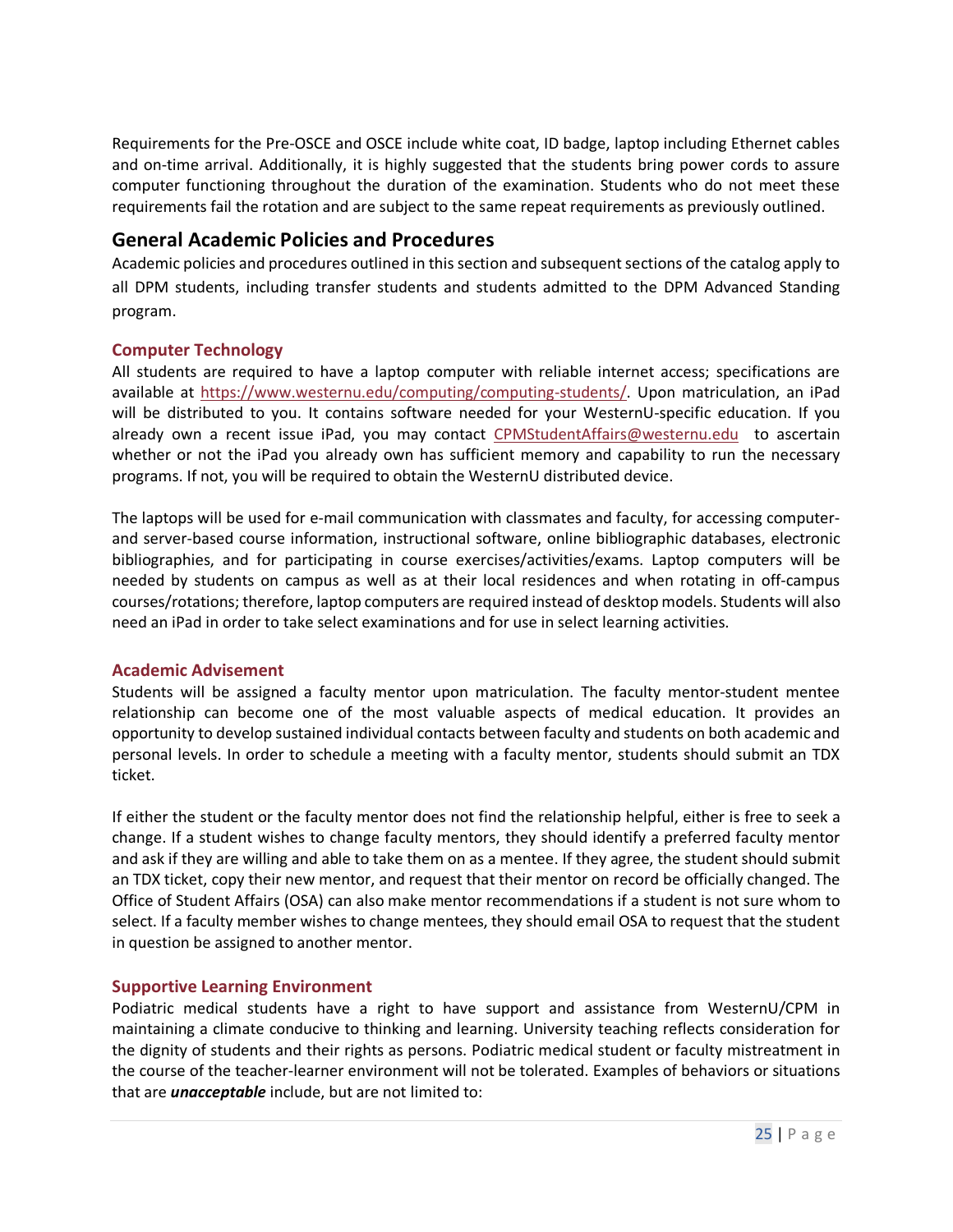- Discrimination based on race, color, religion, national origin, gender, age, sexual orientation, disability and veteran status (see the Overview section of the University Catalog: Notice of Nondiscrimination Policy)
- Sexual harassment
- Unwanted physical contact
- Verbal abuse, profanity or demeaning comments
- Inappropriate or unprofessional criticism which belittles, embarrasses or humiliates
- Unreasonable requests for a student to perform personal services
- Grading used to punish or reward a student for nonacademic activities rather than to evaluate performance
- A pattern of intentional neglect or intentional lack of communication
- Requiring students to perform tasks beyond their level of competency without supervision

Additional nondiscrimination information can be found in the Nondiscrimination, Anti-Harassment, and Anti-Retaliation Policy, located in the University Catalog.

#### <span id="page-25-0"></span>**Substance Abuse Policy**

WesternU/CPM shall actively encourage students with either self-identified or discovered substance abuse issues to seek appropriate treatment in order to achieve physical and mental health and to complete the curriculum successfully. WesternU/CPM encourages all impaired students to seek help voluntarily, favors the earliest possible intervention, and will require enrollment in a monitoring program that meets the following criteria:

- Care and monitoring must be overseen by a medical professional board-certified in addiction medicine.
- 1-2 physician-led support group meetings per week
- 1-2 peer-led support group meetings per week
- Random or weekly body fluid testing
- Permission for providers to communicate directly with WesternU/CPM regarding care
- Automatic notification of WesternU/CPM if program criteria are not met at any time

If recommended by the addition medicine provider or required by the monitoring program, students may be required to enroll in a treatment program prior to beginning a monitoring program. The CPM Office of Student Affairs (OSA) can provide contact information for pre-approved monitoring programs.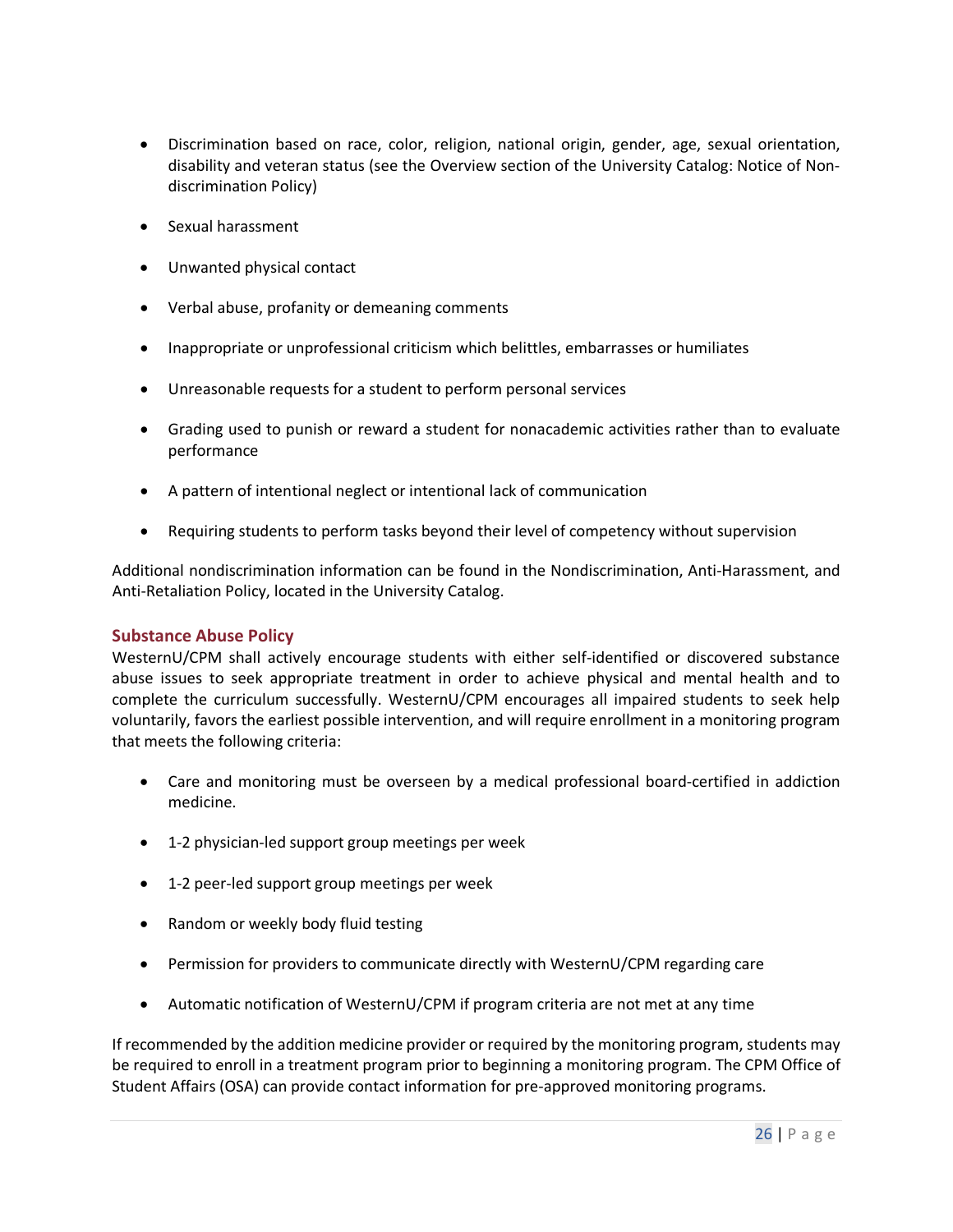WesternU/CPM respects the right to confidentiality of recovering students and will assist them to continue with their education; however, WesternU/CPM also respects the rights of patients and others and seeks to protect them from potential harm that may result from impairment of the student. Therefore, students who do not cooperate with appropriate treatment programs are subject to disciplinary actions up to and including dismissal. For additional information, please see the Drug-Free Workplace Policy in the University Catalog.

#### <span id="page-26-0"></span>**Academic Freedom**

WesternU/CPM seeks to maintain and encourage the principles of academic freedom. The principle of academic freedom upholds the ability of students and faculty to express themselves in speech, writing, and electronic communication without fear of censorship or sanction unless the expression violates individual rights. Please refer to the [WesternU Faculty Handbook](http://www.westernu.edu/academic-senate/as-mission/) section titled 'Principles of Professional Conduct and Academic Freedom' for faculty specific information.

#### <span id="page-26-1"></span>**Attendance and Absences**

Students are expected to participate fully in all scheduled classroom, laboratory, small group, practicum, and clinical education activities. In person attendance is required for all mandatory sessions and students are responsible for all course content regardless of whether they attend the session or not. Frequent absences will be viewed as violations of the Standards of Academic Integrity, Professionalism, and Student Conduct. The attendance policy for on-campus courses is monitored by the OSA.

Students are required to be present for all scheduled examinations. Students are to refer to the course syllabi regarding the applicable policies. If a student arrives later than what the course syllabi indicates, without prior approval from the OSA, it will be considered an absence. The student is required to go to the OSA where it will be determined if the student is permitted to take the exam in the remaining allotted time or if they will be required to take a make-up examination. The OSA will then determine if the absence is excused or unexcused.

If a student needs to be excused for any length of time, the request must be submitted using the  $Time$ [Off Request \(TOR\)](https://westernu.sharepoint.com/sites/cpm2/students/forms/tor/SitePages/Home.aspx) via SharePoint. A student, who cannot attend an exam due to an unavoidable circumstance, should contact the OSA and as soon as possible prior to administration of the exam, and submit an absence request through SharePoint with a written explanation of the absence. Appropriate documentation must be provided to the OSA the next day the student is on campus or submitted via SharePoint. Interprofessional Education (IPE) is a University administered course; therefore, if a student is absent for IPE, they must additionally submit the IPE Absence Request via Elentra. For information on this procedure, please consult the syllabus for the respective IPE course.

If a student misses an examination, the OSA will determine whether the absence is excused or unexcused. If the absence is excused, the student will be permitted to take a make-up examination, the nature and time of which will be at the discretion of the OAA.

If an absence is excused, the student will be eligible for full credit for the examination unless stated otherwise in the syllabi. If an absence is deemed unexcused (e.g., failure to show up for a written or practical examination without a valid excuse as determined by the OSA and the Course Instructor/System Coordinator), a make-up exam may be given, subject to the approval of the SPC. Should the SPC determine that the student may sit for the make-up examination the maximum score that the student can achieve on the examination will be 70%. Should the SPC determine that the student is not eligible to sit for the make-up examination, the student would receive a zero (0) for that examination. If a missed exam cannot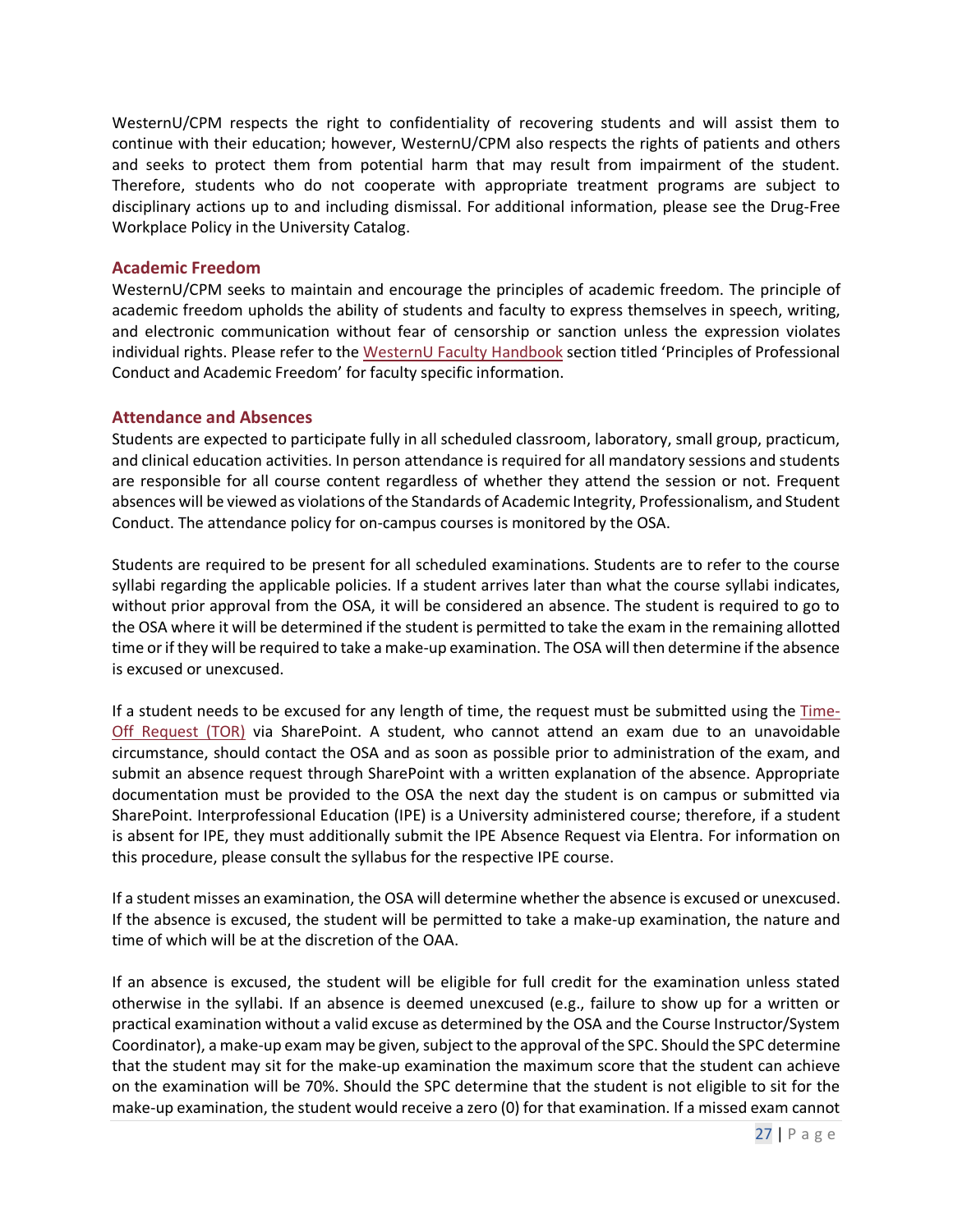be made up before the end of the course, an 'I' grade may be assigned to allow grades for the rest of the class to be submitted to the Office of the Registrar on schedule.

Detailed policies for attendance and absences during the third and fourth years are published in the CPM Clinical Rotations Manual.

The OSA can only grant time-off for the reasons outlined below. In addition, OSA cannot consider timeoff requests unless you submit the required documentation covering all dates for which you were or plan to be absent. The nature of the documentation will be determined by the reason for the absence and will be defined by the OSA. Typical examples include:

- A primary care practitioner's note, entrance/discharge papers or hospital bill for self or family member
- A program for wedding events (as a participant), funeral, religious ceremony or graduation
- A conference agenda when attending a health professional or leadership conference
- A copy of the invitation to a residency interview
- A receipt for car problems like the purchase of a car battery or confirmation of a tow

#### <span id="page-27-0"></span>**Timeframe for Submitting Requests**

**Planned absences** (known in advance of the curricular activity): Examples include scheduled religious observances, conferences, immediate family weddings/funerals/graduations, surgeries, and other medical procedures that cannot be done during academic breaks. The request for time off and all necessary documentation must be submitted via the [Time-Off Request \(TOR\)](https://westernu.sharepoint.com/sites/cpm2/students/forms/tor/SitePages/Home.aspx) on SharePoint at the beginning of the semester or no less than thirty (30) calendar days prior for preclinical students. The request for time off and all necessary documentation must be submitted via the [Time-Off Request \(TOR\)](https://westernu.sharepoint.com/sites/cpm2/students/forms/tor/SitePages/Home.aspx) on SharePoint at the beginning of the semester or no less than sixty (60) calendar days prior for clinical students.

**Unplanned absences** (known just prior to the curricular activity): Examples of this category include acute personal illness, a traffic accident, or death of a family member. Students should contact the OSA and Course Instructor/System Coordinator as soon as possible prior to the scheduled curricular activity and submit an absence request through the TOR with a written explanation of the absence. If documentation is not available at the time the absence request is submitted, it must be uploaded to SharePoint within seventy-two (72) hours. Requests may not be approved if documentation is received after 72 hours.

#### *Conference Travel*

If approved for conference travel, students are eligible for make-up work if the activity occurred during their time away from campus. Depending on conference length and exam timing, students may also request excusal from taking an exam that occurs the day after the conference. If approved, the student is only excused for the exam itself and must attend all other curricular activities for the day. In order to be considered for conference travel, students must additionally meet the following criteria:

• Have received no more than two grades ≤ 70% in the current and previous semester combined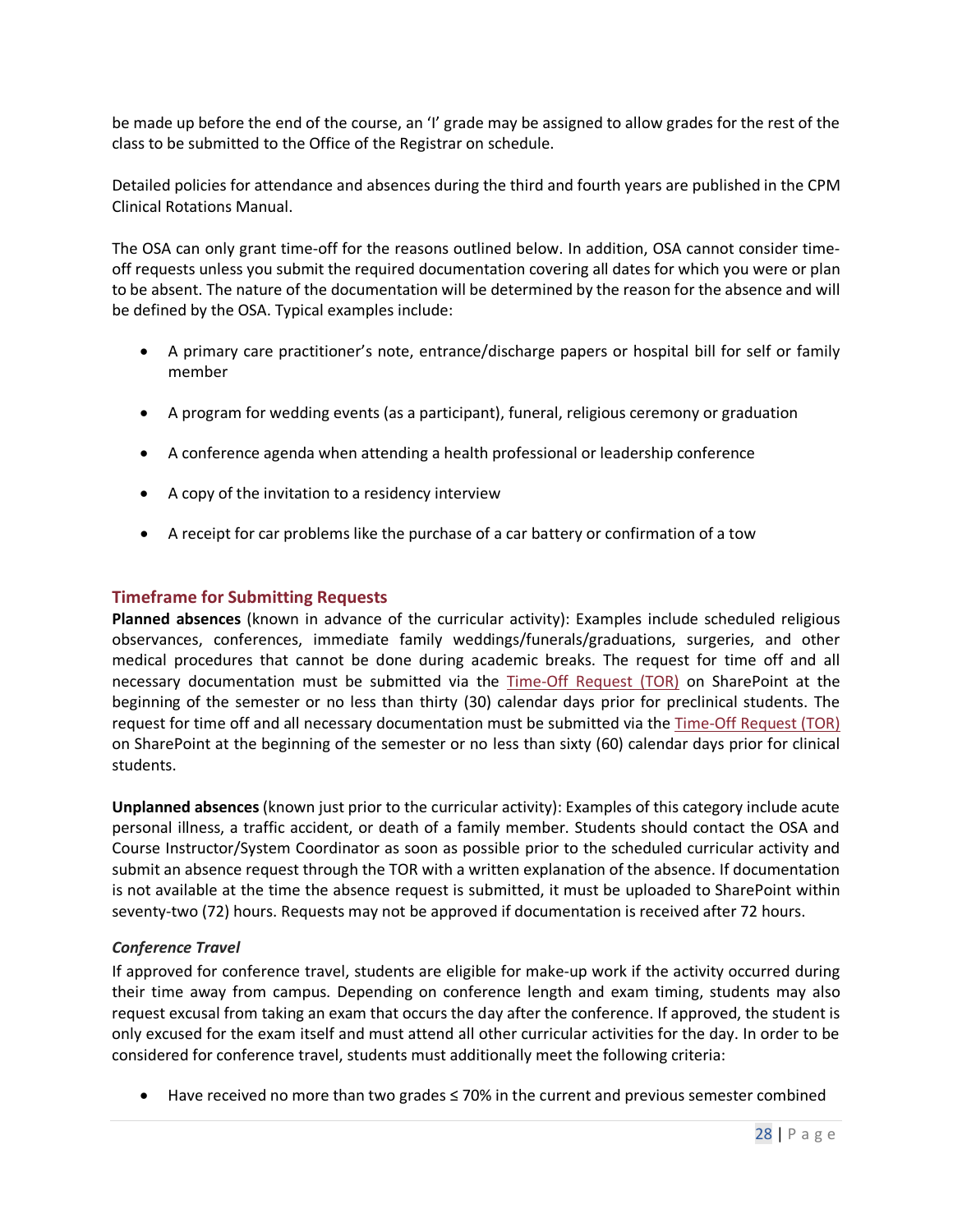• Submitted request for time off via SharePoint no less than 30 days prior to departure

If you are financially supported by any university entity, you must also submit the **Student Travel** [Notification Form](https://jprod.westernu.edu/studenttravel) prior to travelling.

#### <span id="page-28-0"></span>**Make-Up Work**

If upon review of the documentation it is determined that the absence is excused, the appropriate departments will be notified that the student is authorized for a make-up examination. A make-up examination is offered for all major examinations and is typically scheduled within 48-72 business hours of the original examination or as the Office of Academic Affairs (OAA) specifies. Students unable to makeup the work at the scheduled sessions, the student must take an incomplete in the course and fulfill course requirements in the time the Office Academic Affairs specifies. Some courses/systems have built-in leeway for missing a class or a quiz (e.g., the lowest quiz or grade is dropped) and no make-up is offered, even if the absence is excused. The nature of the make-up work is at the discretion of the Course Director. Consult the course syllabus for the make-up policy for each course. A student with an excused absence will receive full credit for their performance on the make-up activity. Students must contact the OAA through TDX to work out the details of make-ups.

If there is more than one examination in the course, the student may take the subsequent examination(s) even if he or she was not able to make up the missed examination. If the student does not feel ready to take subsequent examinations due to the incident that caused the initial absence, the student should discuss his or her concerns with the Office of Student Affairs. If approved, the student will be allowed to complete the remaining course requirements at the end of the academic year.

If documentation is not provided within the established timeframe (see above); the student will not be allowed to complete the make-up activity. However, if later the absence is excused, the student will be able to take an incomplete in the course and make-up the incomplete work before the end of the academic year.

If a student fails to take a make-up or remediation examination at the designated time (without approval), the student will receive a summary failure (a score of zero) for that examination and will be referred to the SPC.

Details regarding clinical curricular absences can be found in the Clinical Education manual.

#### <span id="page-28-1"></span>**Academic Requirements for Student Leaders**

Students must be in good academic and professional/conduct standing in order to apply for and maintain eligibility for Student Leadership Role(s). All Class Officers are strongly encouraged to connect early and consistently with the Assistant Dean of Students Affairs and LEAD Specialists for coaching and support.

Students are to remove themselves from all leadership roles in co-curricular activities associated with the University and/or with professional associations if they are no longer eligible for the position. Students who are in violation of this policy may be referred to the Student Performance Committee (SPC).

#### <span id="page-28-2"></span>**Examination Policies**

For most examinations, students will sit in assigned seats, unless prior arrangements have been made with the Office of Academic Affairs (OAA). Examinations will be administered in the form of a computer-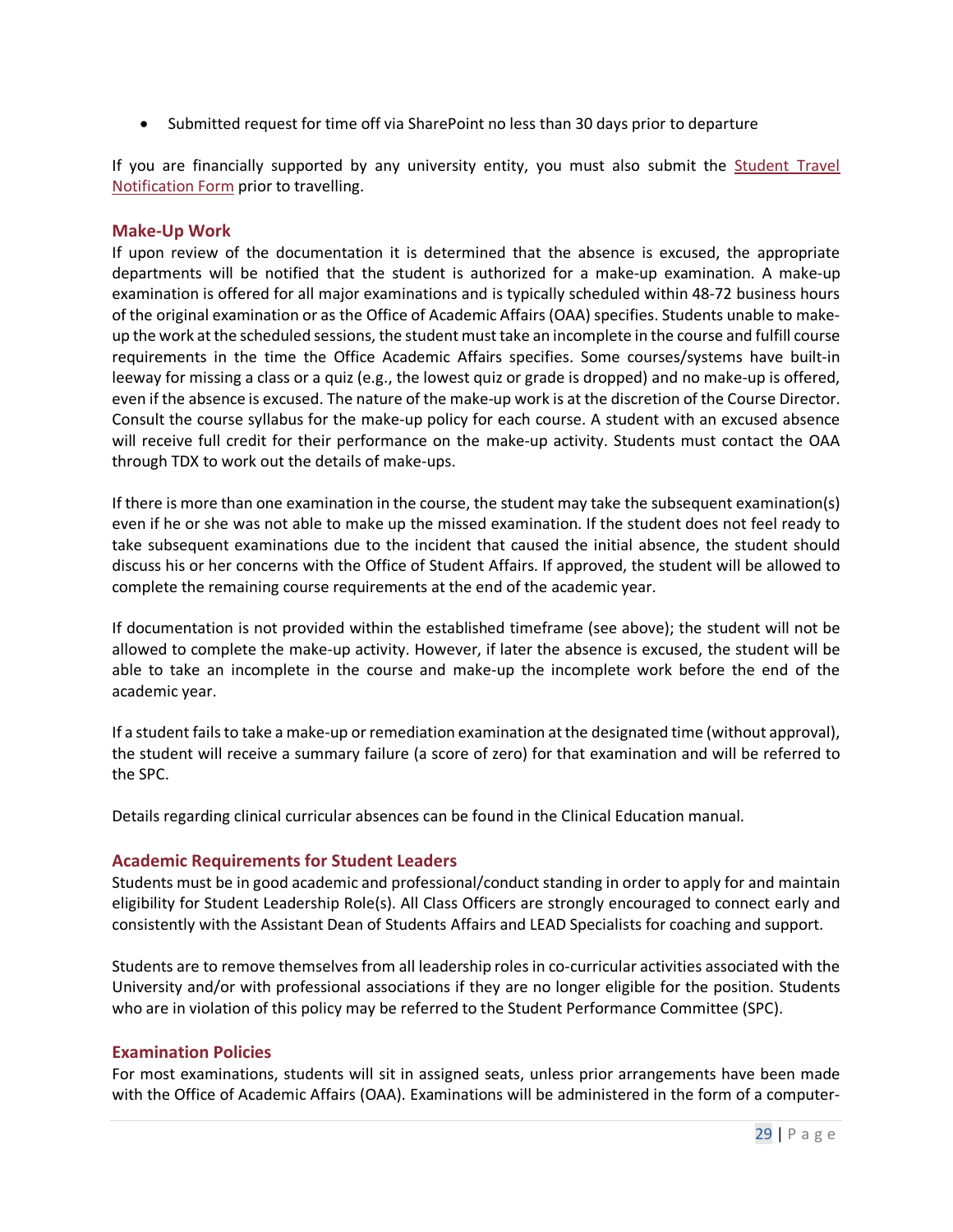based exam, paper exam, practical exam, and/or oral exam. During scheduled examination hours, students will not be allowed to leave the exam room except in an emergency or as excused by a proctor. If a student is excused to leave the room temporarily, a proctor will accompany the student. The student's examination will be held until his or her return. No additional time will be granted for student's time out of the examination room.

OAA will allow one restroom break after two hours of examination time. This will mean no breaks for exams that are scheduled for two hours or less and one break for exams over two to four hours in duration. The "time clock" will continue for any break taken during the scheduled exam time (e.g., no additional time will be granted if a student takes a break during the exam). If you have a medical condition that may affect your need for more breaks, you will need to communicate with the Harris Family Center for Disability and Health Policy (HFCDHP) about potential accommodations.

Once a student finishes an exam and leaves the examination room, he or she will not be permitted to reenter the room until the examination is complete. All students' belongings, such as, but not limited to, cell phones, smart devices with or without recording ability notebooks, calculators, headwear and headsets, will be kept in front of the room. All technology (excluding laptops) must be turned completely off for the duration of all exams and not used for any reason. No food or drink (except label-free bottled water) will be allowed during examinations.

No student questions related to the exam or its content will be answered during the examination period. Students are permitted to point out typographical or computer errors in the examination.

Students who miss an examination with a documented TOR may not be in or near the designated testing area during or immediately following the examination period. Students who violate this policy may be considered as demonstrating academic dishonesty and may be subject to referral to the SPC.

If curriculum is given virtually, students are required to follow the testing protocols sent out from The Office of Academic Affairs (OAA). Students who may need accommodations based on testing protocols must contact <sup>HF</sup>CDHP in a timely manner in order to implement available options prior to any exam.

Irrespective of the manner or method of testing, students are expected to comply with all examination or testing protocols issued at the time of examinations. OAA houses all testing or examination protocols for the College. Students may contact OAA if they have questions related to an examination or testing protocol. The College and OAA reserve the right to modify testing or examination protocols, as appropriate, including but not limited to necessary edits required based on the method of testing (online, hybrid, virtual, etc.). In instances where an examination or testing protocol has been modified, OAA will notify the students accordingly.

#### <span id="page-29-0"></span>**Violations of Examination Policies**

Cheating, or actions that give the appearance of cheating, will not be tolerated. It is the responsibility of the student to avoid, rigorously, any situation that could unfairly increase their personal examination score or change (increase or decrease) any other student's examination score.

Students are not to discuss examination questions with other students during any examination, whether it is administered all at once, in segments, or over extended periods. Additionally, students are not allowed to discuss the examination with those who have not yet taken the examination.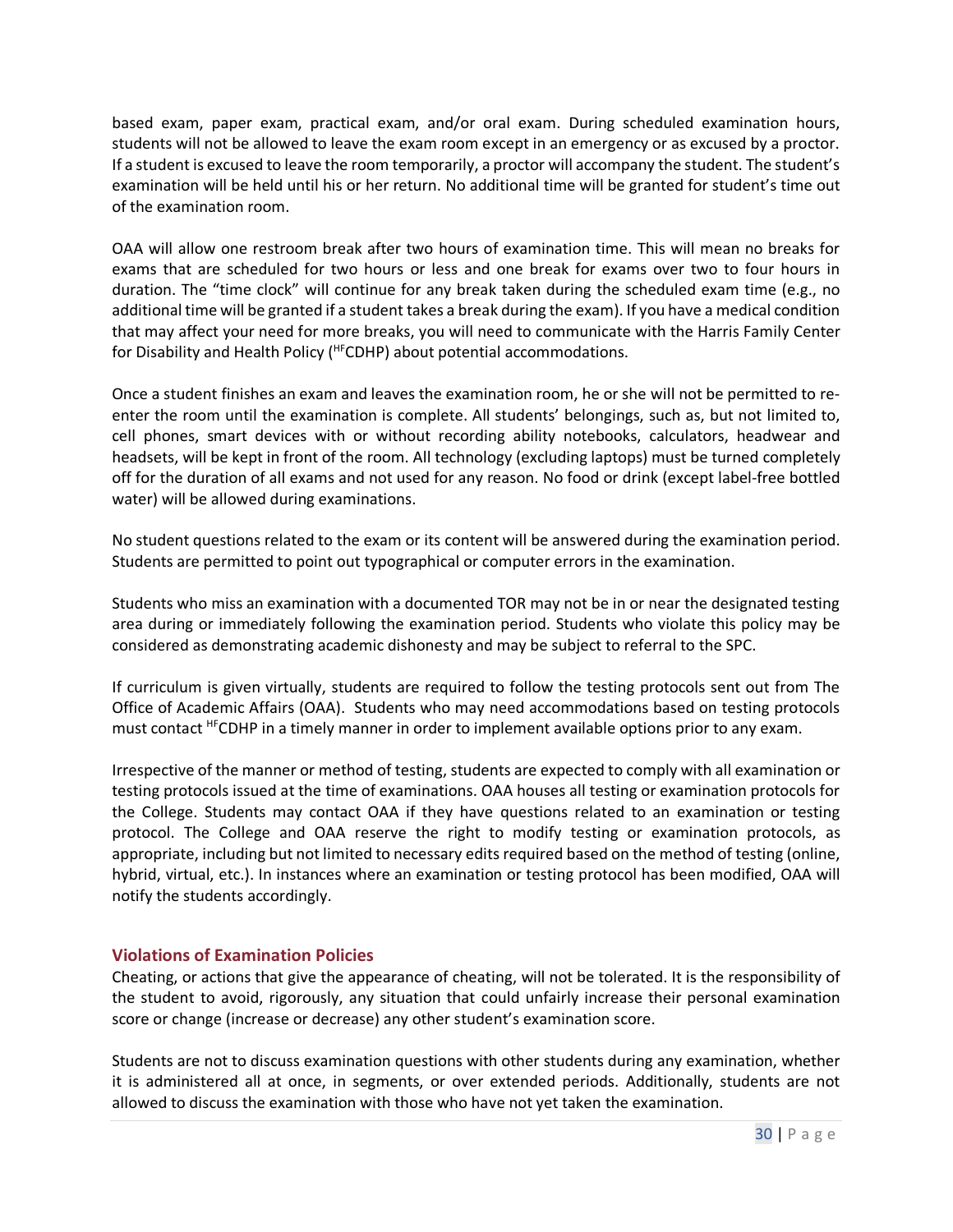If an examination proctor, (including a faculty member, fellow or teaching assistant administering a practical examination) observes a student behaving in a way that could be perceived as cheating, the proctor has the authority to refer the situation to the OAA, which may result in the student being referred to the SPC.

If a student observes a suspected violation during an examination, he or she should report this to the proctor and course coordinator rather than personally attempt an intervention. The proctor will determine what action should be taken.

If the SPC determines that an irregularity has occurred, the Committee's recommendation to the Dean of CPM may include, but is not limited to:

- Repeating the associated course in its entirety during the next academic year; and/or,
- Academic/Conduct probation for a designated period; and/or,
- Suspension from the program for a designated period; or
- Dismissal from WesternU/CPM.

The Dean may make an executive decision on the matter or convene the SPC to investigate the allegation. The accused student may also request that the SPC to investigate the matter.

The College employs the use of various technologies for the delivery and assessment of the curriculum in many of the pre-clinical courses. Each student is bound by the Honor Code when using any means to record answers on all assessments. Any sharing of responses among classmates will be considered academic dishonesty (cheating), which will be referred to the SPC for resolution. The decision will be made by the Dean of CPM, based upon the recommendation of the SPC.

#### <span id="page-30-0"></span>**National Boards (Licensing Examinations)**

All students must take and pass APMLE Part I and II (including CSPE) prior to graduation. Failure to pass any part of the APMLE board exams will result in the student being placed on academic probation. Students who fail any portion of the APMLE board exams is required to meet with their faculty mentor and The Dean within 1 week of receiving the failing score. CPM has established the following policies and procedures:

#### *APMLE Part 1*

- All students must take Part 1 of the APMLE at the first available sitting following the conclusion of final examination of the spring semester of the  $2<sup>nd</sup>$  year unless it is determined by the Dean that the student is not eligible. Failure to meet this deadline will result in the student being referred to the SPC and may result in probation. Part 1 may be taken at an APMLE approved testing center of the student's choice.
- Students may proceed to the third-year core clerkships as soon as they have taken APMLE Part 1 examination, or with prior approval of the Dean.
- CPM will permit three attempts on Part 1.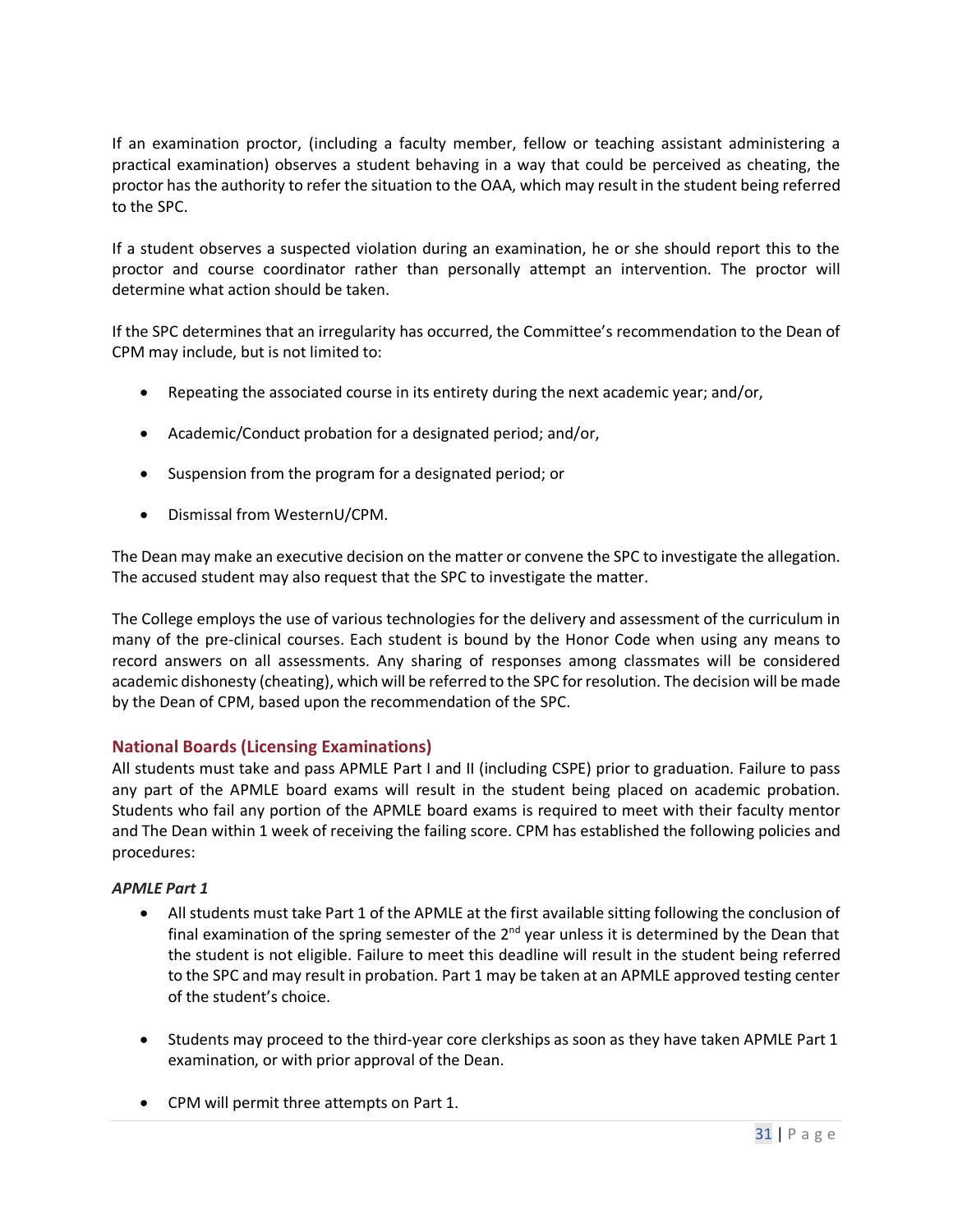- Students who fail the APMLE exam a second time may be removed from rotations and may be placed on academic probation and academic suspension.
- Students who fail Part 1 APMLE on all three attempts will be subject to dismissal from CPM.

#### *APMLE Part 2 (Including CSPE)*

- All students must take Part 2 of the APMLE at the first available sitting of their  $4<sup>th</sup>$  year (January exam) unless it is determined by the Dean that the student is not eligible. Failure to meet this deadline will result in the student being referred to the SPC and may result in probation.
- All fourth-year students are required to pass the APMLE Part 2 Exam (including the CSPE).
- The APMLE Part 2 may be taken at an APMLE-approved testing center of the student's choice.
- The Office of Clinical Rotations & Graduate Placement will allow three business days away from the start of fourth year clerkships for a student to take the APMLE Part 2 Written.
- The Office of Clinical Rotations & Graduate Placement will allow three business days away from the start of fourth year clerkships for a student to take the APMLE Part 2 CSPE.
- The Office of Clinical Rotations & Graduate Placement will notify each student's clerkship site of their "approved" absence to take the APMLE Part 2 examination after the student notifies the Office of Clinical Education of the date of his or her examination.
- Students may not notify the clerkship directly. Additional time away to take the APMLE Part 2 will not be routinely authorized.
- If a student fails any portion of the APMLE Part 2, the student may be removed from rotations until they take their second attempt to pass APMLE Part 2 (including CSPE).
- Students must successfully repeat the examination at the next possible iteration allowable by the APMLE.
- CPM permits three attempts on APMLE Part 2 (including CSPE) unless specified otherwise by the SPC and the Dean.
- Students studying for a third attempt may be removed from rotations and placed on academic probation. If removed from rotations, they may not re-enter the fourth year until notification of a passing score has been received by the Dean.
- Students who fail APMLE Part 2 (including CSPE) on all three attempts will be subject to dismissal from CPM.

#### <span id="page-31-0"></span>**Protocol for Input on Matters of Student Concern**

When an issue or dispute arises between students, the issue/dispute resolution process starts with communication among the involved students. If a satisfactory resolution is not arrived at that level, the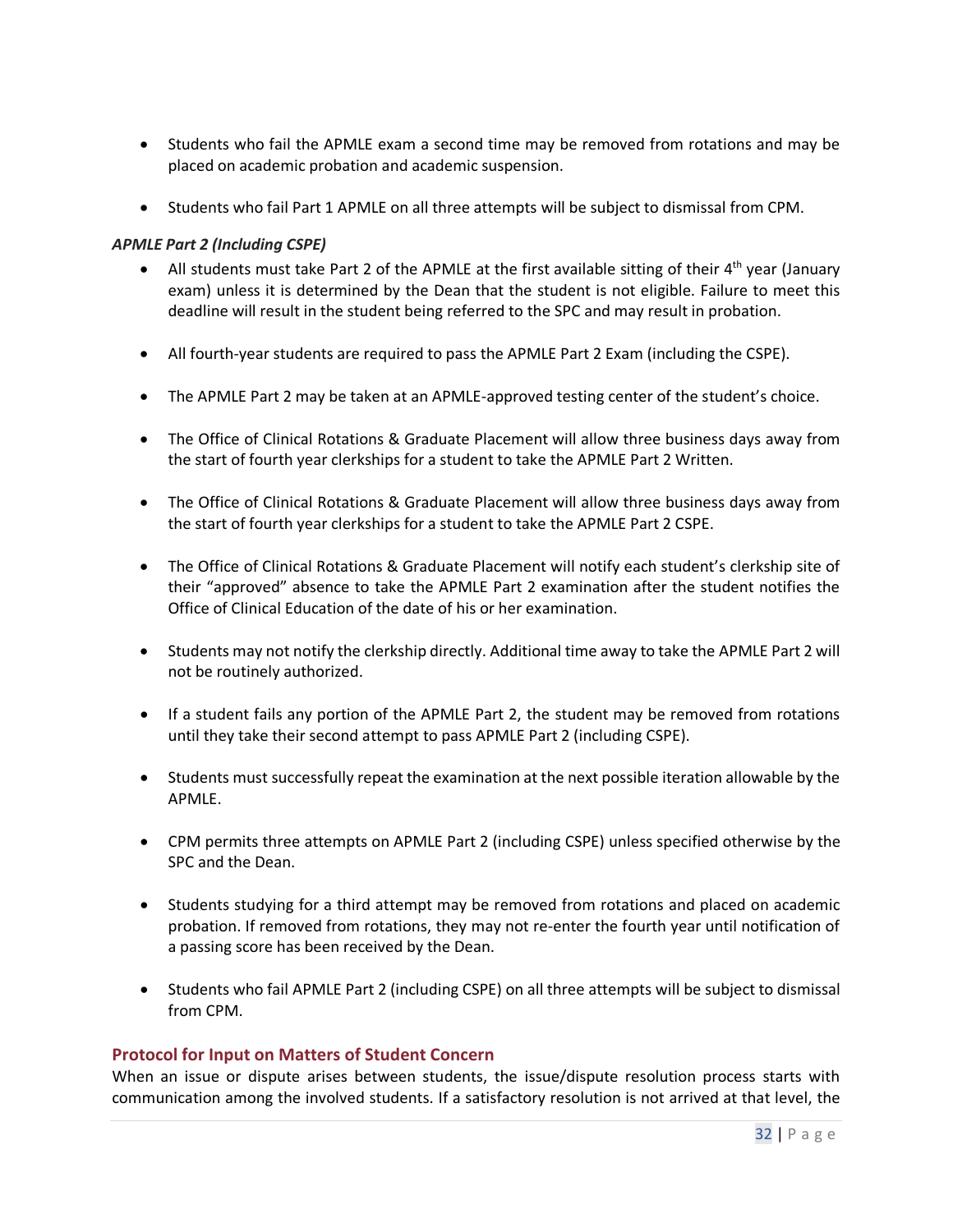matter should then be addressed with the faculty advisor. If the problem is not resolved at the faculty advisor/course director level, the matter should be brought to the appropriate college's Student Affairs personnel, then the College Dean. If the matter has not been resolved at those levels, the final arbiter is the SVP/Provost.

When an incident arises involving a faculty member, the first step in the issue/dispute resolution process is discussion with the faculty member. If the matter is not satisfactorily resolved at that level, then the matter should be referred to the Department Chair, then Dean, in that order. The final arbiter is the SVP/Provost. Please note that grade appeals cannot be handled under this protocol.

When an incident arises involving a staff member, the dispute resolution process begins with the Supervisor/Department Chair followed by the Dean. The Office of Human Relations is the final arbiter.

Failure to follow this sequence of steps will only serve to delay the appropriate resolution of the issue or dispute as the matter will only be referred back to the correct level in this chain of responsibility. Specific college polices regarding issue/dispute resolution are indicated in the appropriate sections of this catalog.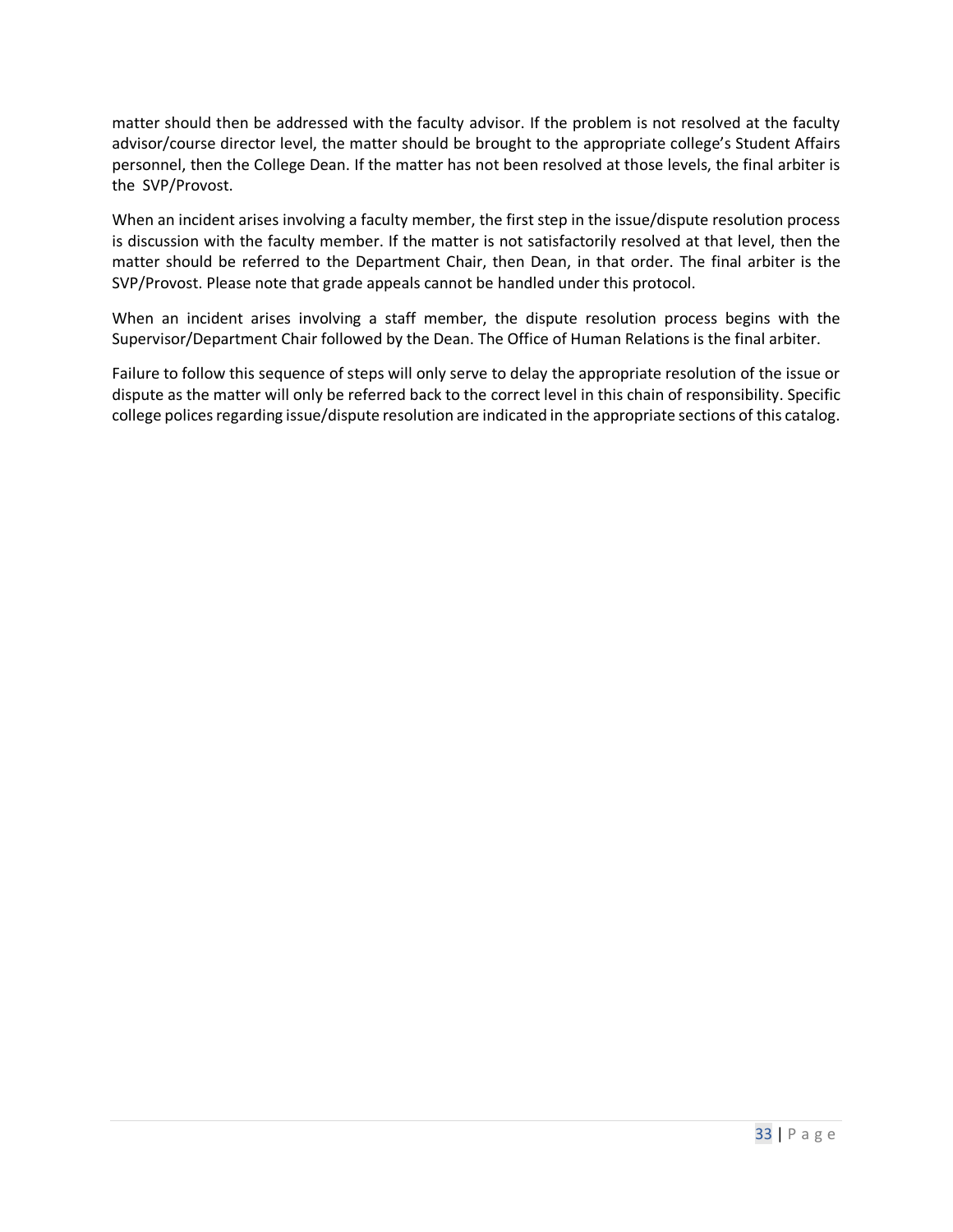## <span id="page-33-0"></span>**Standards of Academic Integrity, Professionalism, and Student Conduct**

The University Standards of Academic Integrity, Professionalism, and Student Conduct can be located in the University section of the catalog. The standards outlined below are in addition to those outlined in the University Catalog. Students are expected to be aware of, and abide by, both University and applicable College policies.

Before Welcome Week, all first-year students will sign a copy of the CPM Handbook Student Agreement, CPM Student Honor Code, and CPM Student Pledge. By signing this document, students acknowledge that their entry into the study of podiatric medicine joins them to a profession that conducts itself according to a long-standing moral and ethical code. Further, students affirm that they will strive in all efforts to meet these standards for the betterment of the profession and the patients it serves. Students will be prompt, successfully perform their academic coursework and comport themselves in a professional manner.

#### <span id="page-33-1"></span>**Student Honor Code**

"As future health care providers, students of WesternU/CPM will conduct themselves with honesty, integrity, and professionalism. Students may not cheat, deceive, steal, or tolerate anyone who does".

#### <span id="page-33-2"></span>**Student Code of Ethics**

The following code of ethics will be adopted by every WesternU/CPM student:

*I* understand that it is a great privilege to study Podiatric medicine. Over the course of my training, I will *assume extraordinary responsibility for the health and well-being of others. This undertaking requires that I uphold the highest standards of ethical and compassionate behavior. Accordingly, I have adopted the following statement of principles to guide me throughout my academic, clinical, and research work. I will strive to uphold both the spirit and the letter of this code in my years at WesternU/CPM and throughout my podiatric medical career.* 

#### *Honesty*

- I will maintain the highest standards of academic honesty.
- I will truthfully represent myself as a podiatric medical student at all times to patients, health care providers, College Faculty, Administration, and Staff.
- I will neither give nor receive aid in examinations or assignments unless expressly permitted by the instructor.
- I will follow the testing outlines provided by the Office of Academic Affairs for exams.
- I will be truthful with patients and will report accurately all historical and physical findings, test results, and other information pertinent to the care of the patient.
- I will be truthful with patients, the College Faculty, Administration, and Staff.
- I will conduct research in an unbiased manner, report results truthfully, and appropriately credit ideas developed, and work done by others.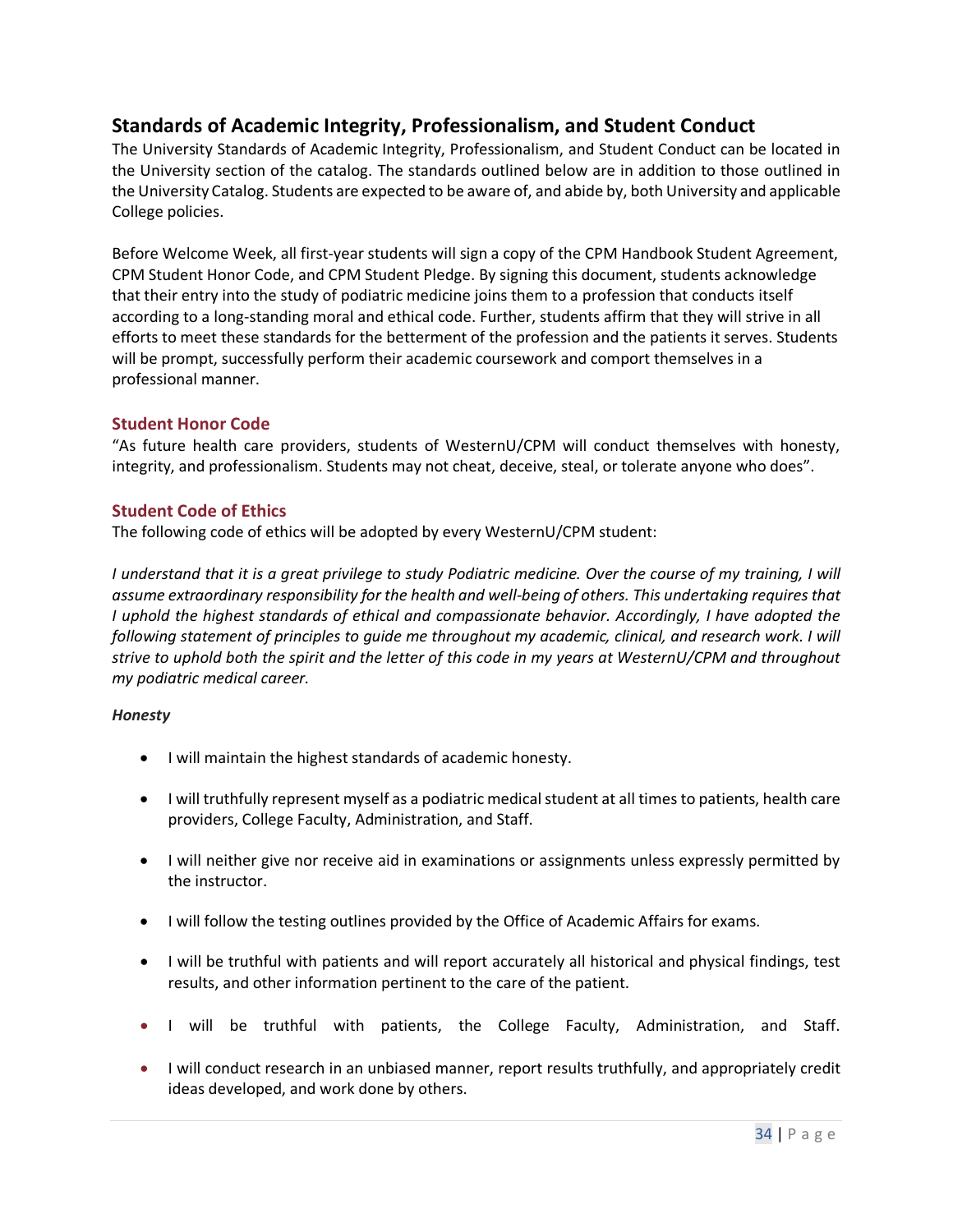#### *Confidentiality*

- I will regard confidentiality as a central obligation of patient care.
- I will limit discussions of patients to members of the health care team in settings removed from the public ear (e.g. not in elevators, hallways, cafeterias, etc.).

#### *Respect for Others*

- I will uphold a classroom atmosphere conducive to learning.
- I will interact with instructors, peers, administration, and staff in a considerate and cooperative manner.
- I will treat patients and their families with respect and dignity in both their presence and in discussions with other members of the health care team.
- I will interact with patients in a way that ensures their privacy and respects their modesty.
- I will interact with all members of the health care team, instructors, peers, The College Administration, and Staff in a considerate and cooperative manner.
- I will not tolerate discrimination based on race, gender, religion, sexual orientation, age, disability, or socioeconomic status.
- I will judge my colleagues fairly and attempt to resolve conflicts in a manner that respects the dignity of every person involved.

#### *Responsibility*

- I will conduct myself professionally--in my demeanor, use of language and appearance--in the presence of patients, in the classroom, and in health care settings.
- I will conduct myself in a professional manner with patients, faculty, staff, or other employees of WesternU/CPM.
- I will set patient care as the highest priority in the clinical setting.
- I will recognize my own limitations and will seek help when my level of experience is inadequate to handle a situation on my own.
- I will not use alcohol or drugs (including but not limited to cannabis) in any way that could interfere with my clinical responsibilities.
- I will not use my professional position to engage in romantic or sexual relationships with patients or members of their families.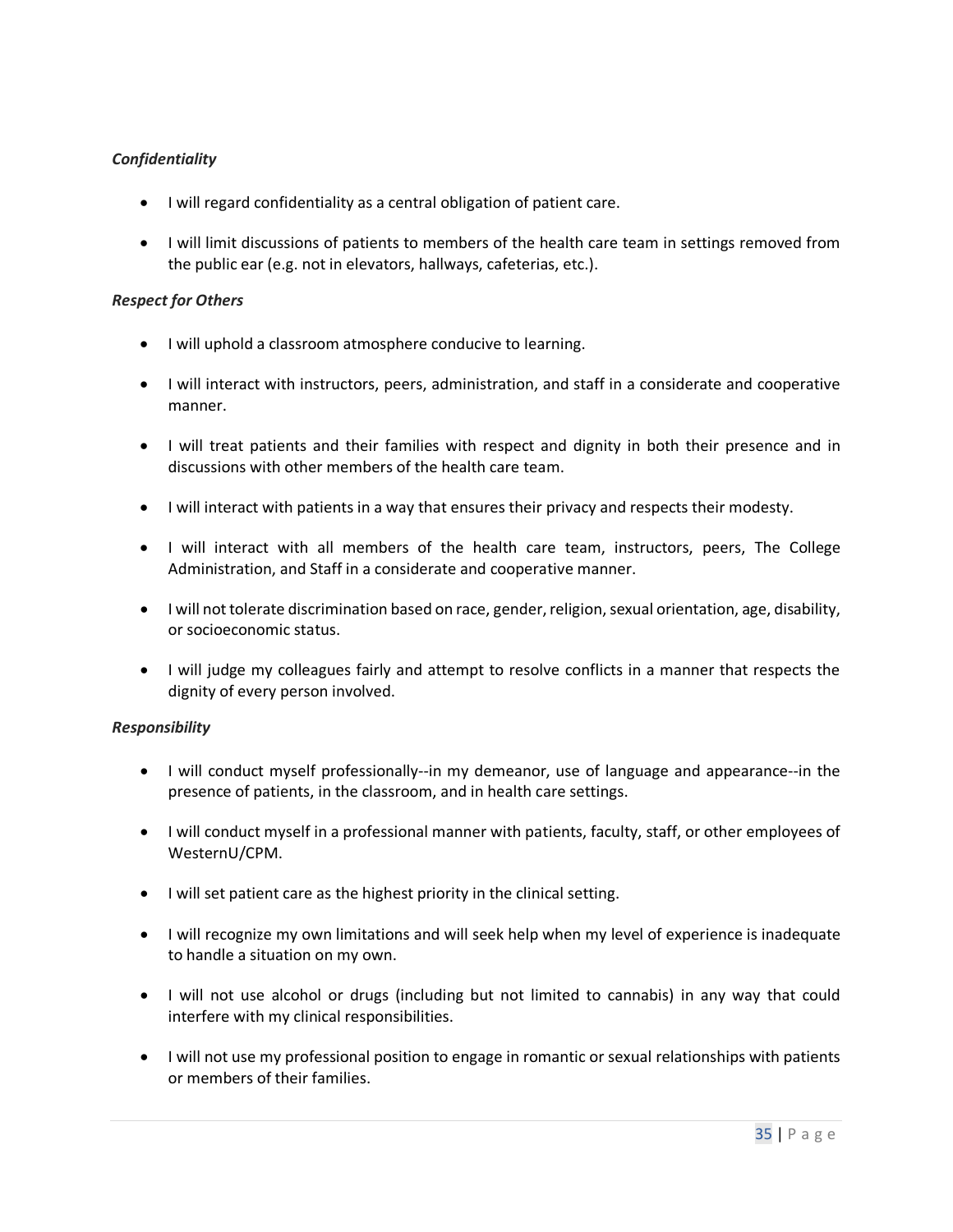• I will participate fully in the enforcement of this statement of principles. I realize that failure to take appropriate action is itself a violation of the principles.

#### *Expectations of Faculty, Residents and Fellows*

- I have the right to expect clear guidelines regarding assignments and examinations, as well as to have testing environments that are conducive to academic honesty.
- I cannot be compelled to and will not perform procedures or examinations which I feel are unethical or beyond the level of my training.
- I have the right not to be harassed or subjected to romantic or sexual overtures from those who are supervising my work.
- I have the right to be challenged to learn, but not abused or humiliated.

#### <span id="page-35-0"></span>**CPM Safety Pledge**

I pledge to do my part to keep our community in good health as I return to the City of Pomona, CA and to the WesternU offsite location.

I understand I have a role in the fight against COVID-19 and commit to responsible actions and to being an accountable member of my community. I pledge to demonstrate personal integrity, respect for others, and support my university and surrounding communities by practicing:

- **PHYSICAL DISTANCING** in accordance with CDC recommendations, I will maintain six feet of physical separation from others whenever possible.
- **UTILIZATION of FACE MASKS/COVERINGS** when in a public setting where social distancing is difficult or not possible to maintain. I will wear a mask at all times when around people who don't live in my household to reduce the risk of spreading the virus.
- **COVERING COUGHS & SNEEZES** with a tissue when I cough or sneeze or use the inside of my elbow. I will throw used tissues in the trash and immediately wash my hands with soap and water for at least 20 seconds. If soap and water are not readily available, I will clean my hands with hand sanitizer that contains at least 60% alcohol.
- **HAND WASHING** often with soap and water for at least 20 seconds.
- **PRACTICE CARE** for others by staying home when I am sick, except to seek medical care.
- **TESTING** by getting a COVID-19 test if I have symptoms of COVID-19, have been in close contact with someone who is a confirmed COVID-19 case, or if my healthcare provider or local health department refers me to testing.
- **COMPLIANCE** with all campus safety guidelines asked of me by staff and faculty, regarding vaccination, PPE and isolation techniques while working in my hands-on curriculum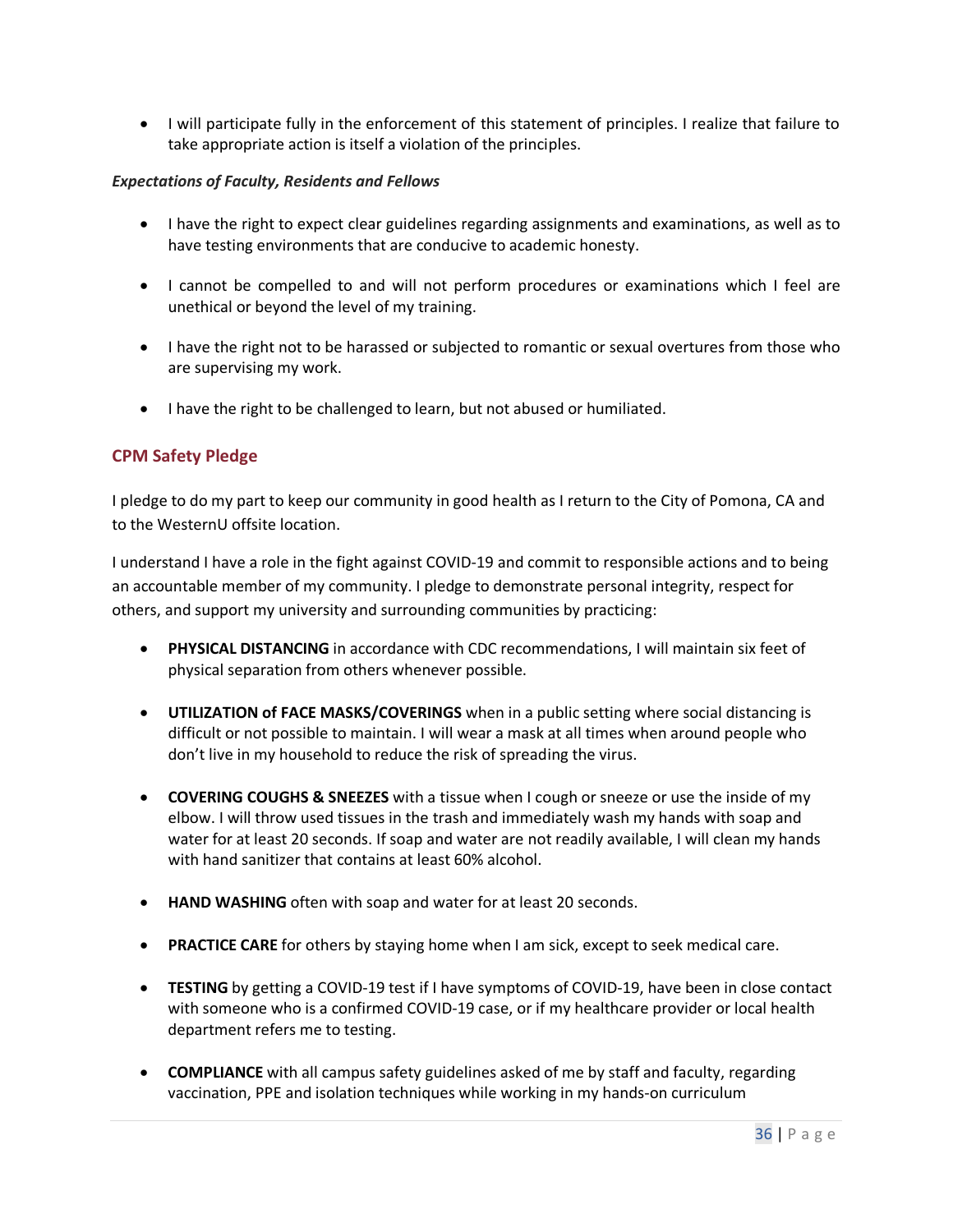environment to ensure the safety of myself and my peers that will help create a safe environment for learning critical hands-on skills.

• **NON-JUDGMENTAL UNDERSTANDING** and support for my peers, faculty and staff and will not discriminate against people of certain ethnic backgrounds as well as anyone who may have come in contact with the virus.

I understand that I am bound by my integrity to honor this pledge to the best of my ability, not from fear of university action, but by my oath to encourage health and well-being. I will choose to demonstrate my commitment to improving the health of others through my words as well as my actions.

By taking the pledge to keep WesternU CPM in good health, I accept responsibility for myself and my actions and will do my best to prevent the spread of COVID-19.

## <span id="page-36-0"></span>**Dress Code**

Students are required to present themselves in a neat, clean, and well-groomed manner during all learning activities including virtual learning events and meetings. A student's attire and appearance should be appropriate for the context, including the setting, activities to be performed, others in attendance, and expectations set by the CPM or host. Students are expected to be prepared for learning and professional activities, and this means being dressed in proper attire at the beginning of all such activities. The CPM dress code is as follows:

- Student ID badges are required at all times while on campus. Student ID badges must be worn above the waist and must be visible at a glance.
- Professional footwear is mandatory; flip-flops are not permitted in designated classrooms or laboratory. Open-toed shoes are not permitted in the Anatomy Lab, clinics, or hospitals for safety reasons.
- Jewelry, piercings, and body art shall not interfere with or detract from learning or clinical activities.
- Nails are to be kept short in order to enable easy cleaning, prevent puncture of gloves, and prevent injury to the patient or colleagues.
- Specific academic and clinical settings, including laboratories and hospitals, may have additional dress codes and requirements that students are expected to follow.
- Hair should be clean and well kept.
- Clothing should permit full range of motion and be appropriate for the setting and learning activities to be performed, unless circumstances require otherwise. Business casual attire is acceptable (e.g., scrubs in the lab or formal dress at an event). Professional tops, button downs, collared shirts and blouses are appropriate. Tank tops, camisoles, crop tops, and exposed midriffs are not. Pants, slacks, skirts, and dresses are appropriate. Ripped, torn, or frayed clothing is not permitted. Students should aspire to dress for the academic, clinical, and professional settings they will encounter during their education and careers in medicine.
- Hats (other than religious head coverings) are prohibited for all students in classrooms, clinics, hospitals, and community assignments.
- Clean and pressed white coats with magnetic name tags should be worn when directed and at all community activities.
	- When representing CPM at events, such as interview days, information sessions, meetings, conferences, etc., appropriate business dress is required. Consult with the organization advisor or the OSA for further details.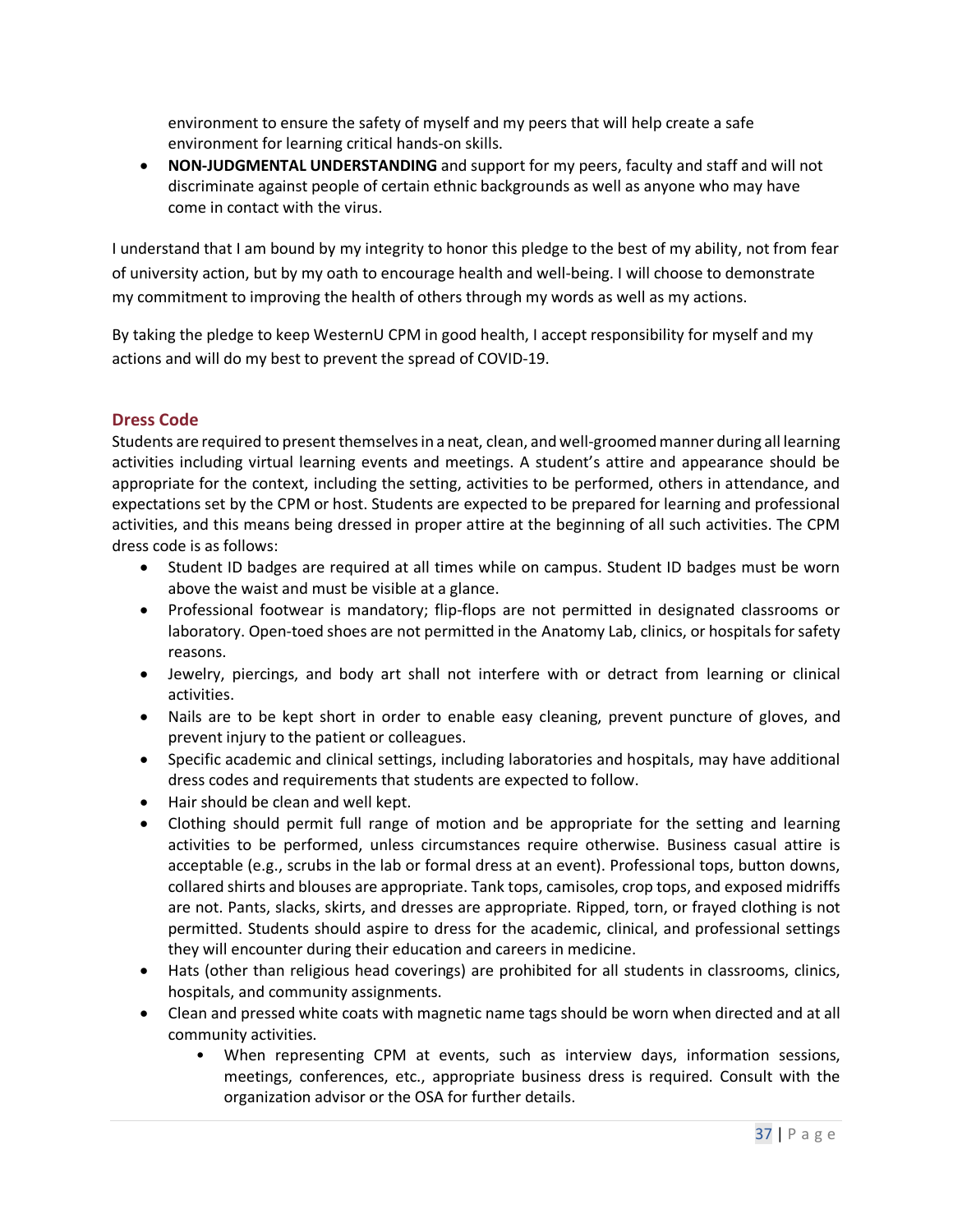If a facility requires a facility-specific badge, the learner may wear that name badge instead of the WesternU name badge. Name badges shall be visible above the waist.

This list is not exhaustive. Therefore, if there are questions regarding the dress code, please contact the CPM Office of Student Affairs.

#### <span id="page-37-0"></span>**Violations of the Standards of Academic Integrity, Professionalism, and Student Conduct**

WesternU and CPM expect all students to adhere to the standards of academic integrity, professionalism, and student conduct as published in the University Catalog. Any allegation that a student has violated these standards may be referred to the Student Performance Committee (SPC) for a hearing. Specific details about the hearing process are provided in the 'Standards of Academic Integrity, Professionalism, and Student Conduct' section of the University Catalog.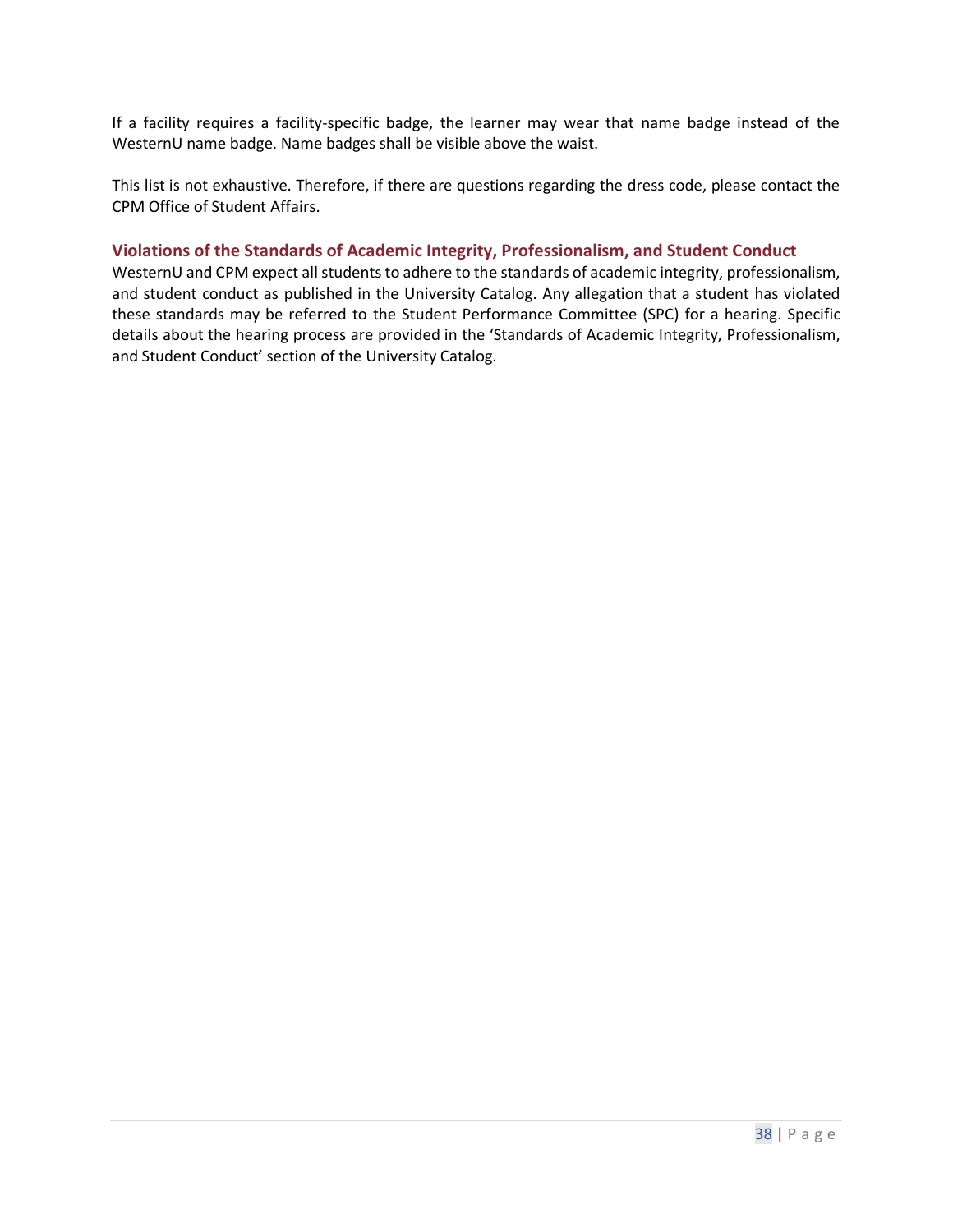## <span id="page-38-0"></span>**Standards of Academic Progress**

Students must maintain a cumulative numeric score of at least 70% on a yearly basis and be on pace for completion of the program to be considered making satisfactory academic and professional progress. A final numeric score below 70% during the first two years, or any single numeric score below 70% in the last two years must be remediated for promotion or graduation. Students must complete all classes, rotations, and coursework within six years to be considered making satisfactory academic progress. DPM Advanced Standing students must complete all classes, rotations, and coursework within three years to be considered making satisfactory academic progress.

#### <span id="page-38-1"></span>**Student Performance Committee**

The Student Performance Committee (SPC) is typically comprised of the committee chair, five faculty members, and the following ex officio members: The Assistant Dean of Student Affairs, a representative from the Office of Academic Affairs, a representative from the office of clinical education (for clinical education cases), LEAD, and the SPC Secretary. The SPC shall review the performance and comprehensive evidence of progress of students who are pursuing the DPM degree. Particular attention will be given to students in academic difficulty, as their grades are made available to the Committee by the Office of Academic Affairs. For purposes of clarification, "performance" is defined as those activities of a behavioral-conduct or academic nature that negatively affect or impair the continued ability of a WesternU/CPM student to matriculate, successfully, within CPM. The office of the Dean may provide additional input to this process.

The SPC may recommend to the Dean any of the following courses of action: promotion, academic or conduct probation, remediation, repeat of the academic year, dismissal from the College, academic or conduct suspension, and other appropriate recommendations. It may also recommend that no action be taken. The SPC also has the responsibility of recommending to the Dean the awarding of the DPM degree to all students who satisfactorily complete all requirements for graduation as stated in the University Catalog.

All recommendations of the SPC shall be in writing to the Dean. The OSA will notify the students in cases of probation. The Dean will notify students of the status of their leave of absence (LOA) requests. The Dean will notify the students in cases of remediation, suspension, dismissal, or repeating of the academic year or sanctions resulting from a student conduct hearing.

#### <span id="page-38-2"></span>**Promotion**

Promotion is defined as academic and professional progression from one academic year or program phase to the next. The SPC will recommend students to the Dean of CPM for promotion. The SPC may not recommend a student for progression from one academic year to the next with an outstanding grade of "I", "U", "M", or "NCR" in a required course, final numeric score of less than 70%, or a yearly cumulative numeric score of less than 70%.

An essential element of the academic program is professionalism. Professionalism will be emphasized throughout the curriculum and is a stand-alone element in determining academic advancement and achievement. When considering a student for promotion, ethical, professional, and personal conduct will also be taken into consideration (see 'Standards of Academic Integrity, Professionalism, and Student Conduct' section of the University Catalog).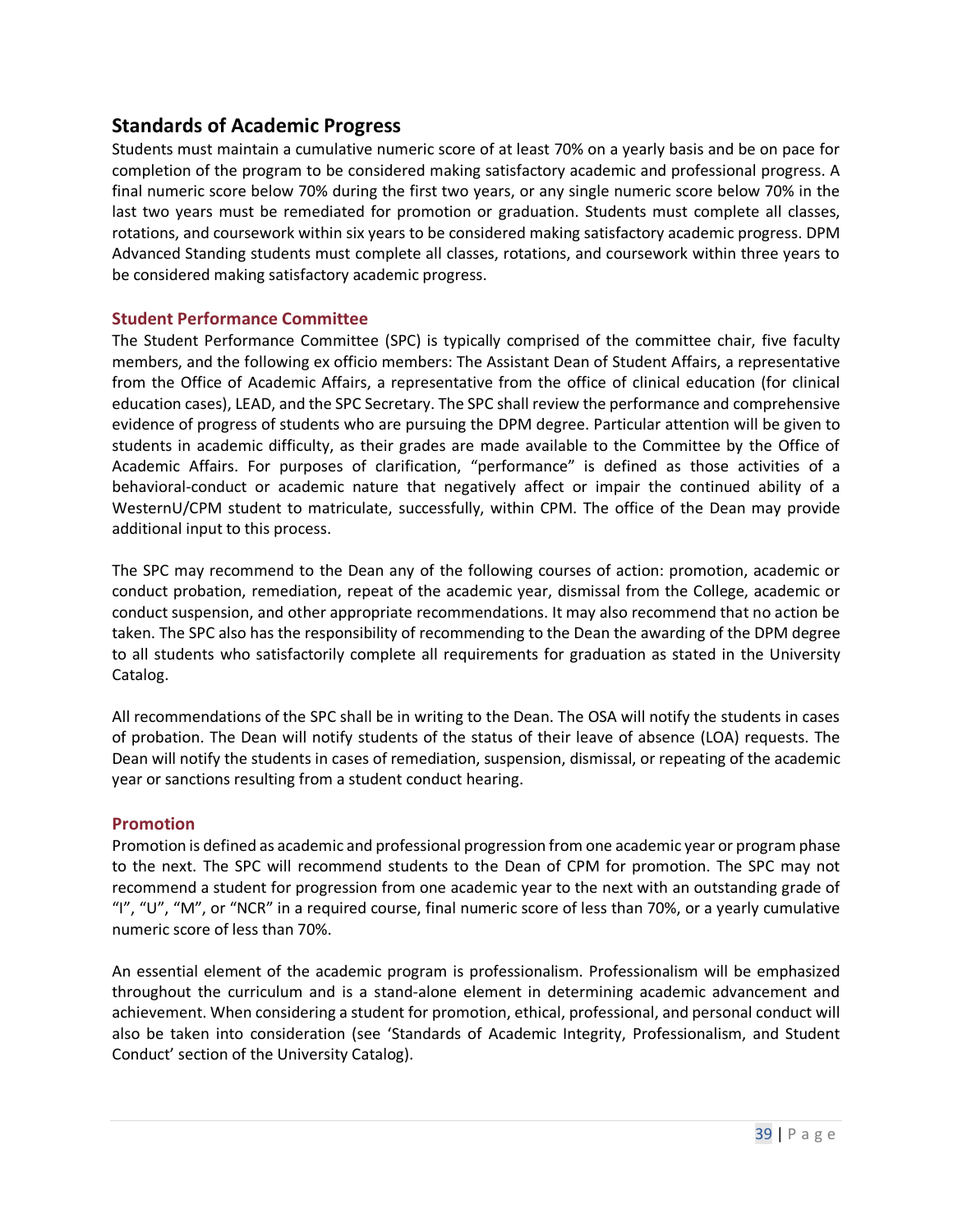A student will be promoted if all academic, legal, and financial requirements of the University, as stated in the University Catalog, have been satisfied. All academic requirements must be met within a maximum of six academic years as a condition for recommendation for graduation.

#### <span id="page-39-0"></span>**Graduation**

A student will be recommended for the DPM degree provided the student:

- Is not on probation or suspension, has completed all prescribed academic and clinical requirements with a cumulative grade point average of above 70%, and has no outstanding grade of "I," "NCR," or "FAIL" or less than 70%.
- Has successfully taken and passed the APMLE Part 1 and Part 2 (including CSPE).
- Has demonstrated no serious deficiencies in ethical, professional, or personal conduct, as defined in University Catalog, "General Academic Policies and Procedures" section, which would make it inappropriate to award the degree of Doctor of Podiatric Medicine.
- Has complied with all the legal and financial requirements of the University as stated in the University Catalog.
- Has attended in person and participated in the commencement ceremony at which time the DPM degree is conferred. Unless special permission has been granted by the Dean, each student must participate in his or her respective commencement ceremony. If the Dean grants special permission for excusal from commencement, the graduate may be required to present himself or herself to the Dean or their designee at another specified date to take their profession's oath before their diploma will be released. Requests for excusal will only be granted for extenuating circumstances, such as a prior military commitment.

Students may participate in commencement activities provided they will complete all requirements of the program by December 31 of that calendar year. No student will receive his or her degree until the student has completed all requirements for graduation. Degrees will be dated as appropriate to completion date.

#### <span id="page-39-1"></span>**Adverse Actions**

#### *Probation*

Students may be placed on Probation for the following reasons (these are in addition to the reasons listed in the 'Satisfactory Academic Progress' section of the University Catalog):

- Inadequate academic progress as determined by the SPC. These include, but are not limited to, receiving a numeric score less than 70% in any course, a failing grade during clinical rotations, or a grade of NCR in a required CR/NCR course.
- A cumulative percentage score of less than 70%.
- Failing to pass APMLE Part 1 upon the second attempt at this examination.
- Failing to pass APMLE Part 2 (including CSPE) on the second attempt at the examination.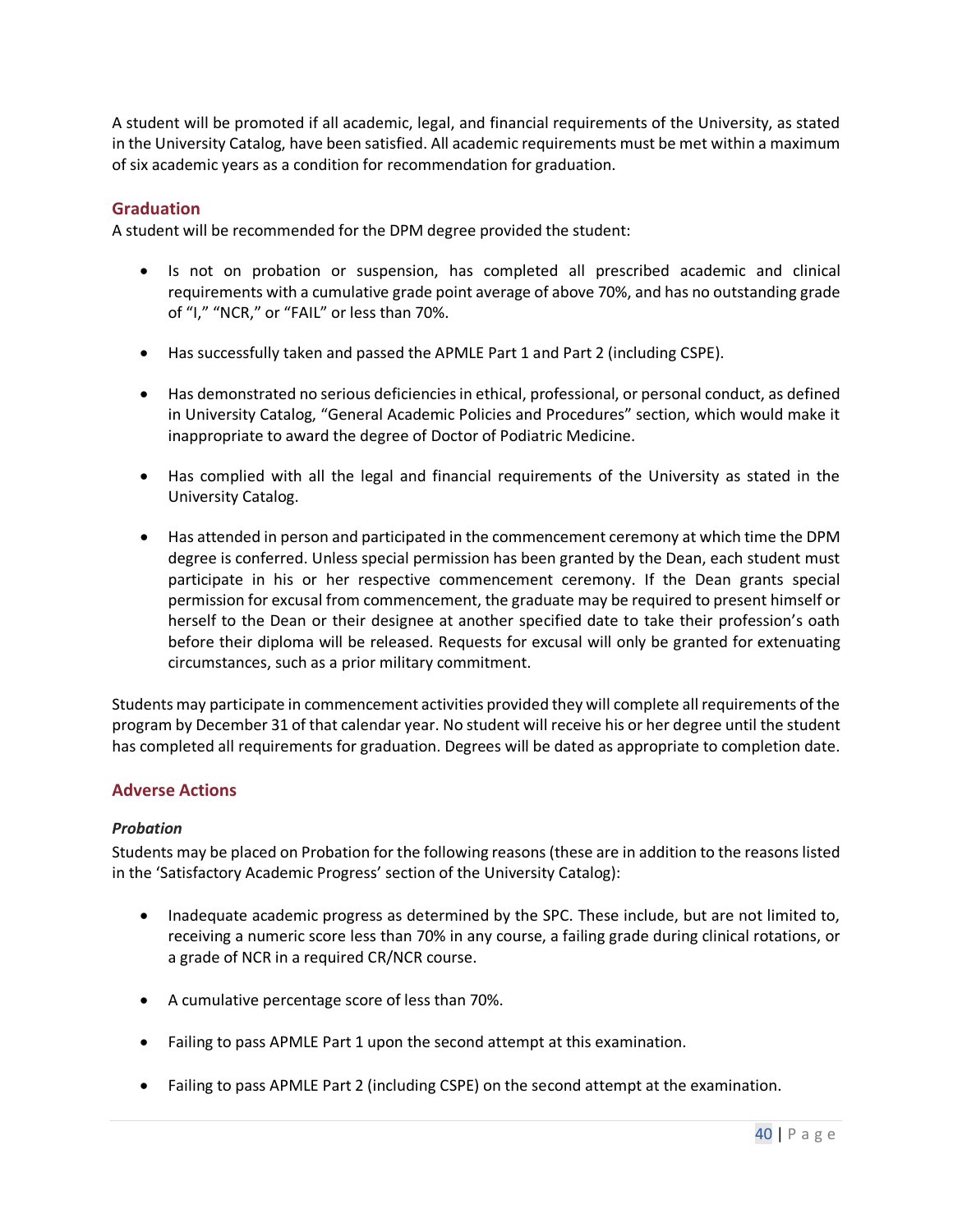- When directed to repeat a year for academic reasons.
- Failure to perform in a professional manner.
- Serious deficiencies in ethical or personal conduct.

When a student is placed on probation, they will be notified in writing and the reasons will be stated. Notification will be sent by Email, Secured Portal, Certified Mail or hand-delivered and acknowledged by signatures of the student and the Dean. Copies of the letter will be placed in the student's permanent file and distributed to the Chair of the SPC and the student's faculty mentor. The (SPC) will consider when the terms of the academic probation have been satisfied and recommend to the appropriate College Dean that probation can be rescinded.

On campus, students on probation must meet with their faculty mentor at least once a month. Off campus, students on probation must contact their faculty mentor once a month. It is the student's responsibility to contact the faculty mentor to arrange these meetings.

If a student fails any course, regardless of the number of credit hours, this failing grade will require a mandatory probationary action. The probation will take place immediately. Should the student fail additional course whether on probation or just removed from probation, this act will render the student subject to immediate dismissal from the DPM program.

A first- or second-yearstudent on probation for a score less than 70% in the first semester will be removed from probation provided they have regained a cumulative score of at least a 70% and has remediated the course.

A first- or second-year student will be removed from probation once reviewed and approved by the SPC & the Dean when all scores below a 70% have been remediated satisfactorily according to the following Remediation section.

A third- or fourth-year student on probation because of a clinical grade below 70% or "Fail" grade must meet with the SPC. Upon recommendation of the SPC to the Dean, the student may be allowed to remediate the rotation. Students who fail any portion of APMLE examination twice will be recommended for a remedial course of action under the direction of the Dean and Clinical Affairs.

#### *Financial Aid Warning Policy (Title IV and Title VII)*

If a student is not making Satisfactory Academic Progress (SAP) they may be placed on "Financial Aid Warning" status for the next payment period and continue to receive financial aid for that period. Financial Aid is any financial assistance offered to the student for paying for their education, such as loans, scholarships, Federal Work-Study, grants and stipends (judged on the criteria of the stipend). Students who fail to make SAP by the end of the payment period lose Financial Aid eligibility.

It is the policy of the Financial Aid Office (FAO) that once a student has been placed on academic probation for not meeting SAP standards as defined by the college, the FAO will automatically place the student in a Financial Aid Warning status. During the next academic term, if the student does not meet SAP standards and the college places the student on academic suspension, the student will no longer be eligible for financial aid. If the student appeals the academic suspension and the appeal is approved, financial aid will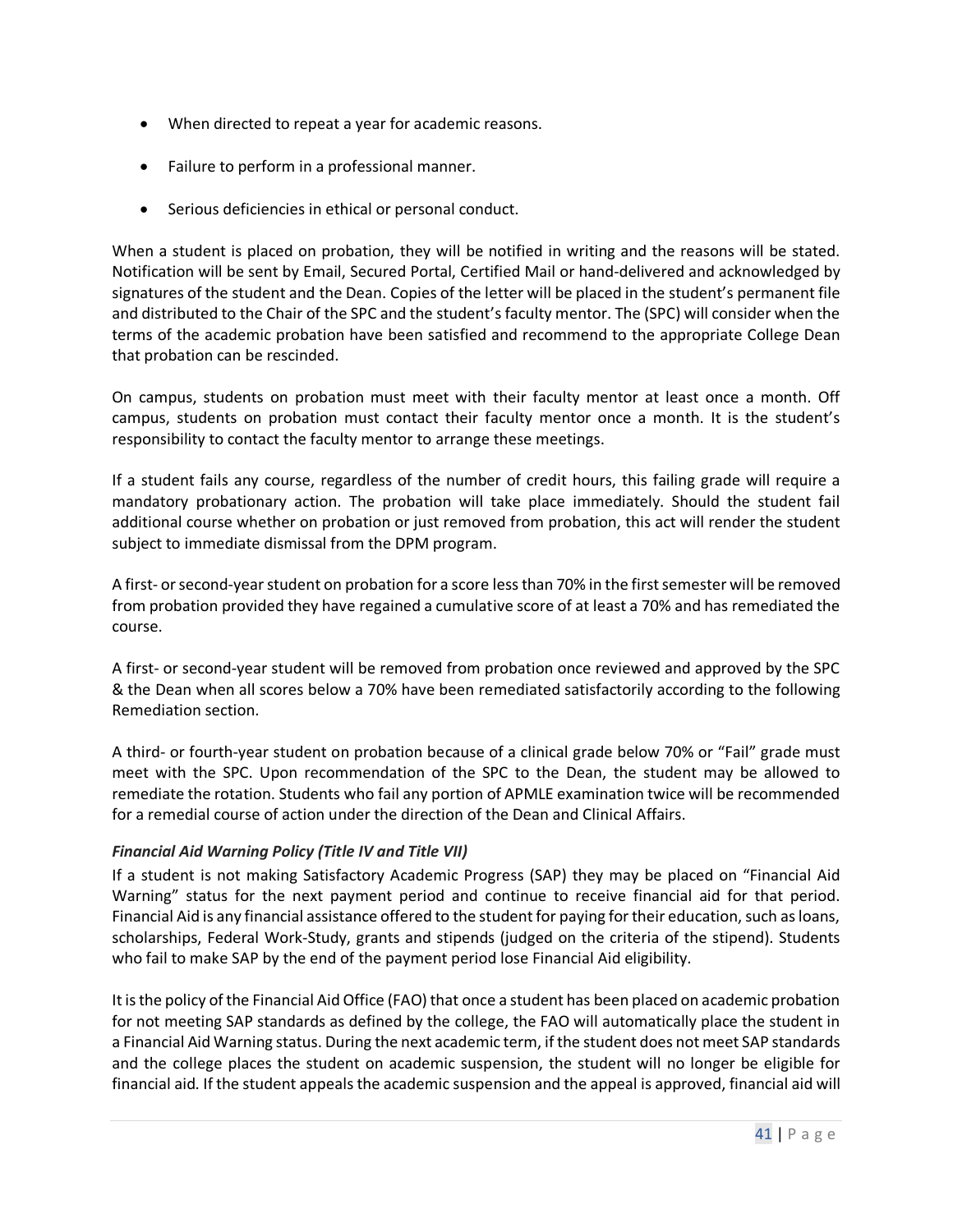be reinstated. If the student is directed to audit courses, those courses will **not** be covered by financial aid.

#### *Tutorial Assistance Program*

A Tutorial Assistance Program (TAP) has been established to assist students experiencing academic difficulty. Students will be recommended for this program by a faculty mentor or professor. Students may self-identify to TAP to receive assistance. The tutors will be chosen on the recommendation of the faculty in each discipline. Group tutoring is the methodology most used by the TAP department. For assistance, contact the Learning Enhancement and Academic Development Office (LEAD).

Remediation Students, who receive a final numeric score below 70% in a course by failing a remediation exam, or a cumulative numeric score below 70%, will be reviewed by the members of SPC. Where deemed appropriate, the members of SPC, after consultation with the course instructor and/or system coordinator may recommend any one of the following options to the Dean, whom will make a final determination:

- Take an examination or an assessment.
- Repeat the course or rotation.
- Repeat the academic year.
- Dismissal from the University

The score/grade achieved by remediation will be the score/grade recorded except that the highest score/grade a student may earn by options 1 or 2 (above) is a score of 70% in the first two years and a "RPASS" in the last two years. The score/grade achieved by remediation will be re-recorded on the transcript along with the original score/grade. Numerical scores or grades earned during an attempted remediation of a course, system or clinical rotation will be reviewed critically by the SPC and the Dean of CPM.

In the case that the remediation exam date is scheduled prior to the students' scheduled SPC meeting date, the students is to partake in the remediation exam as invited to do so by the Office of Academic Affairs. The student will still need to meet with the SPC committee. Final decisions about the student academic status will still be determined through the SPC Committee and Dean's Office.

If a student is directed to repeat a course, the grade for repeated course will be recorded on the official transcript. Only the most recent grade received for a repeated course will be included in the student's GPA calculation. Students will be charged full tuition for repeated coursework.

Decisions regarding remediation will be made on an individual basis after considering all pertinent circumstances. The decision will be made by the Dean of CPM, based upon the recommendation of the SPC. The Committee will base its recommendation on the student's academic record and other considerations after consultation with the student's faculty mentor, course instructor, and system coordinator, clinical preceptor and the student involved, as is appropriate. A student who is required to remediate a course must be notified in writing by the Dean of CPM (or their designee) at least 15 business days prior to the remediation date, or within 15 business days after the close of the academic year in which the student is presently enrolled, whichever comes first. Notification must be either sent by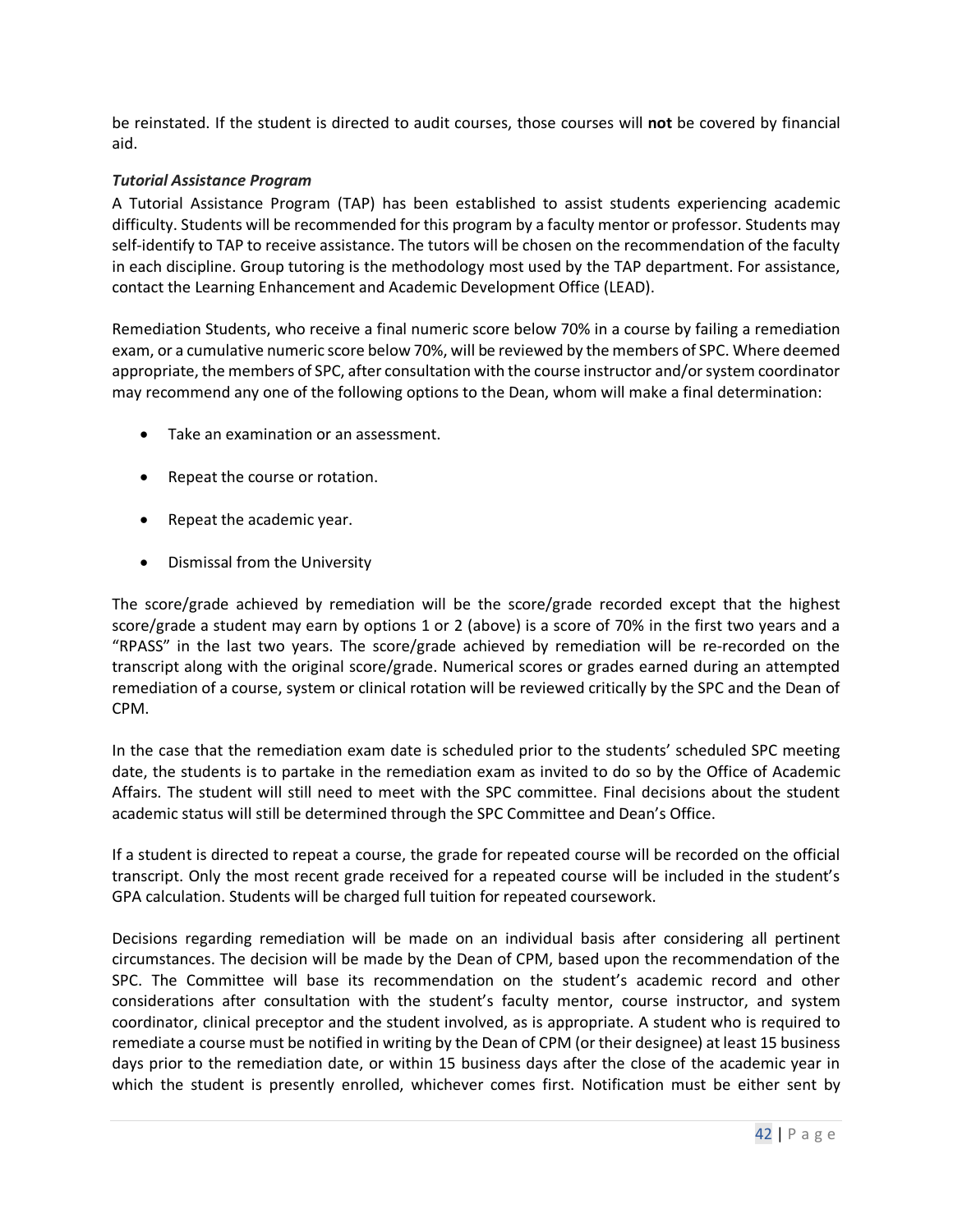Certified Mail or hand-delivered to the student and must be acknowledged with the signatures of the Dean or their designee and the student.

#### *Remediation: Financial Aid Policy*

If the student, at the end of the academic year, is still considered to be making unsatisfactory progress and must remediate, they are removed from the list of eligible Title IV and Title VII financial aid recipients. Remediation of courses during the summer is not covered by any financial aid and cannot be considered an expense item for the following year. Students will attend at their own expense. Appropriate tuition and fees will be determined by the Treasurer/Chief Financial Officer in consultation with the SVP/Provost and the Dean of Podiatric Medicine.

#### *Academic Suspension*

Students who are deemed unable to continue in the curriculum due to inadequate performance and are required to repeat a given academic year or portion thereof will be placed on academic suspension through such time as they can resume their studies by starting the courses the student is required to repeat. Throughout the time the student is academically suspended, he or she is also on academic probation, and remains on academic probation until all coursework has been satisfactorily remediated. A student may not receive financial aid during any time of a suspension.

#### *Conduct Suspension*

A conduct suspension is a period of time when a student is barred from enrollment in an academic program because of a violation of applicable University or College conduct policies. The duration of the conduct suspension will be communicated to the student at the time the suspension is imposed, either as a specified period of time or until the student has satisfactorily completed all the terms and conditions imposed to remedy the violation. A student may not receive financial aid during any time of suspension.

#### *Summary Suspension*

Each student is expected to govern their conduct with concern for other individuals and for the entire University community. Actions that threaten or endanger, in any way, the personal safety, and/or wellbeing of self or others, or that disrupt or interfere with the orderly operation of the College or University are cause for immediate disciplinary action.

The University President, SVP/Provost, or Dean of CPM has the authority to summarily suspend a student when the student admits to guilt or when, in the opinion of these entities, such action is appropriate to protect the health or safety of any individual, or to preserve the orderly operation of the University. Further details regarding notification and appeal may be found in the University Catalog.

#### *Dismissal*

The University may require withdrawal at any time it deems necessary to safeguard its standards of scholarship, conduct, and orderly operation. Examples of reasons the SPC will recommend dismissal of a student include, but are not limited to the following:

- Receiving a cumulative numeric score of less than 70% at the end of the first or second year.
- Receiving final percentage scores below 70% in two or more courses totaling more than 25% of the total credit hours for the first or second year. \*
- Receiving numeric scores of below 70% in two or more clinical rotations in one academic year.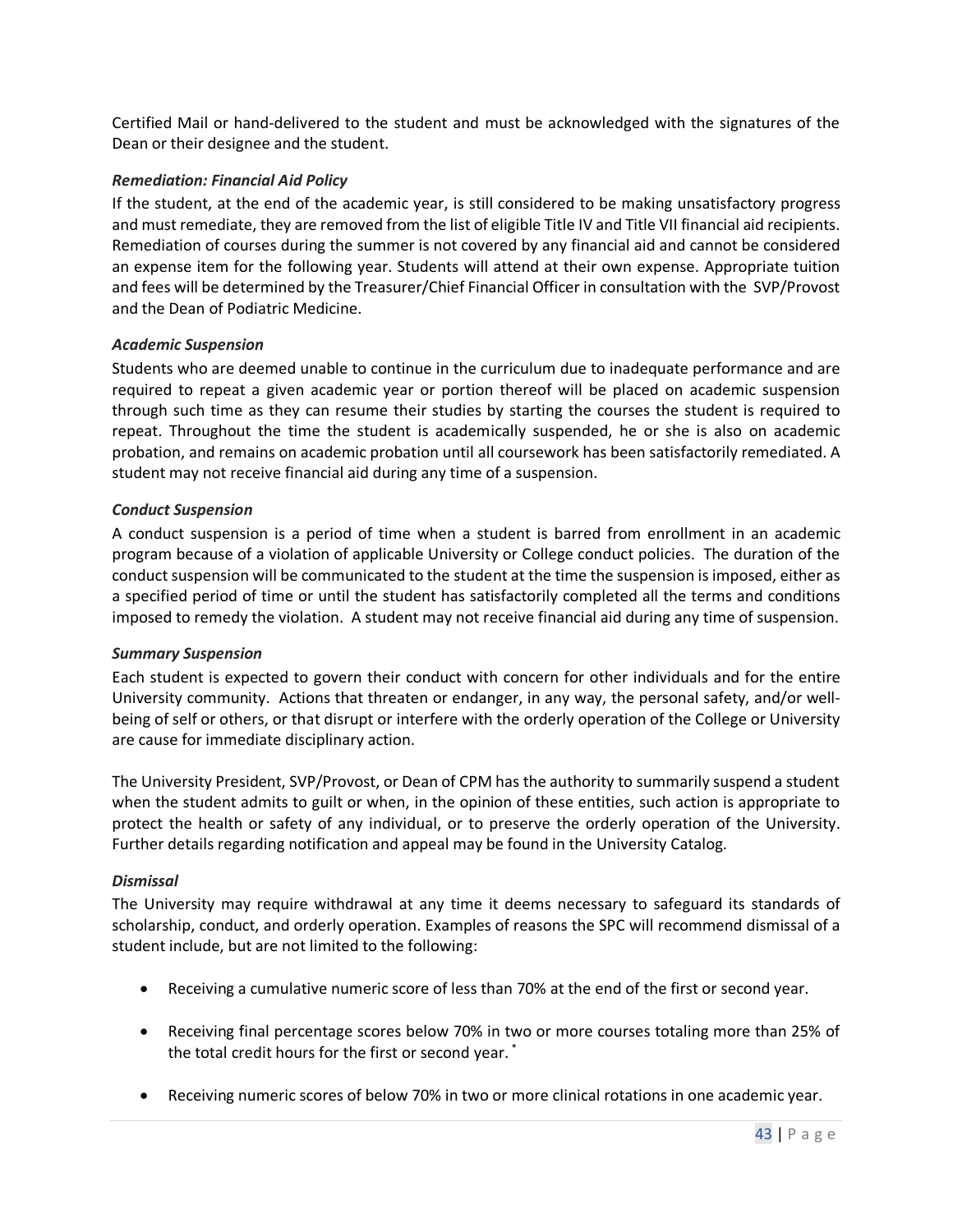- Receiving a final percentage score of below 70% in a remediation or clinical rotation.
- Failing to pass the APMLE Part 1 or Part 2 (including CSPE) examination after three attempts.
- Failing any additional course while on academic probation because of a prior failure of a course .
- Demonstrates a consistent pattern of substandard academic performance and/or professional development

\* *The Committee may recommend dismissal for a student receiving a final percentage score below 70% in three or more courses, even if the total unsatisfactory credit hours do not exceed 25% of the total credit hours for the first or second years. See the University Catalog section titled 'Dismissal' for more information.*

#### *Student Appeal Process*

The Dean of CPM has the authority to make decisions regarding a student's status in matters of academic suspension, student conduct, academic progression/promotion, and graduation. Any change in the Dean's decision regarding a student's status will be provided to the student in writing. If a student wishes, they may request an appointment with the Dean to review the final decision prior to filing an appeal with the University SVP/Provost. If the Dean then makes any changes to the student's status, it will again be communicated to the student in writing. Students may also appeal the final Dean's decision directly to the University SVP/Provost, in lieu of requesting a meeting with the Dean, as indicated in the 'Student Appeal Process' section of the University Catalog.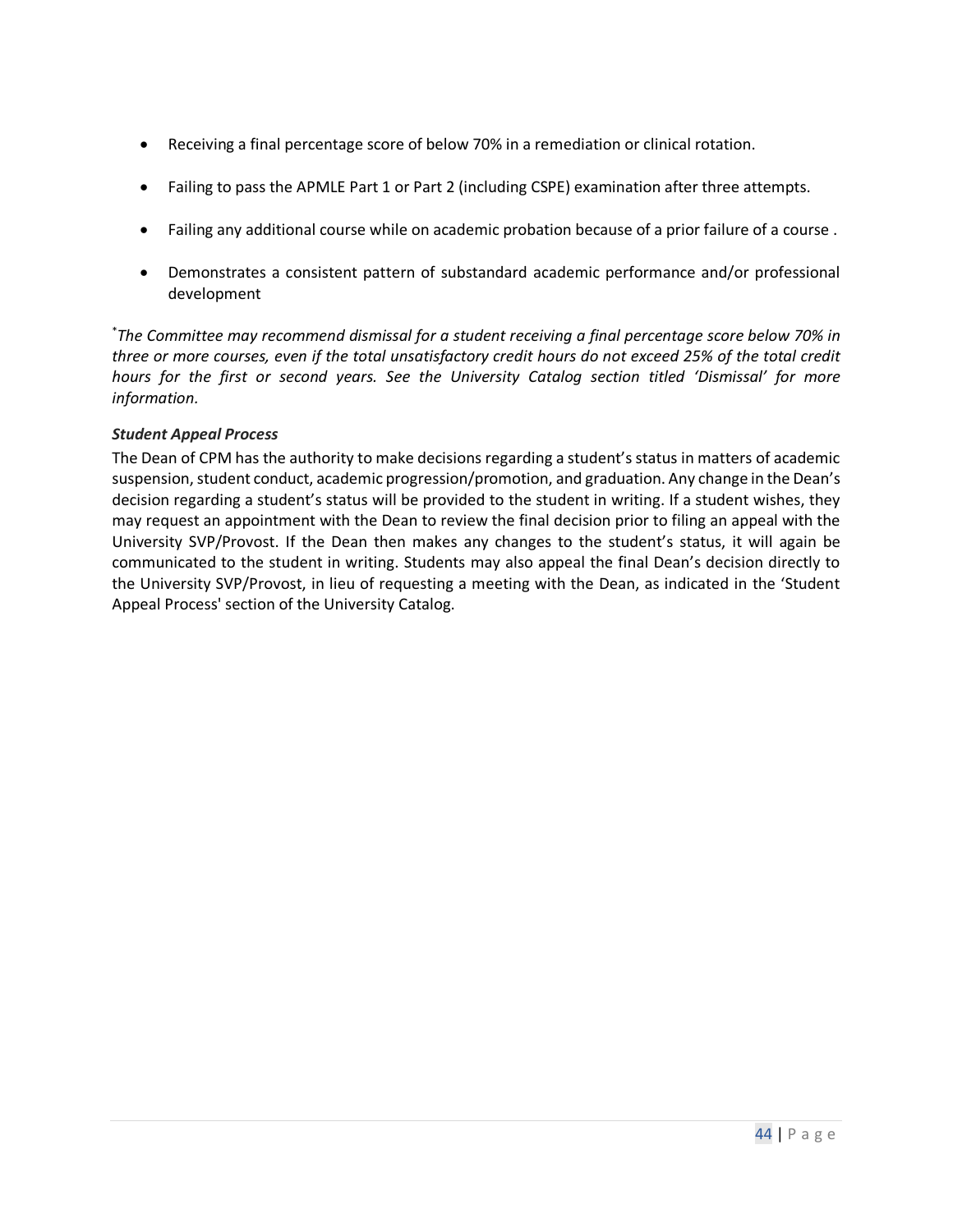## <span id="page-44-0"></span>**Evaluation and Grading**

#### <span id="page-44-1"></span>**Pre-Clinical Grading Scale**

| Grade      | <b>Equivalent</b> | <b>GPA Points</b> |
|------------|-------------------|-------------------|
| 90-100%    | <b>Excellent</b>  | 90-100            |
| 80-89%     | Good              | 80-89             |
| 70-79%     | Satisfactory      | 70-79             |
| Below 70%  | Unsatisfactory    | $0 - 69$          |
| <b>CR</b>  | Credit            | N/A               |
| <b>NCR</b> | No Credit         | N/A               |

#### **ADMINISTRATIVE GRADES**

| Grade      | Equivalent              | <b>GPA Points</b> |
|------------|-------------------------|-------------------|
| AU         | Audit                   | N/A               |
|            | Incomplete              | N/A               |
| W          | Withdrawal              | N/A               |
| M          | Missing                 | N/A               |
| <b>WPC</b> | Waived for Prior Credit | N/A               |

#### <span id="page-44-2"></span>**COVID-19 Pre-Clinical Grading Scale**

CPM recognizes that students have been adversely affected by an abrupt disruption of their studies caused by the COVID-19 pandemic. The curriculum is being delivered online. Students are sheltering in place in environments that are not necessarily conducive to the dedicated study required for success in medical school. In recognition of the effect of these conditions, not of the students' choosing, a decision was made i to alter the grading scale during the mandated isolation period. The traditional grade scale will be reinstated when the state of emergency is lifted.

Please refer to syllabi to see if there is a COVID-19 Pre-Clinical Grading Scale applied to the course.

#### <span id="page-44-3"></span>**Clinical Grading Scale**

All clerkships/clinical rotations, both required core and elective, are evaluated utilizing an Honors, High Pass, Pass, RPass or Fail system. Honors, Pass, RPass and Fail will be the only grades that will appear on the transcript in years 3 and 4 of the DPM program. Internally, for purposes of calculating class rank and GPA, the following system will be used for students completing coursework in years 3 and 4.

| Grade        | Equivalent            | <b>GPA Points</b> |
|--------------|-----------------------|-------------------|
| HON          | Honors (91-100%)      | 100.00            |
| <b>HPASS</b> | High Pass (81-90%)    | 90.00             |
| <b>PASS</b>  | Pass (70-80%)         | 80.00             |
| <b>RPASS</b> | Remediated Pass (70%) | 70.00             |
| FAIL         | Fail (69% or less)    | 69.00             |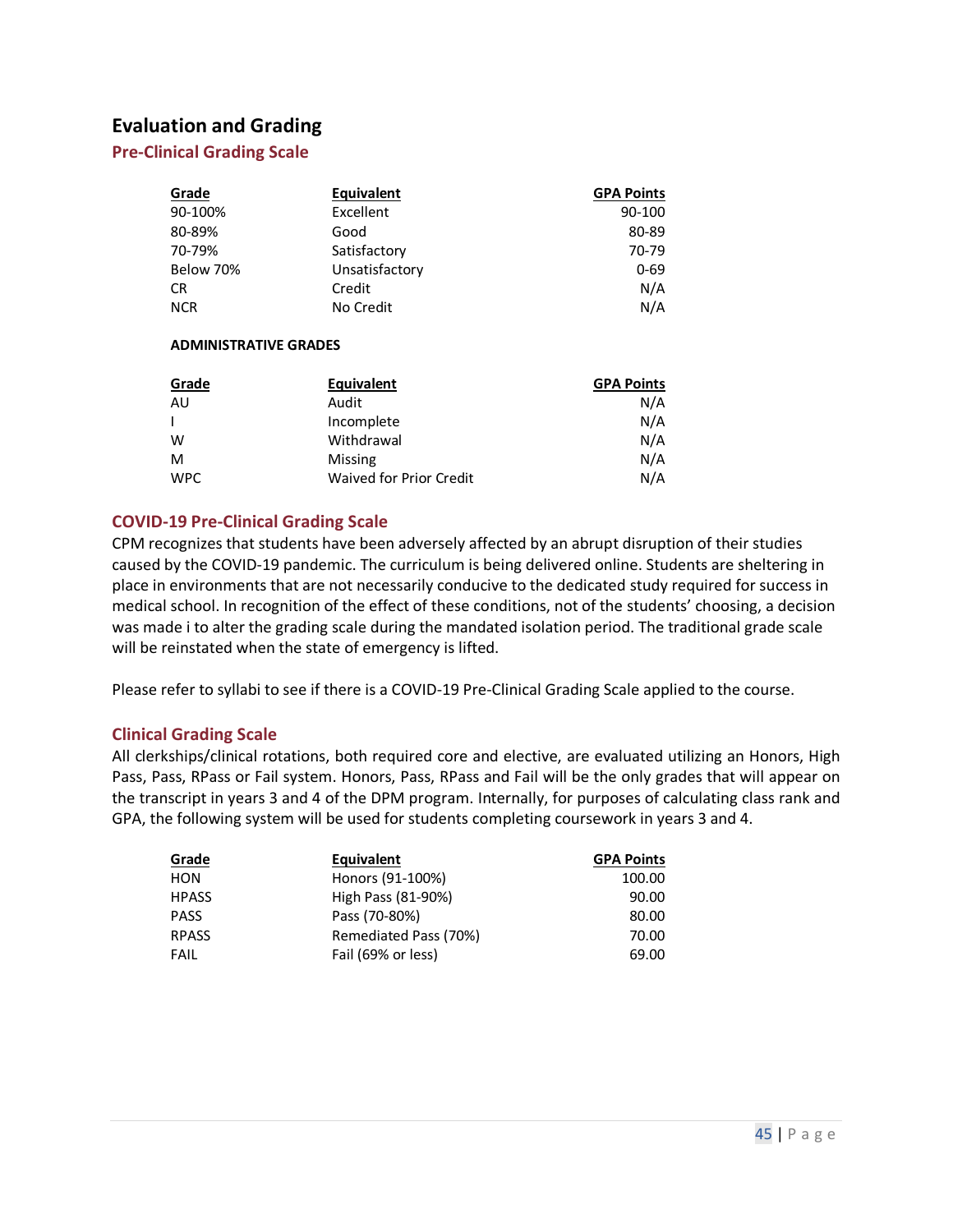#### **ADMINISTRATIVE GRADES**

| Grade      | Equivalent              | <b>GPA Points</b> |
|------------|-------------------------|-------------------|
| AU         | Audit                   | N/A               |
|            | Incomplete              | N/A               |
| M          | Missing                 | N/A               |
| <b>TR</b>  | Transfer                | N/A               |
| W          | Withdrawal              | N/A               |
| <b>WPC</b> | Waived for Prior Credit | N/A               |

#### <span id="page-45-0"></span>**Evaluation of Students on Clinical Rotations**

The "clinical faculty member of record" is the physician to whom the student is assigned for a given rotation according to the Rotations Office records. That physician is responsible for the rotation evaluation, which does not include assigning a rotation grade. Grades are determined by Clinical Rotation Committee based on the rotation evaluation and the OSCE results.

#### <span id="page-45-1"></span>**Recording of Clinical Grades**

For any reason other than a clerical error, no grade may be changed more than 20 business days after the Clinical Rotations Office reports it to the Registrar. Within those 20 days, a grade may be changed only if the Rotations Office receives a signed statement from the preceptor specifying that such a clerical error had occurred.

#### <span id="page-45-2"></span>**Remediation (Clinical)**

A failed rotation must be remediated by completing a comparable rotation. The percentage score assigned for obtaining a Pass on a remediated/repeated rotation following a failing grade will be set at 70% for class rank and GPA computation. Both the original course grade as well as the remediated grade will appear on the transcript, but only the remediated passing score of 70% will be used in GPA and class rank computations.

#### <span id="page-45-3"></span>**Incomplete Grade, "I"**

An incomplete grade, "I," indicates that a student has not been able to finish all required work for issuance of a letter grade within the normally scheduled time of the course. An "I" is not counted in the grade point calculations until a letter grade is issued to replace the "I." A grade must be submitted before the student registers for the next academic term, unless other arrangements are made with the instructor, the Dean, and Clinical Affairs. Replacement of an "I" will be under the direction of the instructor with the approval of the Dean or their designee. It is to the student's advantage to arrange to make up any incomplete work as soon as possible. If the incomplete grade, "I," is not replaced by the conclusion of the next semester or within the otherwise specified period, the incomplete, "I," will become a Failure.

#### <span id="page-45-4"></span>**Incomplete Rotations**

If a student leaves a rotation before it is finished without the permission of the Dean or is asked to leave a rotation by the Associate Dean of Clinical Education & Graduate Placement, the Dean, or the core rotation site director, a score of "FAIL" on that rotation may be assigned by the Dean in consultation with the Dean of the CPM.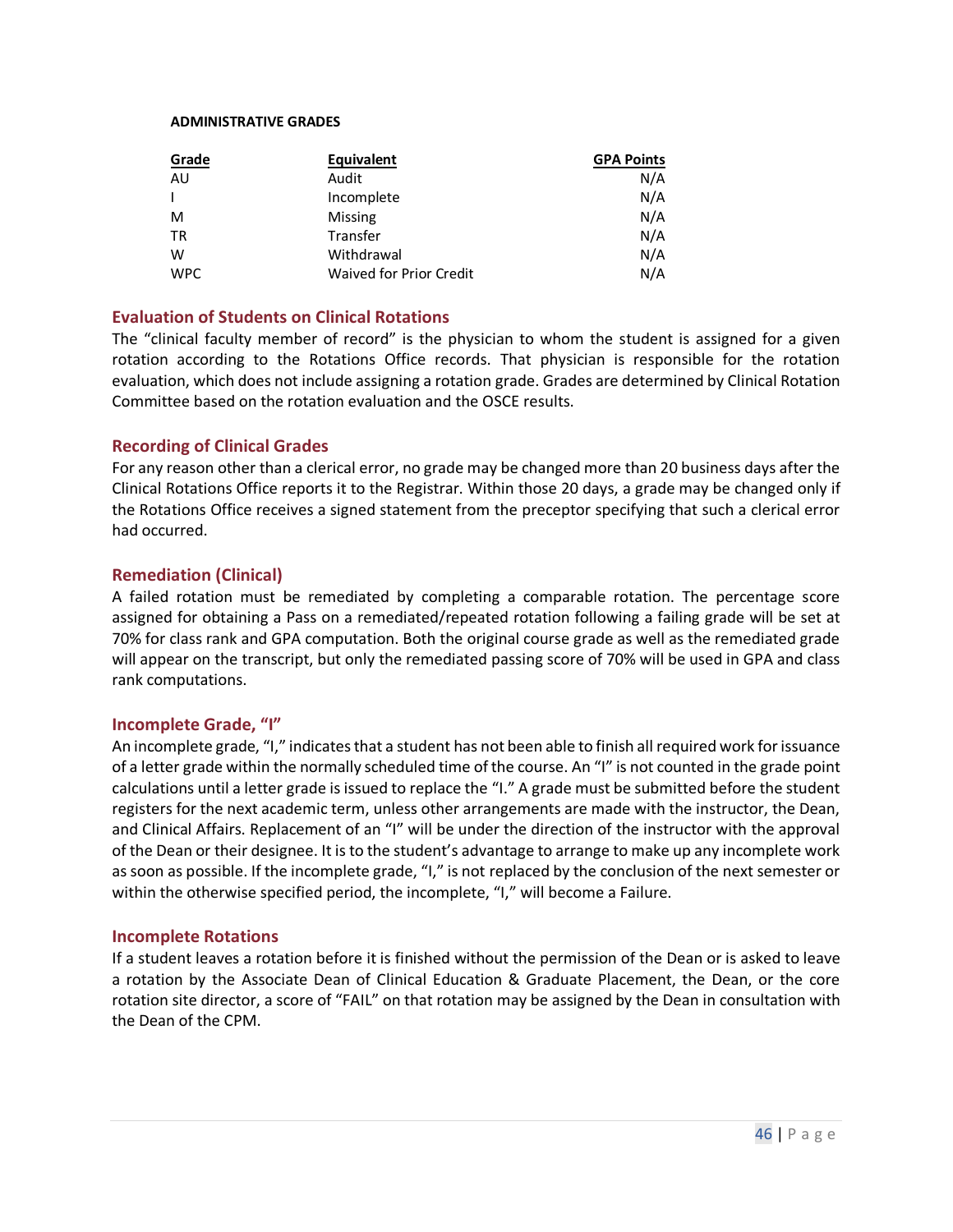#### <span id="page-46-0"></span>**Credit Courses (CR/NCR)**

Courses graded for Credit/No Credit are those designated by the faculty as courses required for promotion but not assigned numeric scores. The student must satisfy the requirements of these courses to receive credit.

#### <span id="page-46-1"></span>**Cumulative Numeric Scores (GPA)**

The cumulative numeric score will be calculated at the end of each semester of the curriculum with the average of all course numeric scores weighted by the number of course credit hours attempted. If a course or clinical rotation is repeated or remediated, only the last score earned enters into the computation of the cumulative numeric score/grade point average, but the original numeric score remains on the student's transcript. After completion of the second-year program, a student with a cumulative numeric score of 75% or less may have all third-year clinical rotations assigned by the or their designee, in consultation with the Dean.

#### <span id="page-46-2"></span>**Grade Reports**

Official grades are turned in to the Registrar from the Dean of CPM, at which time the Student Portal, [you.westernu.edu,](https://you.westernu.edu/) is updated. Official grade reports and unofficial transcripts will be available on the Student Portal throughout the academic year. For more information on how to access the Student Portal, visit the Registrar's website. Additionally, non-official grade information is available through the Academic Progress Portal. A cumulative numeric score will be calculated and posted on the transcript. Class ranking is also available upon request in the Registrar's Office.

#### <span id="page-46-3"></span>**Credit Hour Calculation**

Courses year are rated at one credit hour for each 15 hours of lecture or 30 hours of laboratory and/or practice sessions. One credit hour will be assigned for each 40-hour week of clinical rotations.

#### <span id="page-46-4"></span>**Grade Appeals/Changes**

No numeric score will be changed unless the instructor certifies in writing to the Assistant Dean for Preclinical Education and the Registrar that an error in computing or recording the score occurred. Changes are also recorded when the student has remediated a numeric score of below 70% or an Unsatisfactory grade after being directed to do so by the Assistant Dean for Preclinical Education of the College of Podiatric Medicine.

For on-campus courses, students have a maximum of 10 business days from the time examination results are returned to them to bring any errors or irregularities in grading to the attention of the instructor. All recorded scores remain on the official transcript unless a clerical error has occurred. Remediated scores are re-recorded along with the original numeric score in the first two years. Only the remediated score is calculated into the cumulative numeric score. For third- and fourth-year students, no score will be changed after one month from the time the grade is recorded in the Office of the Registrar. Within the above-designated timeline, grade changes for clinical rotations will be considered only under the following three conditions:

• When the Office of Clinical Rotations receives a signed written statement from the preceptor specifying that a clerical error has been made regarding a score, and that the purpose of the change is to correct that clerical error.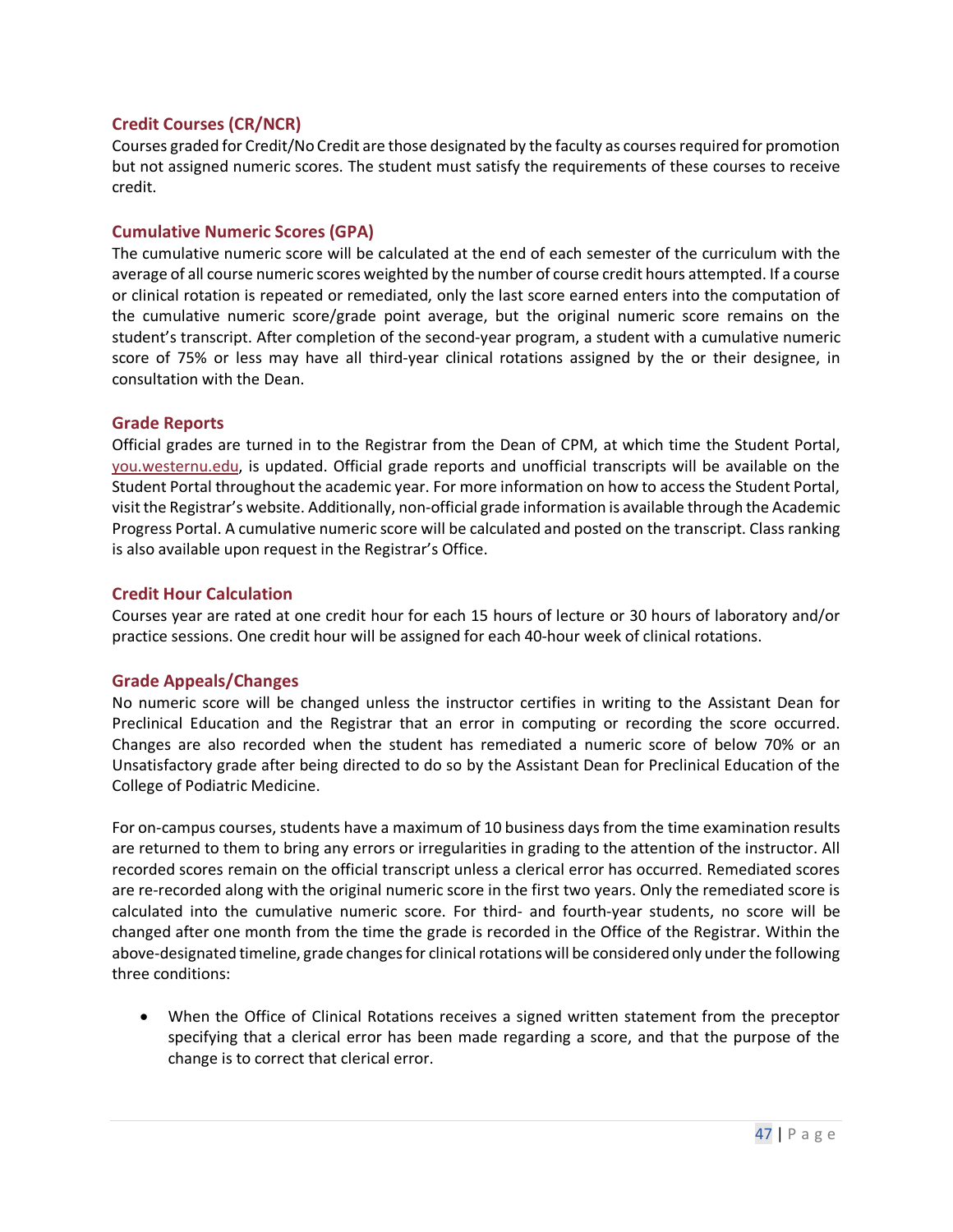- When the preceptor to whom the student was assigned submits a signed written request to have the score changed. The request must include justification for making the change.
- When a remediation process that has been directed by the members of SPC and authorized by the Dean is completed and a written evaluation is received in the Office of Clinical Rotations.
- All score changes must have the approval of the Dean of the CPM or their designee. The student should make every effort to discuss their evaluation(s) with the assigned preceptor(s) prior to leaving the clinical rotation.

The final arbiter of any grade appeal is the Dean, or their designee.

## <span id="page-47-0"></span>**Curriculum Organization**

The curriculum at CPM is a four-year, full-time academic and clinical program leading to granting the DPM degree. This curriculum stresses the interdependence of the biological, clinical, behavioral and social sciences. The emphasis is on educating physicians for general and podiatric medicine and surgery. CPM's educational program is centered on the basic concepts of general and podiatric medicine.

CPM identifies and develops the knowledge, the cognitive and psychomotor skills and the personal and professional behaviors required of a podiatric physician and surgeon in order to provide competent and comprehensive health care to all members of a family on a continuing basis.

#### <span id="page-47-1"></span>**Implementation**

Clinical faculty and hospitals will implement the curriculum in a manner that balances the learning needs of the students and the educational resources available at the site including clinical situations, lectures, grand rounds, academic teaching conferences, workshops, skills labs and other activities encountered during clinical rotations. Clinical faculty and sites are encouraged to use a variety of teaching techniques including observation, monitored participation, video and audio recordings, computers, readings, individual discussions and presentations by students, faculty and others to enhance learning.

#### <span id="page-47-2"></span>**Summer Readiness and Preparedness Course (SPaRC)**

WesternU's Learning Enhancement and Academic Development (LEAD) office offers a 3-week program that provides attendees with an introduction to biochemistry, genetics, microbiology/immunology. This optional introductory preparatory program is available to incoming DPM students. Students will purchase a workbook and remit a tuition fee of \$400. (See course description for PM 5001 below for additional information.)

#### <span id="page-47-3"></span>**Non-Clinical Experiences**

Non-clinical experiences like conferences, tumor boards, quality assurance meetings, hospital committees, etc., are important for students to observe in order to help them understand and appreciate the full spectrum of activities expected of physicians. Supervising physicians are encouraged to invite students to participate in as many non-clinical experiences as are practical.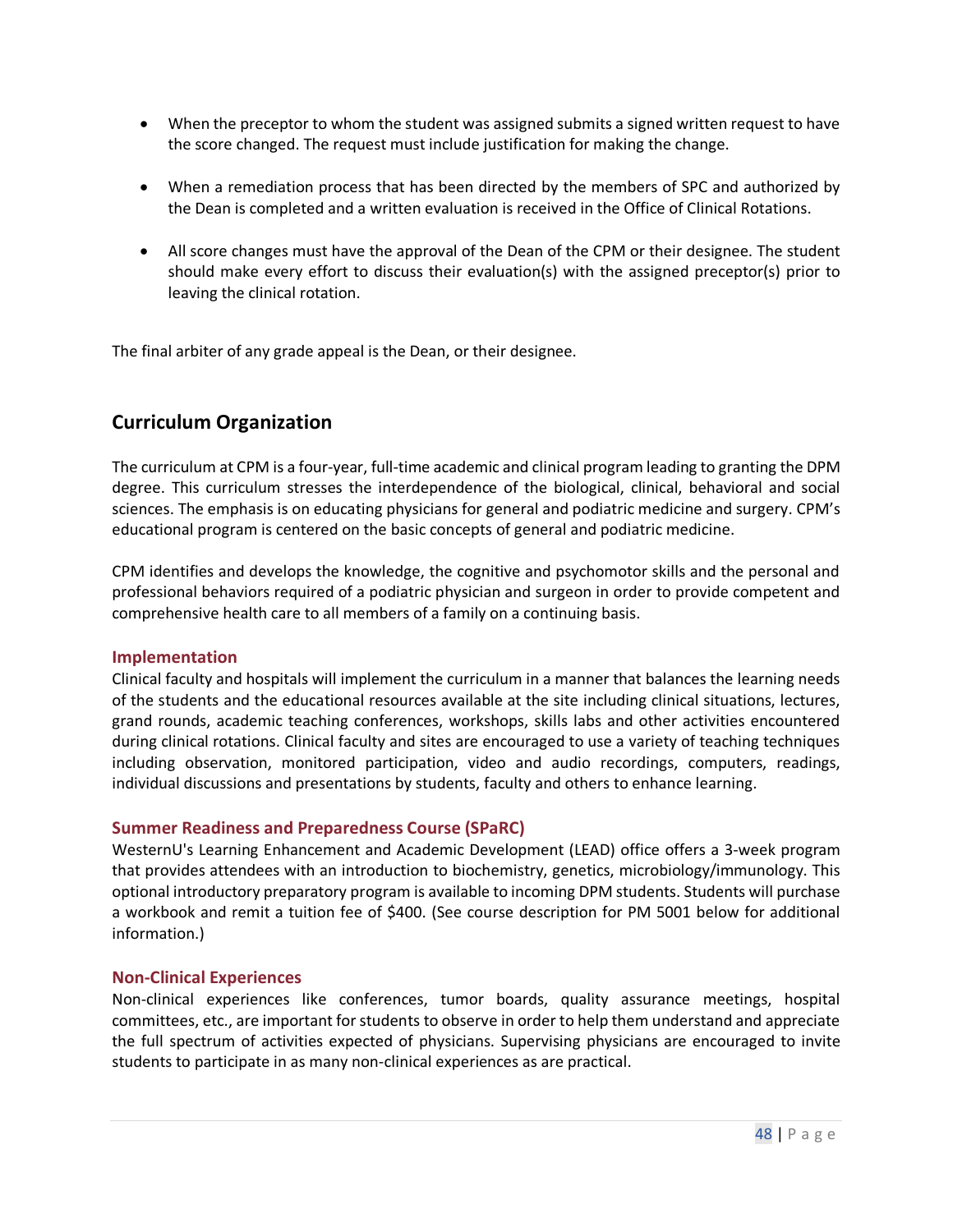#### <span id="page-48-0"></span>**Procedural Skills**

Part of the College's expectation is that students will gain a knowledge and understanding of various procedural skills. In addition to proficiency in the manual aspects of procedural skills, the College expects that the student will understand the indications, contraindications, risks, benefits, and alternatives for various procedures. Student performance of any procedure on a patient must be under the direct supervision of the assigned clinical faculty or their professional designee.

#### <span id="page-48-1"></span>**Clinical Rotations**

The third- and fourth-year clinical clerkships are mandatory, 12 block rotations for each academic year. Each year's curriculum may be completed in any order by the Office of Clinical Rotations. The minimum length of a rotation is four weeks. Rotations may not be split. In the third and fourth years, core sites for each student will be determined by the Clinical Rotations Team. The student may express a preference for core rotation sites. The student may elect to rotate at offsite programs during the elective Podiatric Medicine, Surgery, and Biomechanics/Orthopedics externship block with approval by the Clinical Rotations Committee. This rotation occurs in both the third and fourth academic years.

#### <span id="page-48-2"></span>**Rotation Office**

The Dean and the External Rotation Coordinator are dedicated to providing students with the best possible clinical educational experience and providing an exceptional service to everyone with whom they interact. The Office will assist CPM and its students with planning for and completion of their clinical training in the third and fourth years of the educational experience.

#### <span id="page-48-3"></span>**Pre-Clinical Curriculum**

| <b>Year 1, Fall Semester</b> |                                               |                     |  |
|------------------------------|-----------------------------------------------|---------------------|--|
| Course                       | <b>Title</b>                                  | <b>Credit Hours</b> |  |
| <b>IPE 5000</b>              | <b>Patient Centered Cases I</b>               | 1.00                |  |
| PM 5000                      | Introduction to the Study of Medicine         | 7.00                |  |
| PM 5005                      | Integrated Skills for the Study of Medicine 1 | 3.00                |  |
| PM 5090                      | Podiatric Medicine Principles and Practice 1  | 4.00                |  |
| PM 5100                      | <b>Foundations of Medicine 1</b>              | 6.50                |  |
| <b>PM 5200</b>               | <b>Foundations of Medicine 2</b>              | 8.00                |  |
|                              | <b>Semester Total:</b>                        | 29.50               |  |
|                              | <b>Year 1, Spring Semester</b>                |                     |  |
| Course                       | <b>Title</b>                                  | <b>Credit Hours</b> |  |
| <b>IPE 5100</b>              | <b>Patient Centered Cases II</b>              | 1.00                |  |
| PM 5105                      | Integrated Skills for the Study of Medicine 2 | 3.00                |  |
| PM 5190                      | Podiatric Medicine Principles and Practice 2  | 3.50                |  |
| PM 5300                      | <b>Foundations of Medicine 3</b>              | 10.00               |  |
| PM 5400                      | <b>Foundations of Medicine 4</b>              | 11.00               |  |
|                              | <b>Semester Total:</b>                        | 28.50               |  |
|                              | Year 1 Total:                                 | 58.00               |  |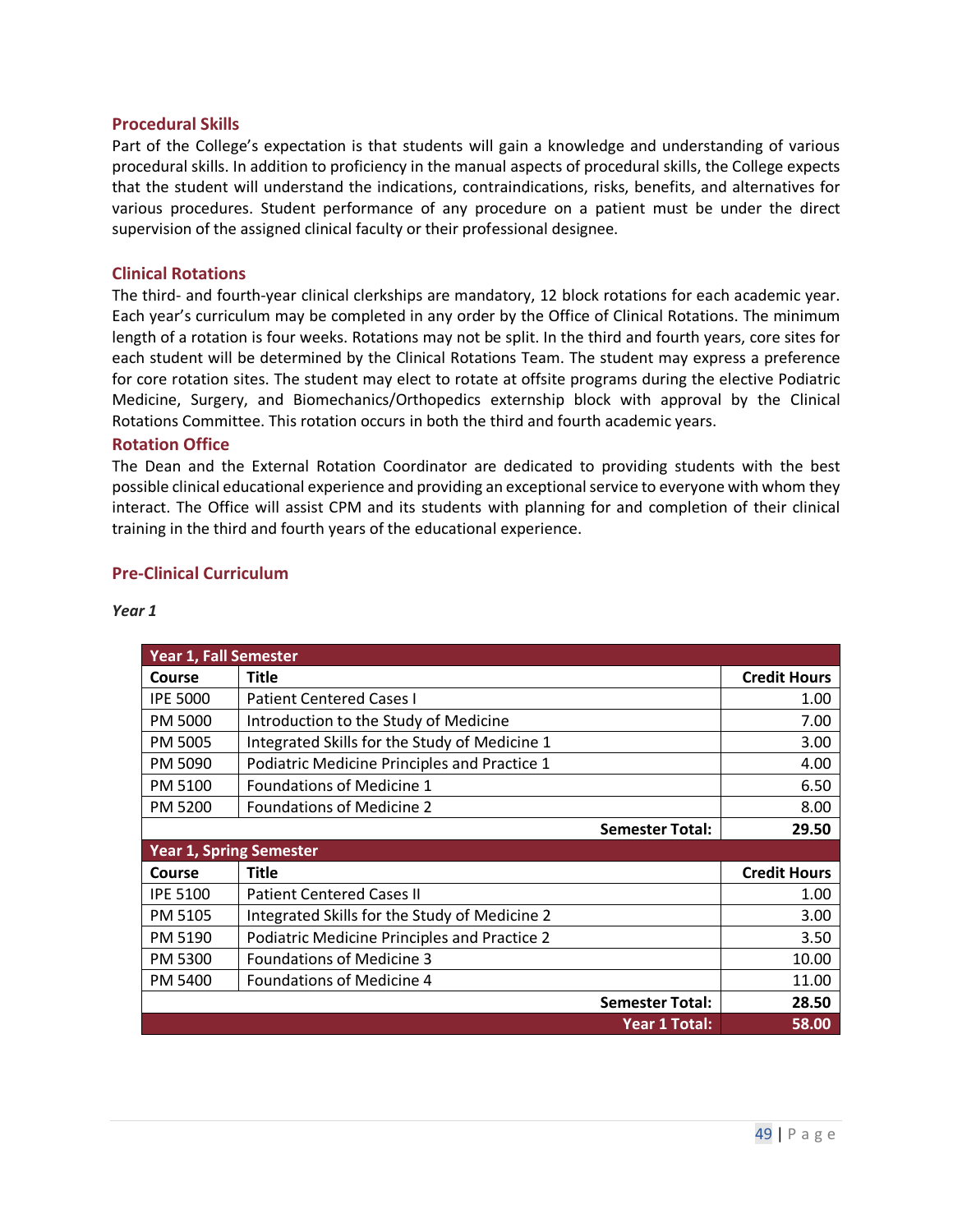*Year 1 (Intensive Summer Anatomy Students – ISAC)*

| <b>Year 1, Fall Semester</b>   |                                                     |                     |
|--------------------------------|-----------------------------------------------------|---------------------|
| Course                         | <b>Title</b>                                        | <b>Credit Hours</b> |
| <b>IPE 5000</b>                | <b>Patient Centered Cases I</b>                     | 1.00                |
| PM 5000                        | Introduction to the Study of Medicine               | 7.00                |
| PM 5002                        | <b>Intensive Summer Anatomy Course</b>              | 0.00                |
| PM 5003A                       | <b>ISAC Facilitation (Fall)</b>                     | 0.00                |
| PM 5005                        | Integrated Skills for the Study of Medicine 1       | 3.00                |
| PM 5090                        | Podiatric Medicine Principles and Practice 1        | 4.00                |
| PM 5100                        | Foundations of Medicine 1                           | 6.50                |
| PM 5200                        | <b>Foundations of Medicine 2</b>                    | 8.00                |
|                                | <b>Semester Total:</b>                              | 29.50               |
| <b>Year 1, Spring Semester</b> |                                                     |                     |
| Course                         | <b>Title</b>                                        | <b>Credit Hours</b> |
| <b>IPE 5100</b>                | <b>Patient Centered Cases II</b>                    | 1.00                |
| <b>PM 5003B</b>                | <b>ISAC Facilitation (Spring)</b>                   | 0.00                |
| PM 5105                        | Integrated Skills for the Study of Medicine 2       | 3.00                |
| PM 5190                        | <b>Podiatric Medicine Principles and Practice 2</b> | 3.50                |
| PM 5300                        | <b>Foundations of Medicine 3</b>                    | 10.00               |
| PM 5400                        | <b>Foundations of Medicine 4</b>                    | 11.00               |
|                                | <b>Semester Total:</b>                              | 28.50               |
|                                | <b>Year 1 Total:</b>                                | 58.00               |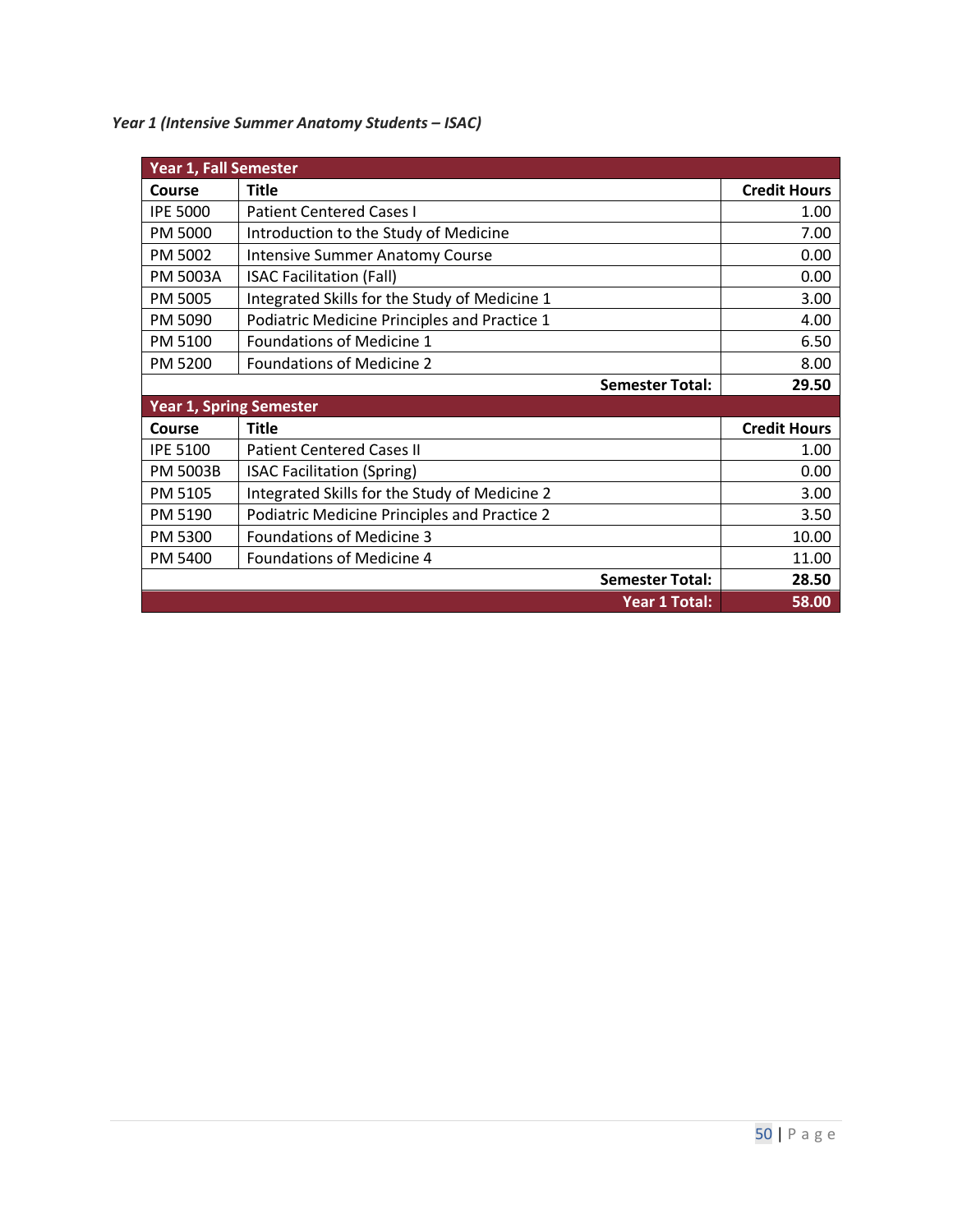| <b>Year 2, Fall Semester</b>   |                                               |                     |
|--------------------------------|-----------------------------------------------|---------------------|
| Course                         | <b>Title</b>                                  | <b>Credit Hours</b> |
| <b>IPE 6000</b>                | Team Training in Health care I                | 1.00                |
| PM 6000                        | <b>Advanced Study of Medicine</b>             | 4.00                |
| PM 6005                        | Integrated Skills for the Study of Medicine 3 | 3.00                |
| PM 6090                        | Podiatric Medicine Principles and Practice 3  | 3.50                |
| PM 6100                        | <b>Foundations of Medicine 5</b>              | 12.00               |
| PM 6200                        | <b>Foundations of Medicine 6</b>              | 6.00                |
|                                | <b>Semester Total:</b>                        | 29.50               |
| <b>Year 2, Spring Semester</b> |                                               |                     |
| Course                         | <b>Title</b>                                  | <b>Credit Hours</b> |
| <b>IPE 6100</b>                | Team Training in Health Care II               | 1.00                |
| PM 6105                        | Integrated Skills for the Study of Medicine 4 | 7.00                |
| PM 6190                        | Podiatric Medicine Principles and Practice 4  | 3.50                |
| PM 6300                        | <b>Foundations of Medicine 7</b>              | 10.00               |
| PM 6400                        | <b>Foundations of Medicine 8</b>              | 7.00                |
|                                | <b>Semester Total:</b>                        | 28.50               |
|                                | <b>Year 2 Total:</b>                          | 58.00               |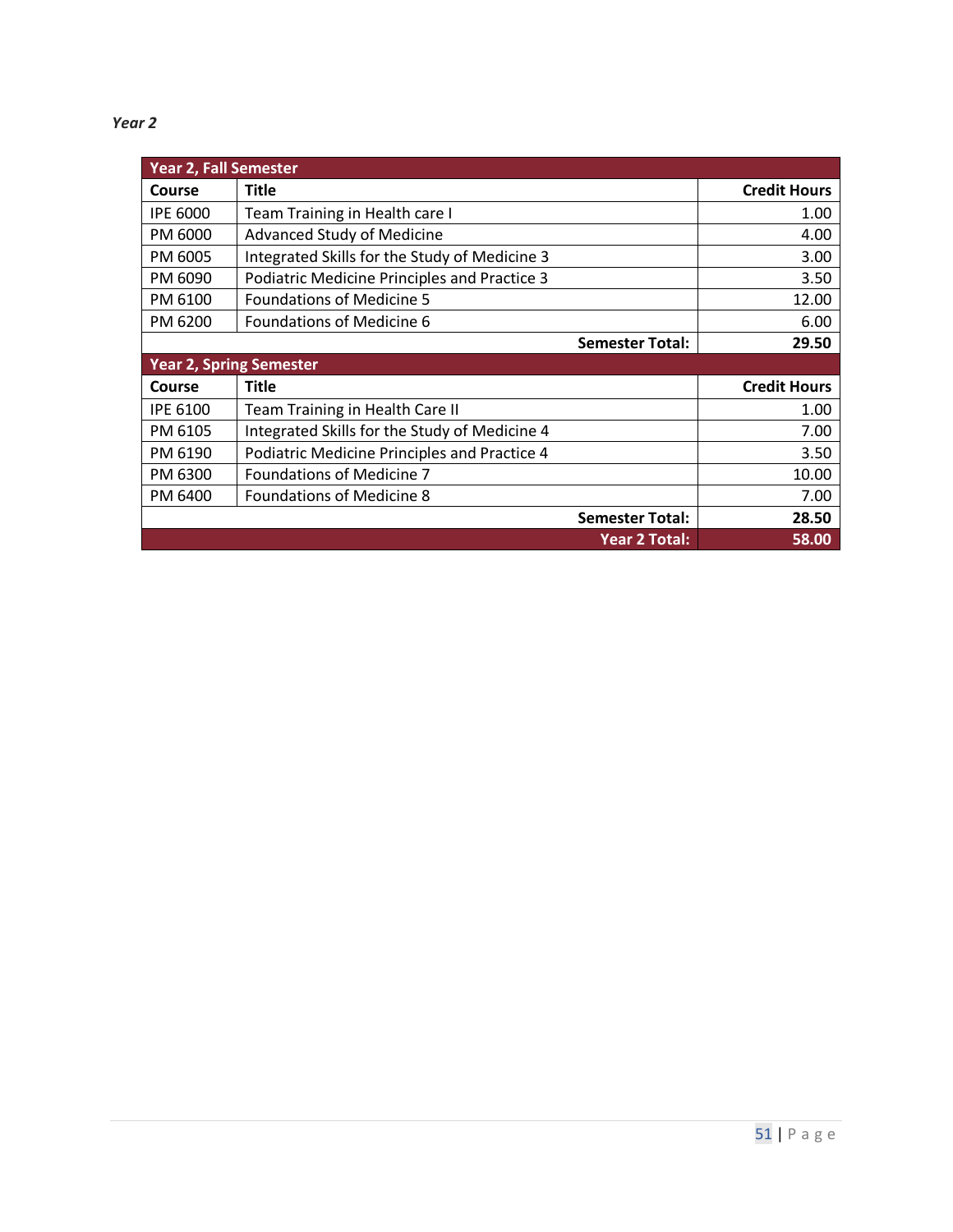## <span id="page-51-0"></span>**Clinical Curriculum**

*Year 3*

| <b>Year 3, Fall/Spring Semester</b> |                                                                  |                     |
|-------------------------------------|------------------------------------------------------------------|---------------------|
| Course                              | <b>Title</b>                                                     | <b>Credit Hours</b> |
| PM 7010                             | <b>General Medicine (Inpatient Medicine)</b>                     | 4.00                |
| PM 7020                             | Internal/Outpatient Medicine (Medicine Sub-Specialty) I          | 4.00                |
| PM 7021                             | Internal Medicine II (Medicine Sub-Specialty)                    | 4.00                |
| PM 7030                             | Surgery I                                                        | 4.00                |
| PM 7050                             | Surgical Elective I (Sub-Specialty Surgery)                      | 4.00                |
| PM 7060                             | Podiatric Medicine, Surgery and Biomechanics/Orthopedics I       | 8.00                |
| PM 7070                             | Podiatric Medicine, Surgery and Biomechanics/Orthopedics II      | 4.00                |
| PM 7080                             | Elective I - Pod Medicine, Surgery and Biomechanics/Orthopedics  | 4.00                |
| PM 7090                             | Elective II - Pod Medicine, Surgery and Biomechanics/Orthopedics | 4.00                |
| PM 7095                             | <b>Clinical Medicine Elective</b>                                | 4.00                |
| PM 8055                             | Advanced Study of Skills in Medicine I                           | 3.00                |
|                                     | <b>Year 3 Total:</b>                                             | 47.00               |

| <b>Year 4, Fall/Spring Semester</b> |                                                                  |                     |
|-------------------------------------|------------------------------------------------------------------|---------------------|
| Course                              | <b>Title</b>                                                     | <b>Credit Hours</b> |
| PM 7510                             | General/Internal Medicine                                        | 4.00                |
| PM 7521                             | Surgical Elective II (Sub-Specialty Surgery)                     | 4.00                |
| PM 7530                             | Surgery II (Sub-Specialty)                                       | 4.00                |
| PM 7540                             | <b>Emergency Medicine</b>                                        | 4.00                |
| PM 7545                             | Podiatric Medicine, Surgery and Biomechanics/Orthopedics III     | 4.00                |
| PM 7550                             | Elective Pediatrics/Medicine Subspecialty                        | 4.00                |
| PM 7560                             | Elective Pod Medicine, Surgery, and Biomechanics/Orthopedics III | 4.00                |
| PM 7570                             | Elective Pod Medicine, Surgery, and Biomechanics/Orthopedics IV  | 4.00                |
| PM 7580                             | Elective Pod Medicine, Surgery, and Biomechanics/Orthopedics V   | 4.00                |
| PM 7590                             | Elective Pod Medicine, Surgery, and Biomechanics/Orthopedics VI  | 4.00                |
| PM 8555                             | Advanced Study of Skills in Medicine II                          | 3.00                |
|                                     | Year 4 Total:                                                    | 43.00               |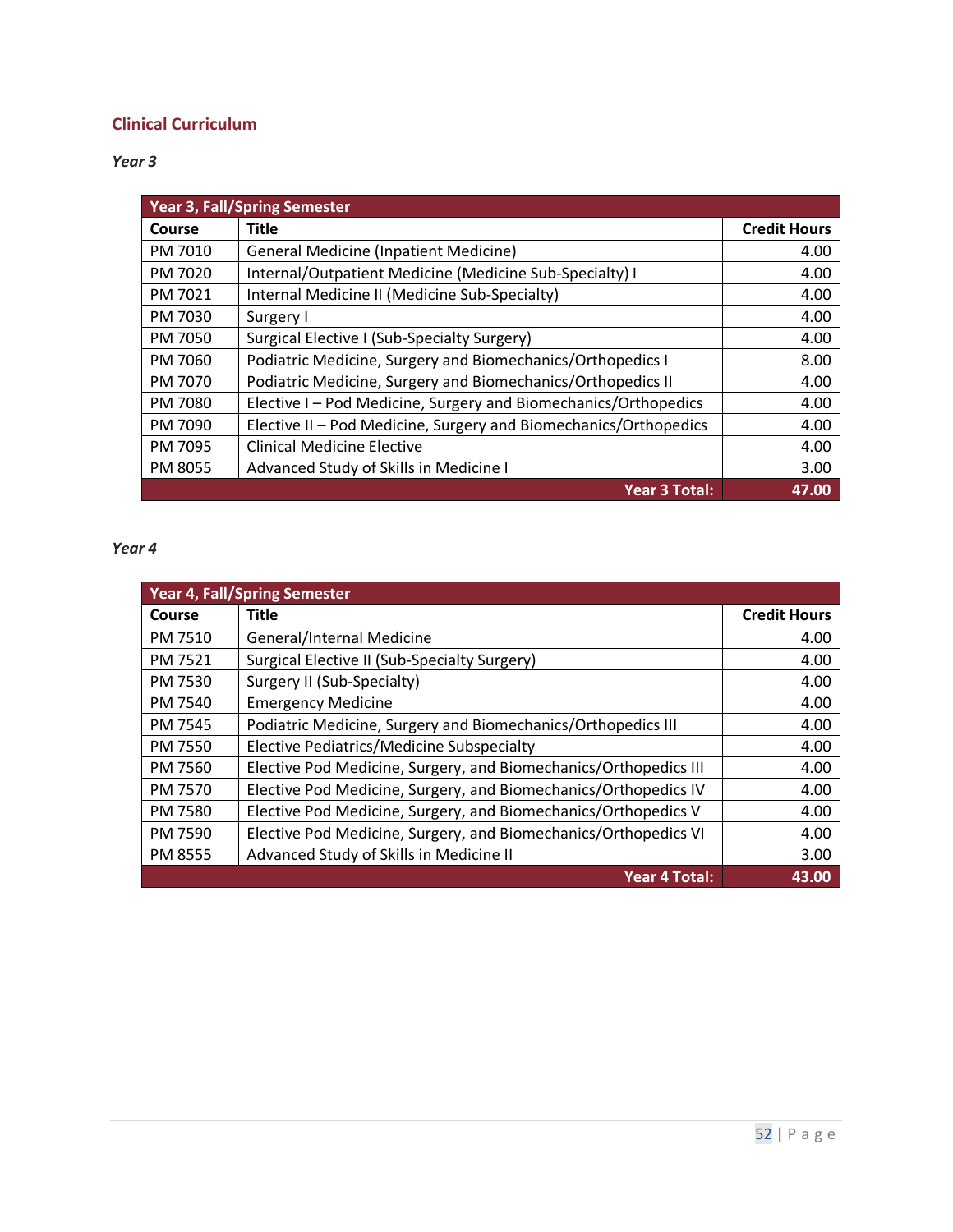## <span id="page-52-0"></span>**DPM Advanced Standing Program**

*Year 1*

| Year 3, Fall/Spring Semester |                                                                  |                     |
|------------------------------|------------------------------------------------------------------|---------------------|
| Course                       | <b>Title</b>                                                     | <b>Credit Hours</b> |
| PM 5090                      | Podiatric Medicine Principles and Practice 1                     | 4.00                |
| PM 5190                      | Podiatric Medicine Principles and Practice 2                     | 3.50                |
| PM 6090                      | <b>Podiatric Medicine Principles and Practice 3</b>              | 3.00                |
| PM 6190                      | Podiatric Medicine Principles and Practice 4                     | 3.50                |
| PM 7020                      | Internal/Outpatient Medicine (Medicine Sub-Specialty) I          | 4.00                |
| PM 7030                      | Surgery I                                                        | 4.00                |
| PM 7060                      | Podiatric Medicine, Surgery and Biomechanics/Orthopedics I       | 8.00                |
| PM 7070                      | Podiatric Medicine, Surgery and Biomechanics/Orthopedics II      | 4.00                |
| PM 7080                      | Elective I - Pod Medicine, Surgery and Biomechanics/Orthopedics  | 4.00                |
| PM 7090                      | Elective II - Pod Medicine, Surgery and Biomechanics/Orthopedics | 4.00                |
| PM 8055                      | Advanced Study of Skills in Medicine I                           | 3.00                |
|                              | <b>Year 1 Total:</b>                                             | 45.00               |

| <b>Year 4, Fall/Spring Semester</b> |                                                                  |                     |
|-------------------------------------|------------------------------------------------------------------|---------------------|
| <b>Course</b>                       | <b>Title</b>                                                     | <b>Credit Hours</b> |
| PM 7510                             | General/Internal Medicine                                        | 4.00                |
| PM 7521                             | Surgical Elective II (Sub-Specialty Surgery)                     | 4.00                |
| PM 7530                             | Surgery II (Sub-Specialty)                                       | 4.00                |
| PM 7540                             | <b>Emergency Medicine</b>                                        | 4.00                |
| PM 7545                             | Podiatric Medicine, Surgery and Biomechanics/Orthopedics III     | 4.00                |
| PM 7550                             | Elective Pediatrics/Medicine Subspecialty                        | 4.00                |
| PM 7560                             | Elective Pod Medicine, Surgery, and Biomechanics/Orthopedics III | 4.00                |
| PM 7570                             | Elective Pod Medicine, Surgery, and Biomechanics/Orthopedics IV  | 4.00                |
| PM 7580                             | Elective Pod Medicine, Surgery, and Biomechanics/Orthopedics V   | 4.00                |
| PM 7590                             | Elective Pod Medicine, Surgery, and Biomechanics/Orthopedics VI  | 4.00                |
| PM 8555                             | Advanced Study of Skills in Medicine II                          | 3.00                |
|                                     | Year 4 Total:                                                    | 43.00               |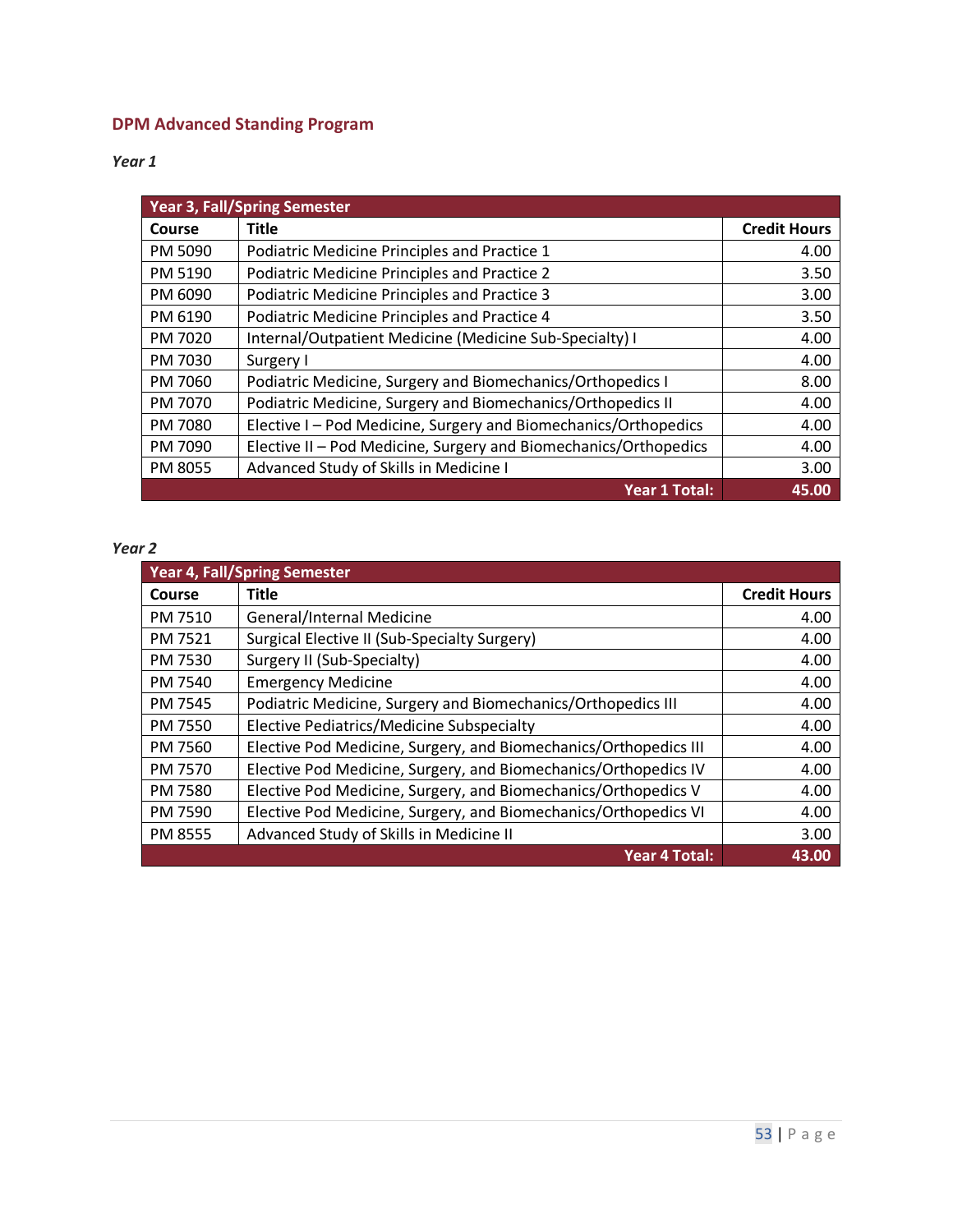## <span id="page-53-0"></span>**Course Descriptions**

Courses listed in this catalog are subject to change through normal academic channels. New courses and changes in existing course work are initiated by the appropriate disciplines, departments or programs, approved by the Curriculum Committee, the faculty, the Dean of CPM and the SVP/Provost. CPM uses a combination of numeric scores and letter grades. A numeric score—listed as a percentage—is used in the PMS I and II years and a 4-value letter grade is used in the last two years.

#### **IPE 5000 Patient Centered Cases – An Interprofessional Approach I (1.0 credit hour, CR/NCR)**

This course is a required university seminar for all first-year health professional students. This course prepares students to practice health care services through a team approach. Working in small interprofessional teams, students will explore cases representing conditions across the life span. The cases will integrate elements common to all professionals such as ethical, behavioral, social, and psychological issues. This course is a graduation requirement for all health professional programs.

#### **IPE 5100 Patient Centered Cases – An Interprofessional Approach II (1.0 credit hour, CR/NCR)**

This course is a required university seminar for all first-year health professional students. This course prepares students to practice health care services through a team approach. Working in small interprofessional teams, students will explore cases representing conditions across the life span. The cases will integrate elements common to all professionals such as ethical, behavioral, social, and psychological issues. This course is a graduation requirement for all health professional programs.

#### **IPE 6000 Team Training in Health Care I (1.0 credit hour, CR/NCR)**

IPE 6000 will continue to build upon the knowledge from the IPE 5000 series but will expand upon that knowledge and require the student to learn and apply advanced tools and strategies that are crucial to develop a collaborative healthcare team. The majority of the course is independent study with students engaging in a large-scale tabletop activity where they apply team tools necessary to solve a healthcare dilemma.

#### **IPE 6100 Team Training in Health Care II (1.0 credit hour, CR/NCR)**

This course is a continuation of IPE 6000.

#### **PM 5000 Introduction to the Study of Medicine (7.0 credit hours)**

The Introduction to the Study of Medicine provides a first look at the fundamental basic science and clinical concepts that will allow a student to succeed in learning the foundations of medicine.

#### **PM 5001 Summer Preparedness and Readiness Course (SPaRC) (0 credit hours, CR/NCR)**

In an interprofessional environment, the SPaRC prepares incoming students for the rigors of their program with an introduction to various curriculum topics including the skeletal system, gross anatomy lecture and cadaver lab, and pharmacology. Additional lecture overviews to program-specific content are also provided. Academic skills presentations focus on enhancing study, test taking, time management and the development of EQ skills. Acceptance into this program is at the discretion of the coordinating office. The course is elective and does not meet any specific requirements of the program curriculum. For additional information, contact the Learning Enhancement and Academic Development office (LEAD).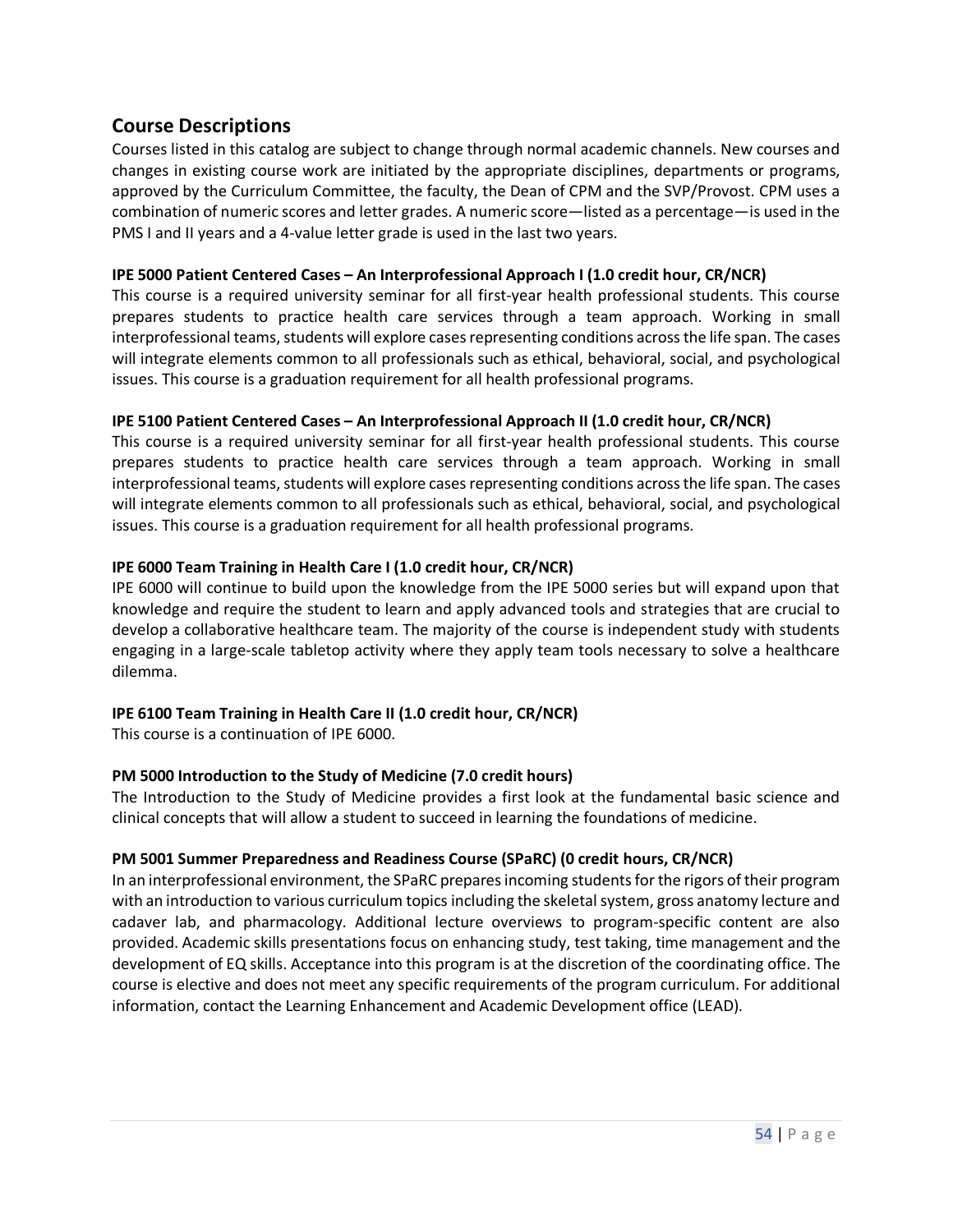#### **PM 5002 – Intensive Summer Anatomy Course (0.0 credit hours, CR/NCR)**

The intensive summer anatomy version provides students with an understanding of the superficial and deep anatomical structures and their arrangement to one another while emphasizing normal function and clinical features of the human body. Through laboratory dissections of cadavers, students will learn the language of anatomy and clinically important relationships. Particular attention will be paid to the neurovascular bundles throughout the entire body. In addition to dissections, models, radiographs, clinical presentations and special demonstrations are employed to emphasize current clinically relevant structures and presentations.

The sum total of this fast-paced course is that students will be able to identify all the bones, organs, muscles, arteries, veins, nerves and lymphatic structures needed to be successful in the subsequent podiatric curriculum, and will be able to identify the anatomical defects, injuries, and malformations implicit in the clinical conditions interspersed within the dissection, labs, lectures, and examinations. Students are selected for this course based on GPA and MCAT scores, as well as previous course work in anatomy. No separate fee is charged as the student registers for medical school upon matriculation into this course.

#### **PM 5003A ISAC Facilitation (0.0 credit hours, CR/NCR)**

Prerequisites: Completion PM 5002 with a final percentage score of 80% or higher and permission of the Course Director. Students enrolled in this elective course will assist the other first-year podiatric medicine students in the dissection of cadavers and otherwise aid students in the Foundations of Medicine courses. Other types of teaching assistance, including prosecting difficult-to-identify structures, may also be required.

#### **PM 5003B ISAC Facilitation (0.0 credit hours, CR/NCR)**

Continuation of PM 5003A.

#### **PM 5005 Integrated Skills for the Study of Medicine 1 (ISSM) (3.0 credit hours)**

The ISSM series of courses supports CPM's mission of preparing student to become technically competent and critical thinkers who are humanistic, professional, lifelong learners, and compassionate physicians who are prepared for graduate medical education. This course also helps to prepare students for the APMLE Boards Part 1 examination. Board-style cumulative exams are given at the end of each semester to provide formative feedback to students on their board preparations. High yield board topic reviews are conducted annually. Critical partnerships for these course goals include the LEAD office to provide workshops on study and test taking skills, and faculty mentors to guide students through professional development, career counseling, and provide the tools students will require to be successful podiatric physicians. Professional development guidance and opportunities are also provided by the Office of Student Affairs. Please refer to syllabi for any information regarding Conference Week.

#### **PM 5090 Podiatric Medicine, Principles, and Practice 1 (4.0 credit hours)**

This course presents an introduction to foundational concepts in lower extremity anatomy, surface anatomy, podiatric radiology, and biomechanics from an evidence-based perspective. Delivery modalities include lectures, hands-on workshops and live or virtual lab experiences. Content from this course is reinforced in later PMP courses where students will learn how to critique relevant information and expand their understanding and use of this foundational information in the assessment and decision-making process of patient care.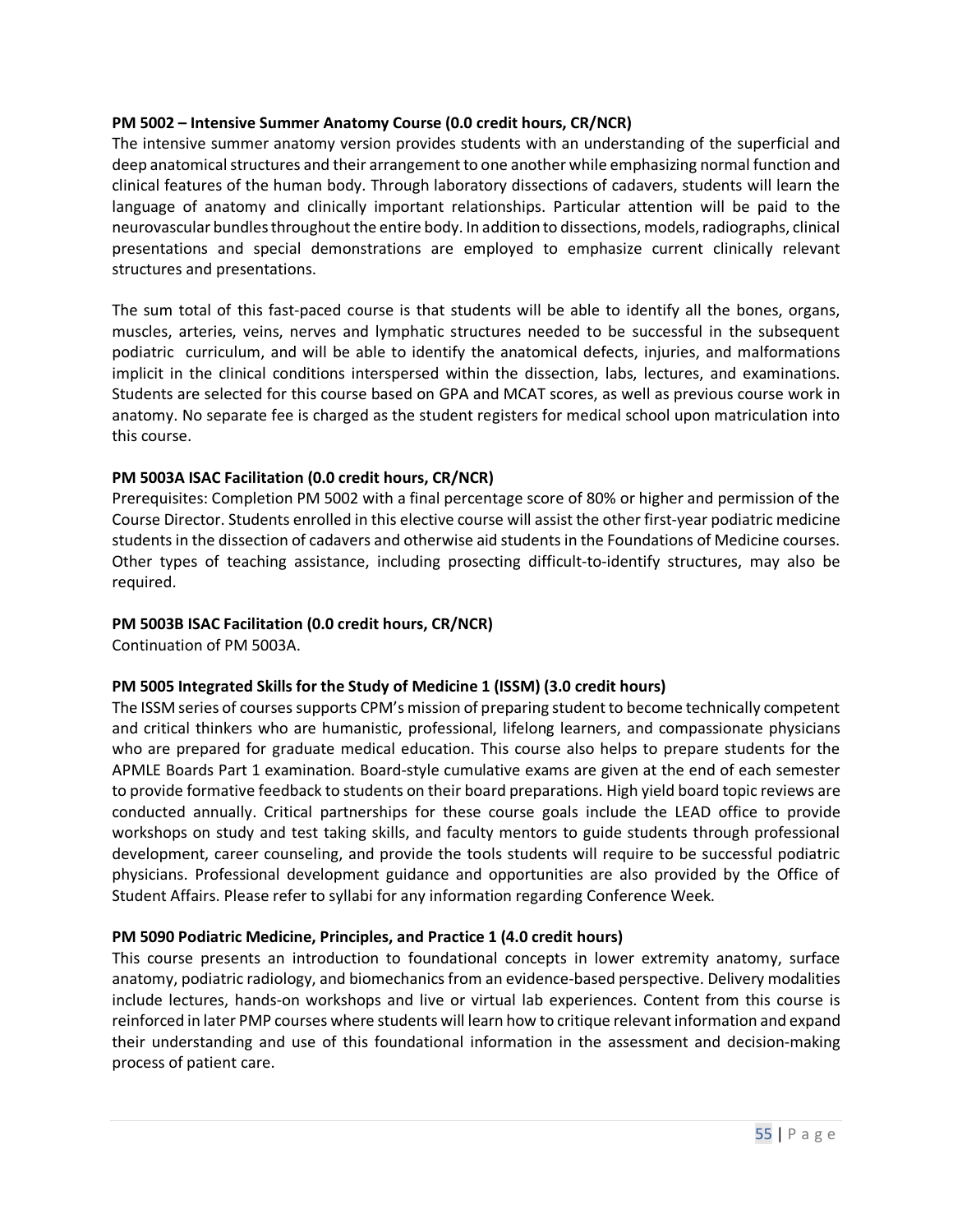#### **PM 5100 Foundations of Medicine 1(6.5 credit hours)**

The Foundations of Medicine course series provides students with foundational basic science that is integrated with clinical science, creating a high-yield experience relevant for a future practicing clinician. The series covers core basic science principles and all human health systems in a spiral learning process that allows students to layer complex concepts as they progress while reinforcing foundational concepts. Delivery modalities include lectures, hands-on skills workshops, use of standardized patients, and live or virtual lab experiences. These courses integrate the needed knowledge, skills, and attitudes to prepare a student to become a whole physician who specializes in podiatric medicine and surgery.

#### **PM 5105 Integrated Skills for the Study of Medicine 2 (2.0 credit hours)**

Continuation of PM 5005.

#### **PM 5190 Podiatric Medicine, Principles, and Practice 2(3.0 credit hours)**

Prerequisite PM 5090. The course introduces the principles of a clinical approach to the management of a variety of common conditions affecting the foot, ankle and lower extremity from an evidence-based medicine perspective. This is accomplished by layering podiatric principles in medicine, biomechanics, and surgery with management principles for problem solving and quality patient care. This course builds on the foundations introduced in PM 5090. Students will learn how to critique relevant information and understand strategies for clinical decision-making, which will help them develop a pattern to lifelong learning.

#### **PM 5200 Foundations of Medicine 2 (8.0 credit hours)**

Continuation of PM 5100.

#### **PM 5300 Foundations of Medicine 3 (10.0 credit hours)** Continuation of PM 5200.

#### **PM 5400 Foundations of Medicine 4 (11.0 credit hours)**

Continuation of PM 5300.

#### **PM 6000 Advanced Study of Medicine (4.0 credit hours)**

The Advanced Study of Medicine provides a first look at the complex basic science concepts of pathophysiology, microbiology and pharmacology, as well as the clinical concepts that will allow a student to succeed in learning podiatric medicine.

#### **PM 6005 Integrated Skills for the Study of Medicine 3 (3.0 credit hours)**

Continuation of PM 5105.

#### **PM 6090 Podiatric Medicine, Principles, and Practice 3 (3.5 credit hours)**

Prerequisite PM 5190. The course expands the principles of a clinical approach to the management of more complex conditions affecting the foot, ankle and lower extremity from an evidence-based medicine perspective. The course continues to layer podiatric principles in medicine, biomechanics, and surgery with management principles for problem solving and quality patient care. This course builds on the foundations introduced in PM 5090 and PM 5091. Students continue to learn how to critique relevant information and understand strategies for clinical decision-making, which will help them develop a pattern to lifelong learning.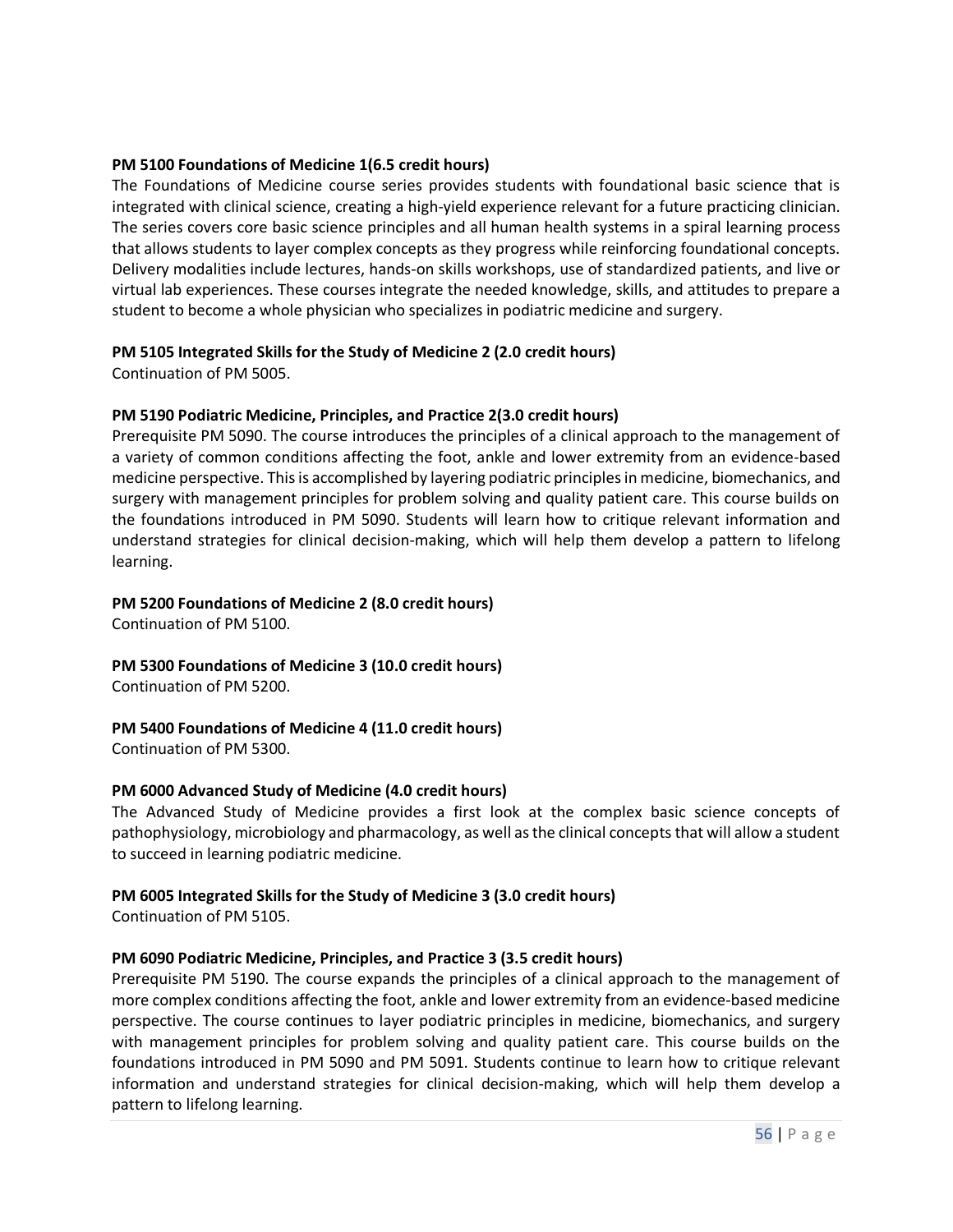#### **PM 6100 Foundations of Medicine 5 (12.00 credit hours)**

This course marks the start of the Foundations of Medicine courses for second year podiatric medical students and provides them with the more complex basic sciences, including pathophysiology, microbiology, and pharmacology, as well as advanced health systems sciences as they relate to body systems. These courses continue to integrate the needed knowledge, skills, and attitudes to prepare a student to become a podiatric physician.

#### **PM 6105 Integrated Skills for the Study of Medicine 4 (7.0 credit hours)**

Continuation of PM 6005.

#### **PM 6190 Podiatric Medicine, Principles, and Practice 4 (3.5 credit hours)**

Prerequisite PM 6090. The course further expands the principles of a clinical approach to the management of highly complex conditions affecting the foot, ankle and lower extremity from an evidence-based medicine perspective. The course continues to layer podiatric principles in medicine, biomechanics, and surgery with management principles for problem solving and quality patient care. This course builds on the foundations introduced in PM 5090, PM 5091 and PM 6090. Students continue learning how to critique relevant information, understand and apply strategies for clinical decision-making, which will help them develop a pattern to lifelong learning.

#### **PM 6200 Foundations of Medicine 6 (6.00 credit hours)**

Continuation of PM 6100.

**PM 6300 Foundations of Medicine 7 (10.00 credit hours)** Continuation of PM 6200.

**PM 6400 Foundations of Medicine 8 (7.00 credit hours)** Continuation of PM 6300.

#### **PM 7010 General Medicine (Inpatient Medicine) (4.0 credit hours, HON/HPASS/PASS/FAIL)**

This course provides supervised clinical education in family medicine, including clinical management, technical and procedural skills, interpretation of diagnostic data, patient education, development of diagnostic and management plans, and inter-professional communication. In subsequent courses in this series, students are exposed to progressive involvement and independence in patient management.

#### **PM 7020 Internal/Outpatient Medicine I (4.0 credit hours, HON/HPASS/PASS/FAIL)**

This course provides supervised clinical education in general internal medicine and/or in an internal medicine sub-specialty such as gastroenterology, pulmonology, or cardiology. Expected competencies include clinical management, technical and procedural skills, interpretation of diagnostic data, patient education, development of diagnostic and management plans, and inter-professional communication. In subsequent courses in this series, students are exposed to progressive involvement and independence in patient management.

#### **PM 7021 Internal Medicine II (Medicine Subspecialty) (4.0 credit hours, HON/HPASS/PASS/FAIL)**

This course provides supervised clinical education in general internal medicine or in an internal medicine subspecialty such as gastroenterology, pulmonology, or cardiology. Expected competencies include clinical management, technical and procedural skills, interpretation of diagnostic data, patient education,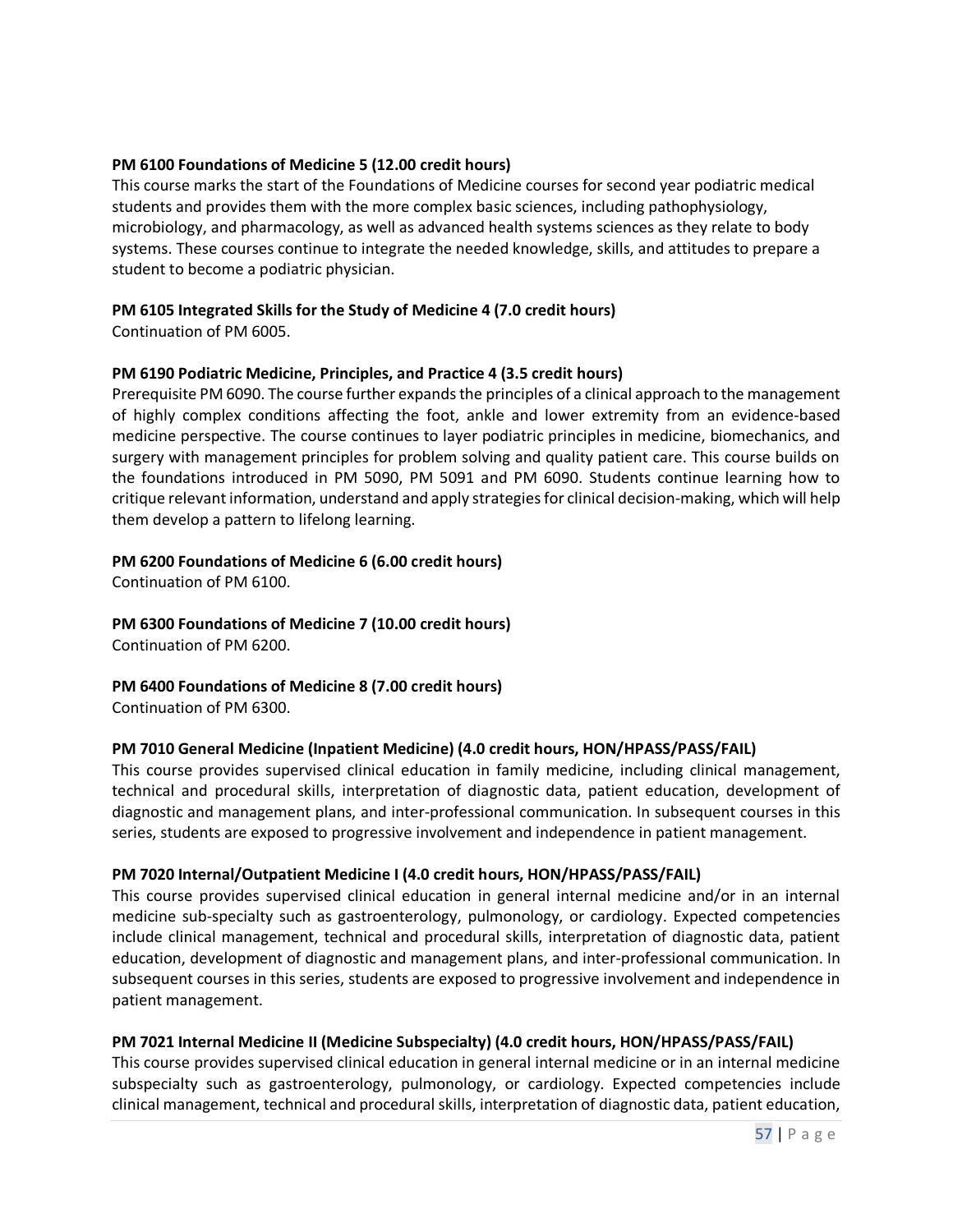development of diagnostic and management plans, and inter-professional communication. In subsequent courses in this series, students are exposed to progressive involvement and independence in patient management.

#### **PM 7030 Surgery I (4.0 credit hours, HON/HPASS/PASS/FAIL)**

This course provides supervised clinical education in general/vascular surgery including clinical management, technical and procedural skills, interpretation of diagnostic data, patient education, development of diagnostic and management plans, and inter-professional communication. In subsequent courses in this series, students are exposed to progressive involvement and independence in patient management.

#### **PM 7050 Surgical Elective (Sub-Specialty Surgery) (4.0 credit hours, HON/HPASS/PASS/FAIL)**

This course provides supervised clinical education in one of the surgical clinical Subspecialties including clinical management, technical and procedural skills, interpretation of diagnostic data, patient education, development of diagnostic and management plans, and inter-professional communication.

## **PM 7060 Podiatric Medicine, Surgery, and Biomechanics/Orthopedics I**

#### **(8.0 credit hours, HON/HPASS/PASS/FAIL)**

This course provides supervised clinical education in podiatric medicine, surgery, and biomechanics/orthopedics. The student will be afforded progressive experiences in their development of technical procedural skills in all phases of podiatric medicine surgery and biomechanics. Emphasis will be placed on development of clinical management, technical/procedural skills, patient education, and interpretation of diagnostic data, management plans, and inter-professional communication. Throughout the course, the tools essential to becoming a competent podiatric physician and life-long learner are emphasized.

#### **PM 7070 Podiatric Medicine, Surgery, and Biomechanics/Orthopedics II** 4 **(4.0 credit hours, HON/HPASS/PASS/FAIL)**

Prerequisite: PM 7060. Continuation of PM 7060.

#### **PM 7080 Elective Podiatric Medicine, Surgery, and Biomechanics/Orthopedics (Externship I) (4.0 credit hours, HON/HPASS/PASS/FAIL)**

Continuation of PM 7060, which can be completed at an affiliated rotation offsite.

#### **PM 7090 Elective Podiatric Medicine, Surgery, and Biomechanics/Orthopedics (Externship II) (4.0 credit hours, HON/HPASS/PASS/FAIL)**

Continuation of PM 7080, which can be completed at an affiliated rotation offsite.

#### **PM 7095 Clinical Medicine Elective (4.0 credit hours, HON/HPASS/PASS/FAIL)**

This course provides supervised clinical education in general/family medicine in the inpatient setting, including clinical management, technical and procedural skills, interpretation of diagnostic data, patient education, development of diagnostic and management plans, and inter-professional communication.

#### **PM 7510 General/Internal Medicine (4.0 credit hours, HON/HPASS/PASS/FAIL)**

This course provides supervised clinical education in general/family medicine in an inpatient setting, including clinical management, technical and procedural skills, interpretation of diagnostic data, patient education, development of diagnostic and management plans, and inter-professional communication. In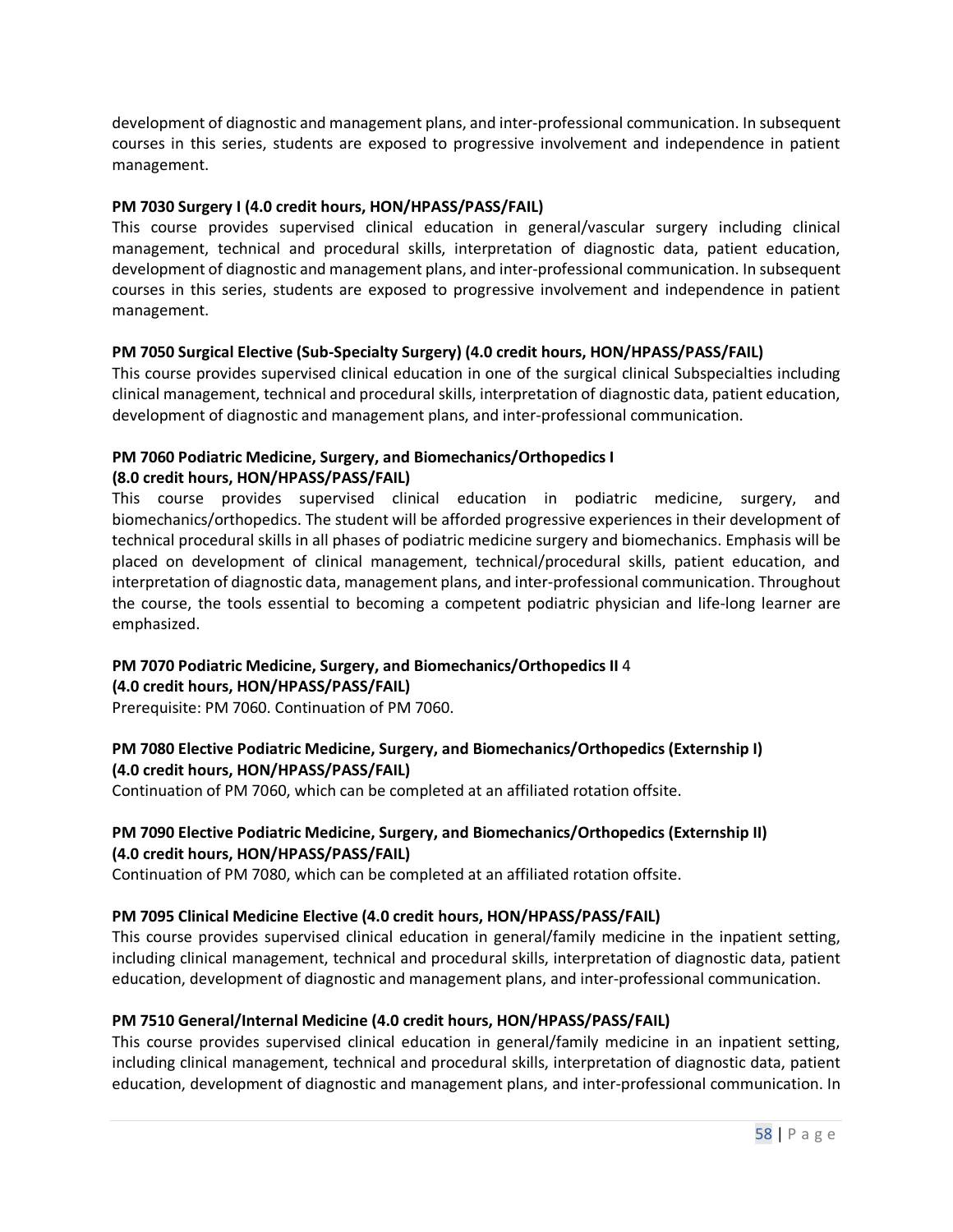subsequent courses in this series, students are exposed to progressive involvement and independence in patient management. This rotation will serve as a sub-internship for students.

#### **PM 7521 Surgical Elective II (Subspecialty Surgery) (4.0 – 6.0 credit hours, HON/HPASS/PASS/FAIL)**

This course provides supervised clinical education in general surgery or one of the surgical subspecialties such as ophthalmology, orthopedic surgery, urology, cardiovascular surgery, vascular surgery, interventional radiology, plastic/hand surgery, or neurosurgery. Expected competencies include clinical management, technical and procedural skills, interpretation of diagnostic data, patient education, development of diagnostic and management plans, and interprofessional communication. In subsequent courses in this series, students are exposed to progressive involvement and independence in patient management. This rotation will serve as a sub-internship for students.

#### **PM 7530 Surgery II (Sub-internship) (4.0 credit hours, HON/HPASS/PASS/FAIL)**

This course provides supervised clinical education in general/vascular surgery. Expected competencies include clinical management, technical and procedural skills, interpretation of diagnostic data, patient education, development of diagnostic and management plans, and inter-professional communication. In subsequent courses in this series, students are exposed to progressive involvement and independence in patient management. This rotation will serve as a sub-internship for students.

#### **PM 7540 Emergency Medicine (4.0 credit hours, HON/HPASS/PASS/FAIL)**

This course provides supervised clinical education in emergency medicine including clinical management, technical and procedural skills, interpretation of diagnostic data, patient education, development of diagnostic and management plans and inter-professional communication.

#### **PM 7545 Podiatric Medicine, Surgery, and Biomechanics/Orthopedics III (4.0 credit hours, HON/HPASS/PASS/FAIL)**

This course provides supervised clinical education at WesternU's clinical sites in podiatric medicine, surgery, and biomechanics/orthopedics. The student will be afforded advanced, progressive experiences in their development of technical procedural skills in all phases of podiatric medicine, surgery, and biomechanics. Emphasis will be placed on development of clinical management, technical/procedural skills, patient education, and interpretation of diagnostic data, management plans, and interprofessional communication. Throughout the course, the tools essential to becoming a competent podiatric physician and life-long learner are emphasized. The goal is to help the student to successfully transition into postgraduate resident training and podiatric practice.

#### **PM 7550 Elective - Pediatrics/Medicine Subspecialty (4.0 credit hours, HON/HPASS/PASS/FAIL)**

This course provides supervised clinical education in general internal medicine or in one of the internal medicine subspecialties such as gastroenterology, pulmonology, neurology, endocrinology, cardiology, infectious diseases or geriatrics or pediatrics, including clinical management, technical and procedural skills, interpretation of diagnostic data, patient education, development of diagnostic and management plans, and inter-professional communication.

#### **PM 7560 Elective - Podiatric Medicine, Surgery, and Biomechanics/Orthopedics (Externship III) (4.0 credit hours, HON/HPASS/PASS/FAIL)**

This course provides supervised clinical education in podiatric medicine, surgery, and biomechanics/orthopedics. The student will be afforded advanced progressive experiences in their development of technical procedural skills in all phases of podiatric medicine surgery and biomechanics. Emphasis will be placed on development of clinical management, technical/procedural skills, patient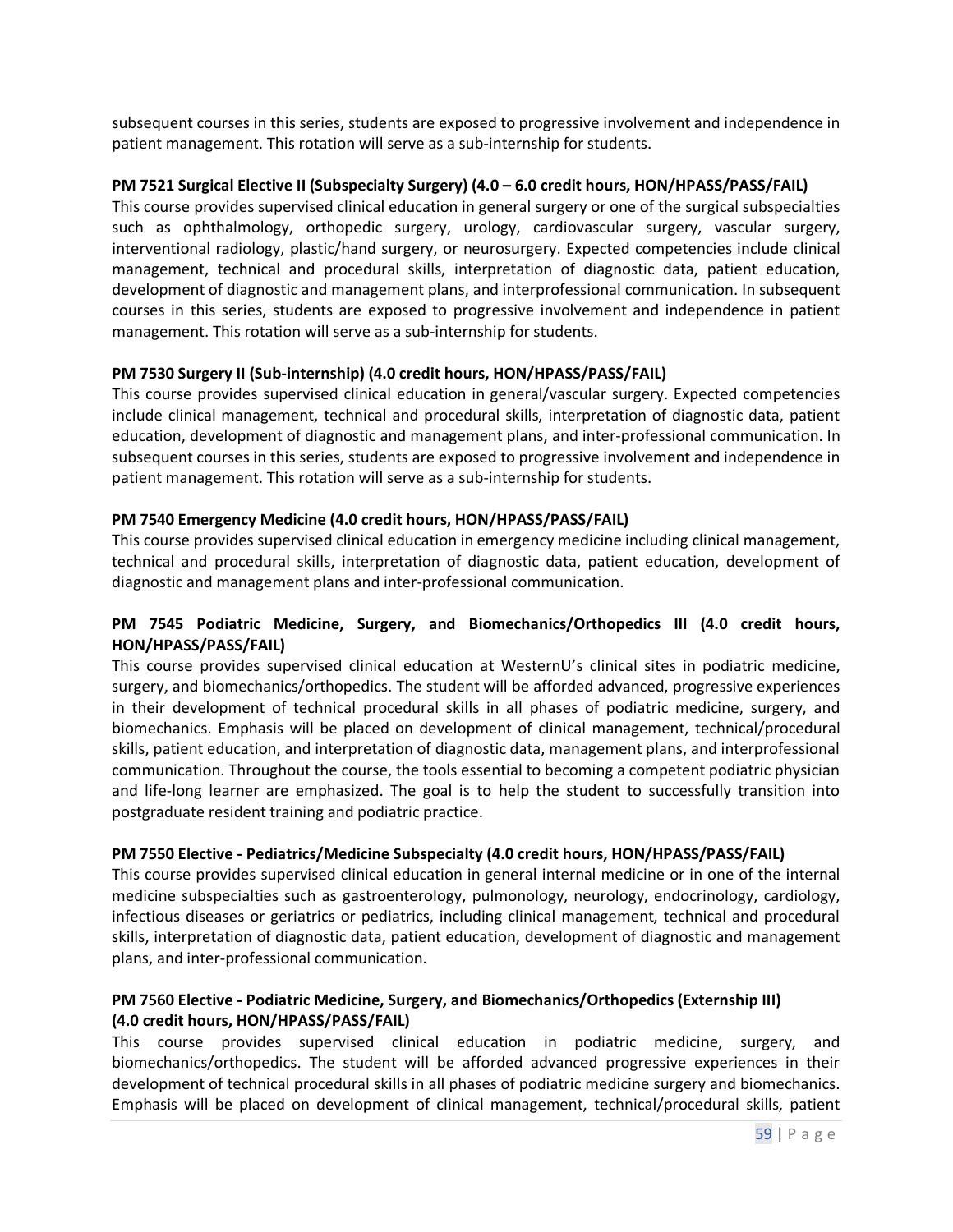education, and interpretation of diagnostic data, management plans, and inter-professional communication. Throughout the course, the tools essential to becoming a competent podiatric physician and life-long learner are emphasized. The goal is to help the student to successfully transition into a postgraduate resident and eventual podiatric practice.

**PM 7570 Elective Podiatric Medicine, Surgery, and Biomechanics/Orthopedics (Externship IV) (4.0 credit hours, HON/HPASS/PASS/FAIL)**  Continuation of PM 7560.

**PM 7580 Elective Podiatric Medicine, Surgery, and Biomechanics/Orthopedics (Externship V) (4.0 credit hours, HON/HPASS/PASS/FAIL)**  Continuation of PM 7570.

**PM 7590 Elective Podiatric Medicine, Surgery and Biomechanics/Orthopedics (Externship VI) (4.0 credit hours, HON/HPASS/PASS/FAIL)**  Continuation of PM 7580.

#### **PM 8055 Advanced Study of Skills in Medicine I (3.0 credit hours, HON/HPASS/PASS/FAIL)**

The course is taken during the PMS III year and serves as a review of, and assessment tool for basic clinical knowledge. This program reviews and amplifies clinical material presented during years I and II. It also provides the opportunity for the student to obtain information and skills essential to rotations, residency, medical and podiatric medical practice. Topics include clinical, legal, and ethical issues that are presented from a medical and podiatric medical perspective. Additionally, the course addresses special topics such as professionalism, cultural sensitivity, and alternative care. Throughout the course, the tools essential to becoming a competent podiatric physician and lifelong learner are emphasized. This course must be completed prior to becoming a PMS-IV student. Students are assessed on their competencies through sets of exams including an objective structured clinical examination (OSCE) and comprehensive basic science examinations (CBSE).

#### **PM 8555 Advanced Study of Skills in Medicine II (3.0 credit hours, HON/HPASS/PASS/FAIL)**

The Advanced Study of Skills in Medicine II course builds upon the knowledge and skill learned during the three previous years at CPM. The goal is to help the student to successfully transition into postgraduate resident training and podiatric practice. This is accomplished by enabling the student to apply general knowledge to specific clinical applications. In addition, Advanced Study of Skills in Medicine II emphasizes medical professionalism and helps the students sharpen skills that are vital to life-long learning. Information is presented through one or more modalities including online and/or on-campus sessions. Successful completion of Advanced Study of Skills in Medicine II is a requirement for graduation for students entering PMS4 year of training.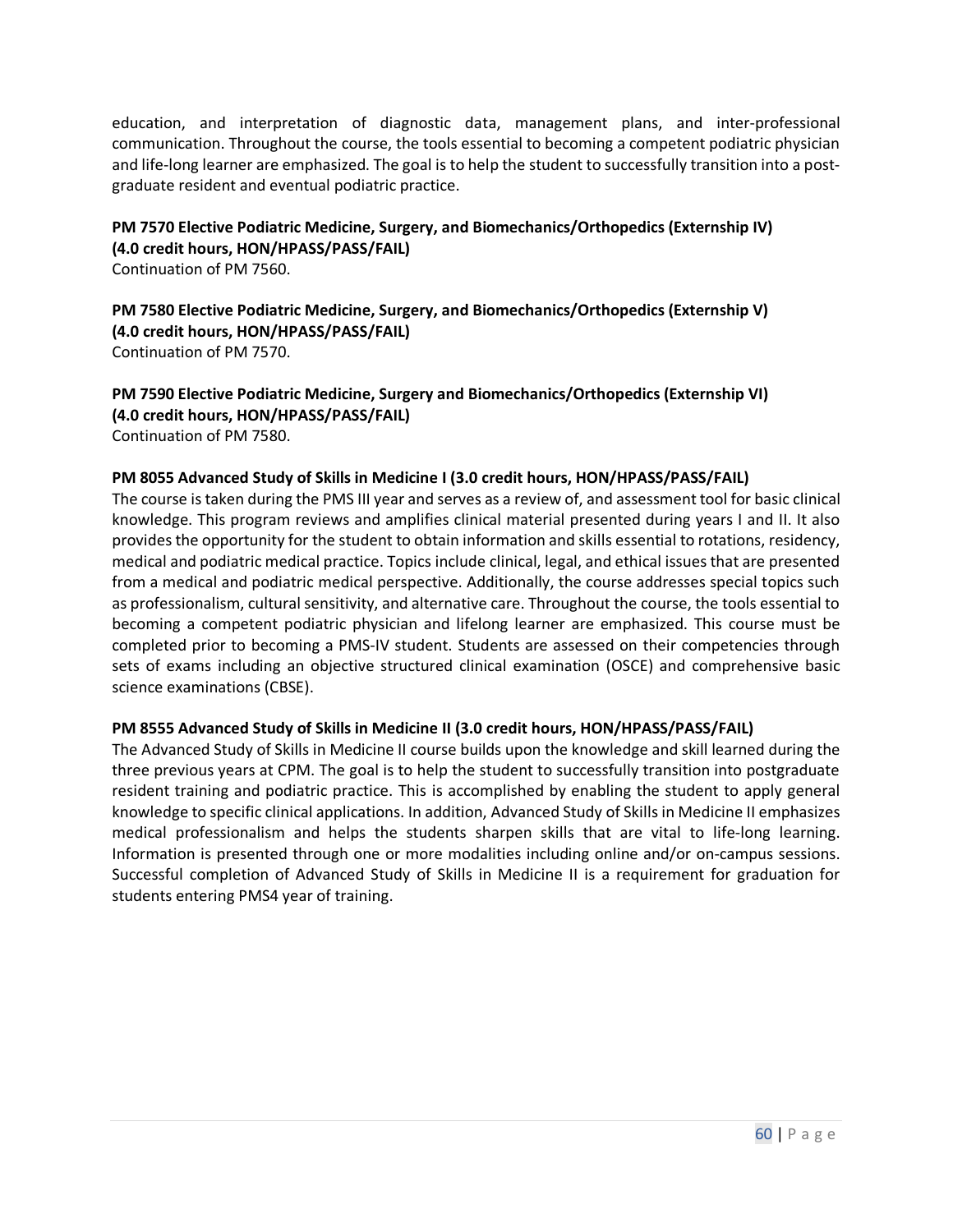### <span id="page-60-0"></span>**Honors and Awards**

The following awards are considered for presentation to DPM students annually:

ABPM Graduate Merit Award Arthur Madorsky MD Memorial Scholarship BAKO Medical Education Foundation (BMEF) Scholarship Blaine Labs Award California Podiatric Medical Association Scholarship Commander Kim Voth Wound Care Endowed Scholarship Crans Family Scholarship Endowment Dean's Leadership and Service Award Dean's List Dean's Scholarship Award Dean's Vision Award Diversity and Inclusion Certificate East West Scholarship Extremitas Editor's Choice Award Faculty & Staff Scholarship Gary P. Jolly Lifelong Learner Award Greg Allen Memorial Scholarship Imhotep Scholarship Lawrence B. Harkless Scholarship Louis T. Bogy Award Michael L. Stone, DPM Outstanding Professional Conduct Award Nutrition in Medicine Certificate Oliver Foster Scholarship Osman B. Beller M.D. & Naomi Beller Pi Delta Honors Lambda Chapter Podiatric Insurance Company of America Recipients Scholarship President's Society Award Richard A. Bond Endowed Scholarship SALT Ambassador Timothy Holbrook Award Towne & Gown Golf Classic Scholarship

WesternU Alumni Association Scholarship